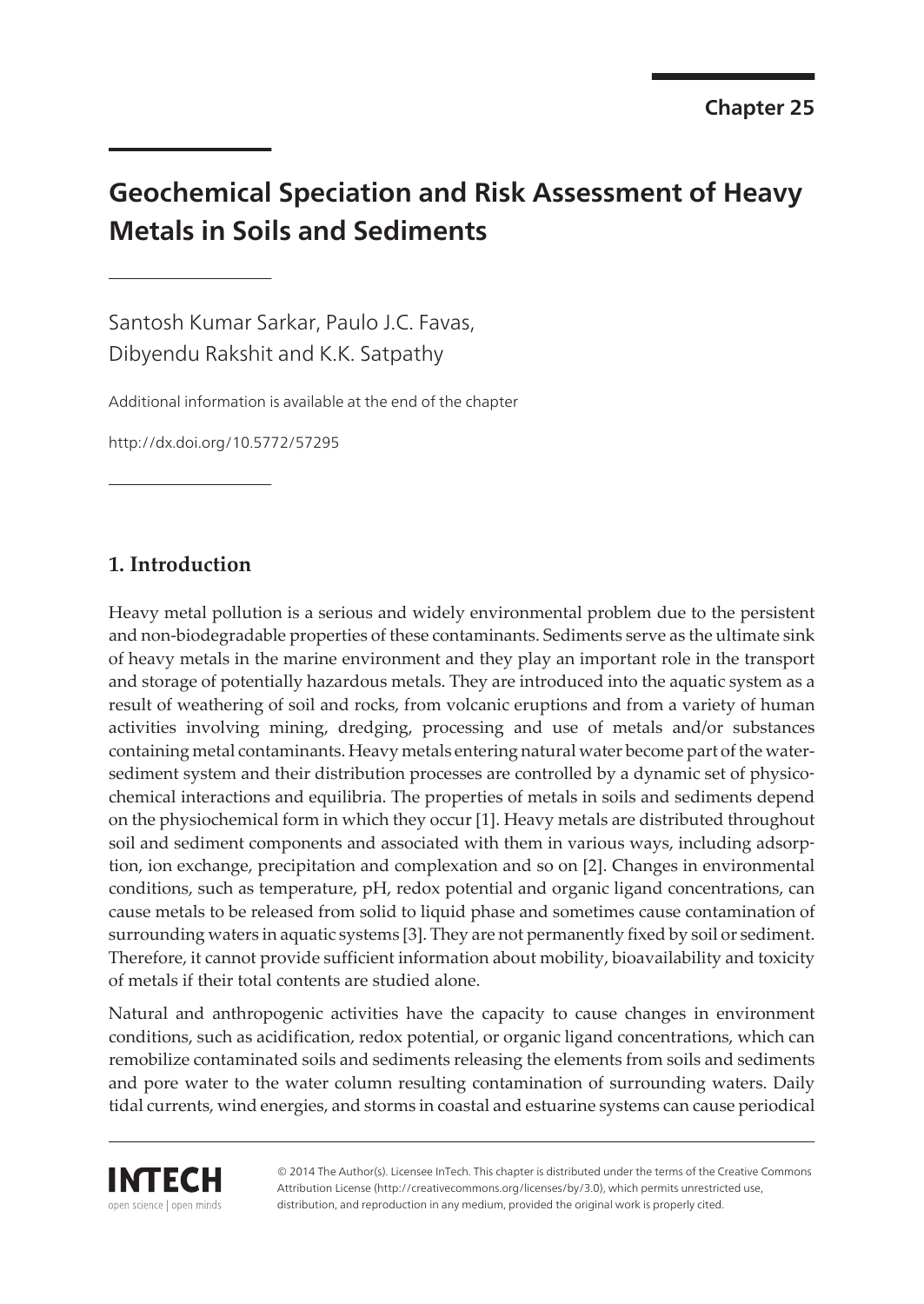remobilization of surface sediments [\[4\]](#page-24-0). More turbulent conditions, such as seasonal flooding or storms, or bioturbation, due to feeding and movement of benthic organisms, can expose anoxic sediments to oxidant conditions. In addition, activities such as dredging result in major sediment disturbances, leading to changes in chemical properties of sediment [\[5\]](#page-24-0).

The remediation of heavy metal pollution is often problematic due to their persistence and non-degradability in the environment. As a sink and source, soils and sediments constitute a reservoir of bioavailable heavy metals and play a significant role in the remobilization of contaminants in the aquatic systems under favorable conditions. Such potential of sediment for being a sink as well as a source of contaminant can make sediment chemistry and toxicity key components of the quality of aquatic system. Much concern has been focused on the investigation of the total element contents in soils and sediments. However, it cannot provide sufficient information about mobility, bioavailability and toxicity of elements and thus may not be able to provide information about the exact dimension of pollution. The data on total contents of metals are quite insufficient to estimate the possible risk of remobilization of total metals under changing environmental conditions and potential uptake of liberated metals by biota and thus the determination of different fractions assume great importance. This has been described as "speciation" [[6](#page-24-0)]. Since each form have different bioavailability and toxicity, the environmentalists are rightly concerned about the exact forms of metal present in the aquatic environment.

The concept of speciation dates back to 1954 when Goldberg introduced the concept of speciation to improve the understanding of the biogeochemical cycling of trace elements in seawater. Kinetic and thermodynamic information together with the analytical data made it possible to differentiate between oxidized versus reduced, complexed or chelated versus free metal ions in solution and dissolved between particulate species. Florence [\[7\]](#page-24-0) has defined the term speciation analysis as the determination of the individual physicochemical forms of the element, which together make up its total concentration in a sample. According to Lung [\[8\]](#page-25-0), speciation analysis involves the use of analytical methods that can provide information about the physicochemical forms of the elements. Schroeder [[9](#page-25-0)] distinguishes physical speciation, which involves differentiation of the physical size or the physical properties of the metal, and chemical speciation, which entails differentiation among the various chemical forms. The main objective of measuring metal species relates to their relative toxicities to aquatic biota. The second and long term aim of speciation studies is to advance an understanding of metal interactions between water and bed sediments in an aquatic ecosystem. In the last decade researchers have followed different sequential extraction techniques for the fractionation of metals in sediments of different river systems. Rauret et al. [\[10](#page-25-0)] studied the speciation of copper and lead in the sedi‐ ments of River Tenes (Spain) while Pardo et al. [[11\]](#page-25-0) studies the speciation of zinc, cadmium, lead, copper, nickel and cobalt in the sediments of Pisuerga River, Spain, in order to establish the extent to which these are polluted and their capacity to remobilization. Jardo and Nickless [[12\]](#page-25-0) investigated the chemical association of zinc, cadmium, lead and copper in soils and sediments of England and Wales. In most samples, these four metals were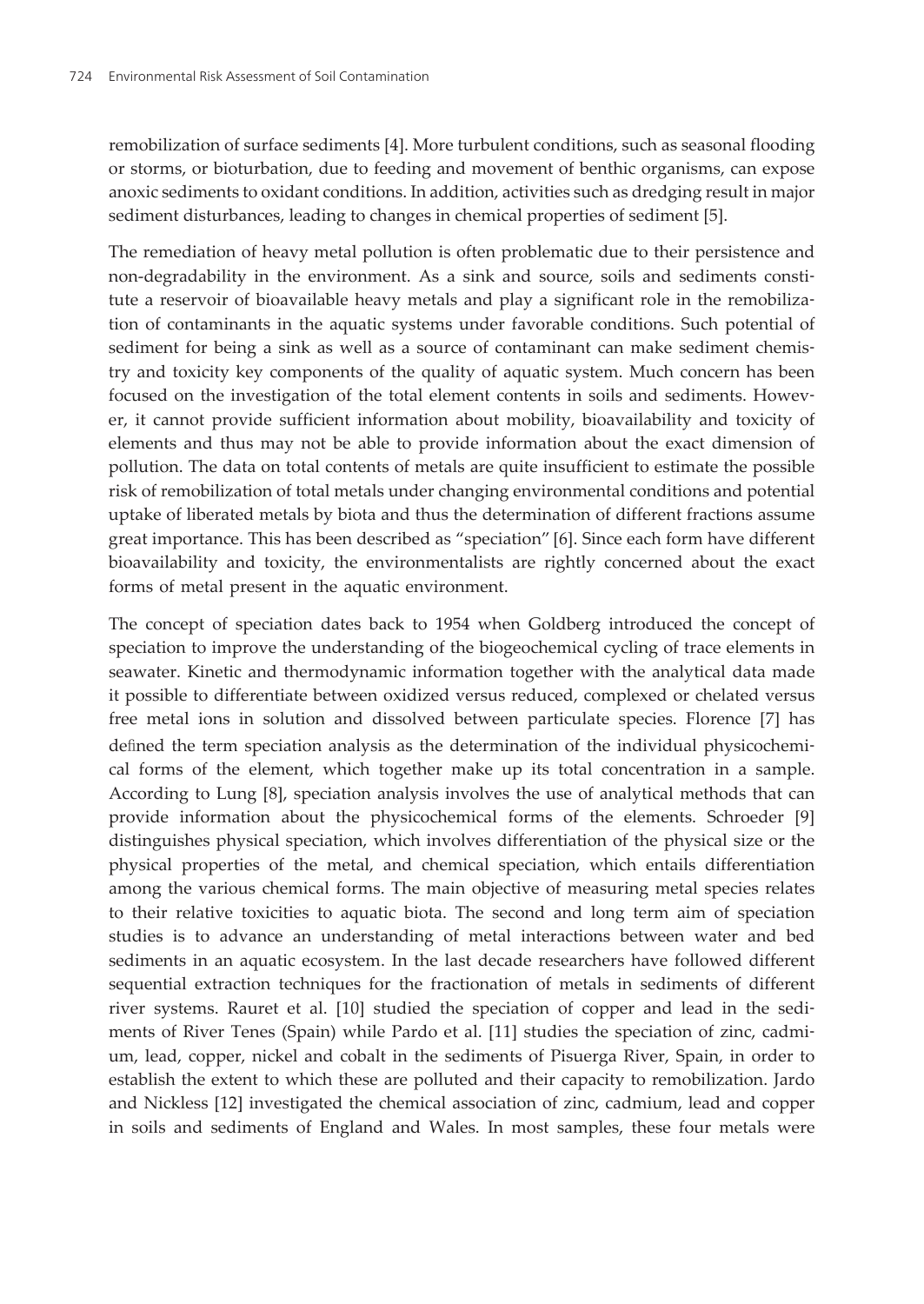associated with all the chemical fractions. Tessier et al. [\[13](#page-25-0)] studied speciation of cadmium, cobalt, copper, nickel, lead, zinc, iron and manganese in water and sediments of St. Fransois River, Quebec, Canada. Elsokkary and Muller [\[14](#page-25-0)] studied speciation of chromium, nickel, lead and cadmium in the sediments of Nile River, Egypt, reporting that a high proportion of chromium, nickel and lead is bound to organic material and sulphides, while cadmium is bound to carbonate fraction. Ure [\[15](#page-25-0)] and Rauret[[16\]](#page-25-0) have reviewed the chemical extraction procedures used for heavy metal determinations in contaminated soils and sediments. Owing to the need for validation of extraction schemes, the EC Measurement and Testing Programme (formerly BCR) has organized a project for improving the quality of determinations of extractable heavy metals, where development and validation of extraction procedures has been discussed [[17,](#page-25-0) [18](#page-25-0)].

The present article aims to summarize the potentials of sequential extraction technique adopting different analytical protocols for gaining information on the mobility and dynamics of operationally determined chemical forms of heavy metals in soils and sediments. The BCR (Community Bureau of Reference, now superseded by the Standards, Measurement and Testing Programme of the European Community) procedure has been illustrated considering the case study of Ganges (Hugli) River Estuary and adjacent Indian Sundarban mangrove wetland (a UNESCO World Heritage Site), northeastern part of the Bay of Bengal. In addition, the authors also evaluate the modified BCR sequential extraction technique as devised by various scientists, the risk assessment code (RAC) as well as assessment of toxicity comparing with sediment quality guidelines. The RAC classification is based on the strength of the bond between the metals and the different geochemical fractions in sediments or soils and the ability of metals to be released and enter into the food chain.

# **2. Sequential extraction: Merits and demerits**

The sequential extraction provides more or less detailed information concerning the origin, mode of occurrence, biological and physicochemical availabilities, mobilization and transport of heavy metals. The procedure stimulates the mobilization and retention of these species in the natural environment using changes in environmental condition such as pH, redox potential and degradation of organic matter [\[16](#page-25-0)]. A series of reagents is applied to the sample, increasing the strength of the extraction at each step, in order to dissolve the trace metal present in different sediment phases. The extractants are inert electrolytes, weak acids, reducing agent, oxidizing agents and strong mineral acids [[19\]](#page-25-0).

The 3-stage sequential extraction procedure proposed by the European Community Bureau of Reference (BCR) was developed in an attempt to standardize the various schemes described in the literature [[2](#page-24-0), [20](#page-25-0), [21\]](#page-25-0), since the use of different procedures, varying in the number of steps, types of reagents and extraction condition. Hindered comparison of results obtained in the many studies of heavy metals chemical fractionation in environmental samples [\[22](#page-26-0)].

The BCR methods has been widely adapted by various authors, and applied to a range of type of solid sample including fresh water sediment [[23-25\]](#page-26-0), salt water sediment [[26-28\]](#page-26-0), sewage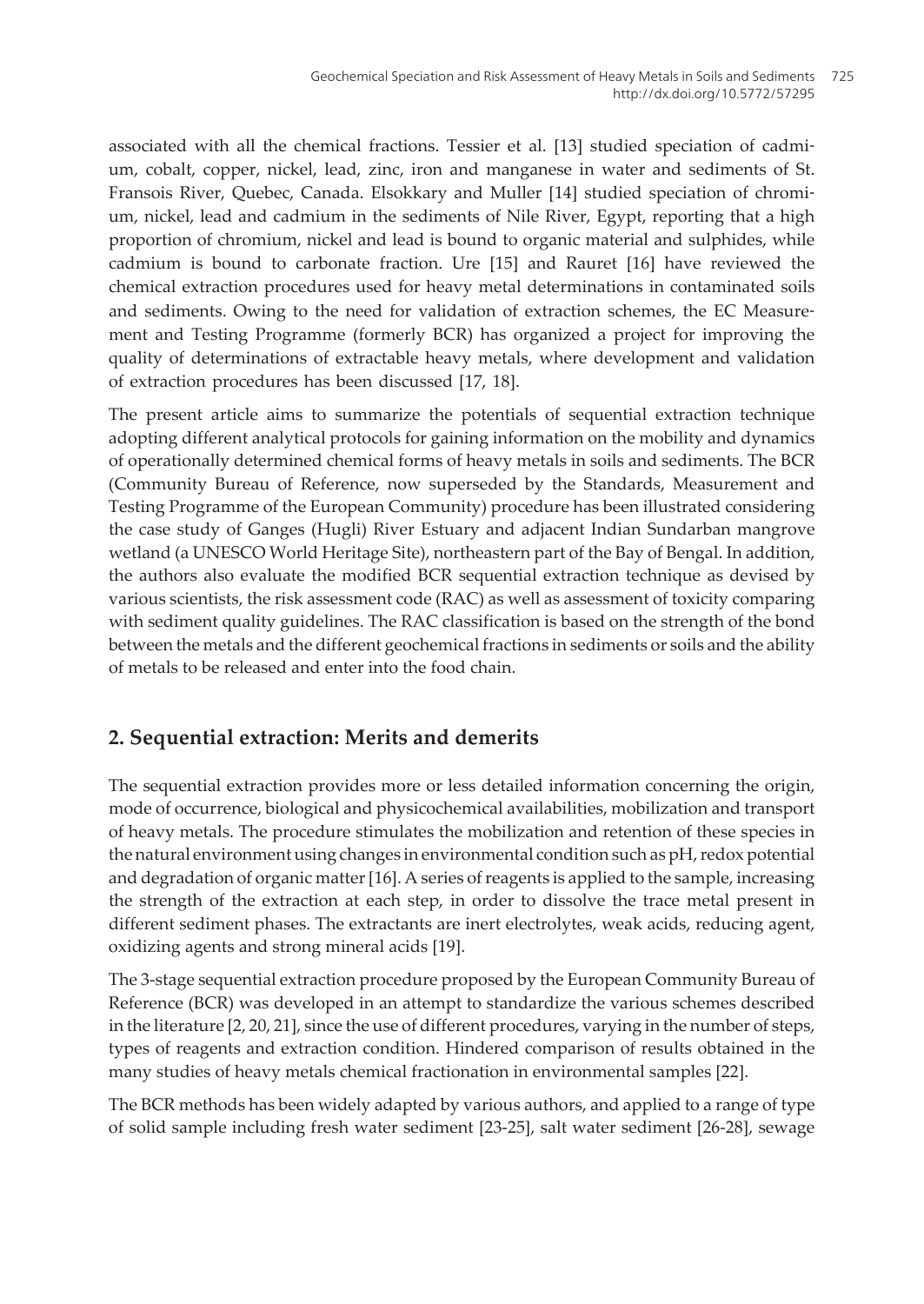sludge and particulate matter [\[29-31](#page-26-0)]. This scheme enables us to associate the meals with one of the following four geochemical phases:

I. Acid-soluble phase: This phase is made up of exchangeable metals and others bound to carbonates that are able to pass easily into the water column, for example, when the pH drops. It is the fraction with the most labile bond to the soil/sediment and, therefore, the most dangerous for the environment.

II. Reducible phase: This phase consists of metals bound to iron and manganese oxides that can be released if the sediment changes from the oxic to the anoxic state, which could be caused, for example, by the activity of microorganisms present in the soils/sediments.

III. Oxidisable phase: This shows the amount of metal bound to organic matter and sulphides, which can be released under oxidizing conditions. Such conditions can occur, for example, if the sediment is resuspended (by dredging, currents, flooding, tides, etc.) and the sediment participles come into contact with oxygen-rich water.

IV. Residual phase : Lithogenous and inert (Non-bioavailable).

The heavy metals in the soils and sediments are bound to different fractions with different strengths, the value can, therefore, give a clear indication of soil and sediment reactivity, which in turn assess the risk connected with the presence of heavy metals in a terrestrial or aquatic environment. The rationale of the sequential extraction procedure is that each successive reagent dissolves a different component, which can content heavy metals within their crystalline structures. Under natural conditions, metals in minerals are unlikely to experience significant release over the time frames of interest [[32, 33](#page-26-0)].

### **3. Analytical protocols for sequential extraction**

In recent years a great number of papers have been published on various analytical techniques proposed for the fractionation analysis of trace elements in various environmental samples (soils, sediments, etc.). An approach that has been found to be preferable is the fractionation of heavy metal into operationally defined forms under the sequential action of different extractants [[2](#page-24-0)]. Selective extractants, used in sequential extraction procedures, are aimed at the simulation of natural conditions whereby metals associated with certain soil (sediment) components can be released. For example, changes in the ionic composition affecting adsorption–desorption reactions or a decrease in pH may lead to the release of metals, retained on a matrix by weak electrostatic interactions or co-precipitated with carbonates ("exchangeable" and "acid soluble" forms). Decreasing the redox potential can result in dissolution of oxides, unstable under reducing conditions, and liberation of scavenged metals ("reducible" forms). Changes in oxidizing conditions may cause the degradation of organic matter and release of complexed metals ("oxidizable" forms). Finally, the destruction of primary and secondary mineral lattice releases heavy metal retained within the crystal structure, e.g., due to isomorphous substitution ("residual" forms) [[2](#page-24-0)]. The nominal "forms" determined by operational fractionation can help to estimate the amounts of total metals in different reservoirs which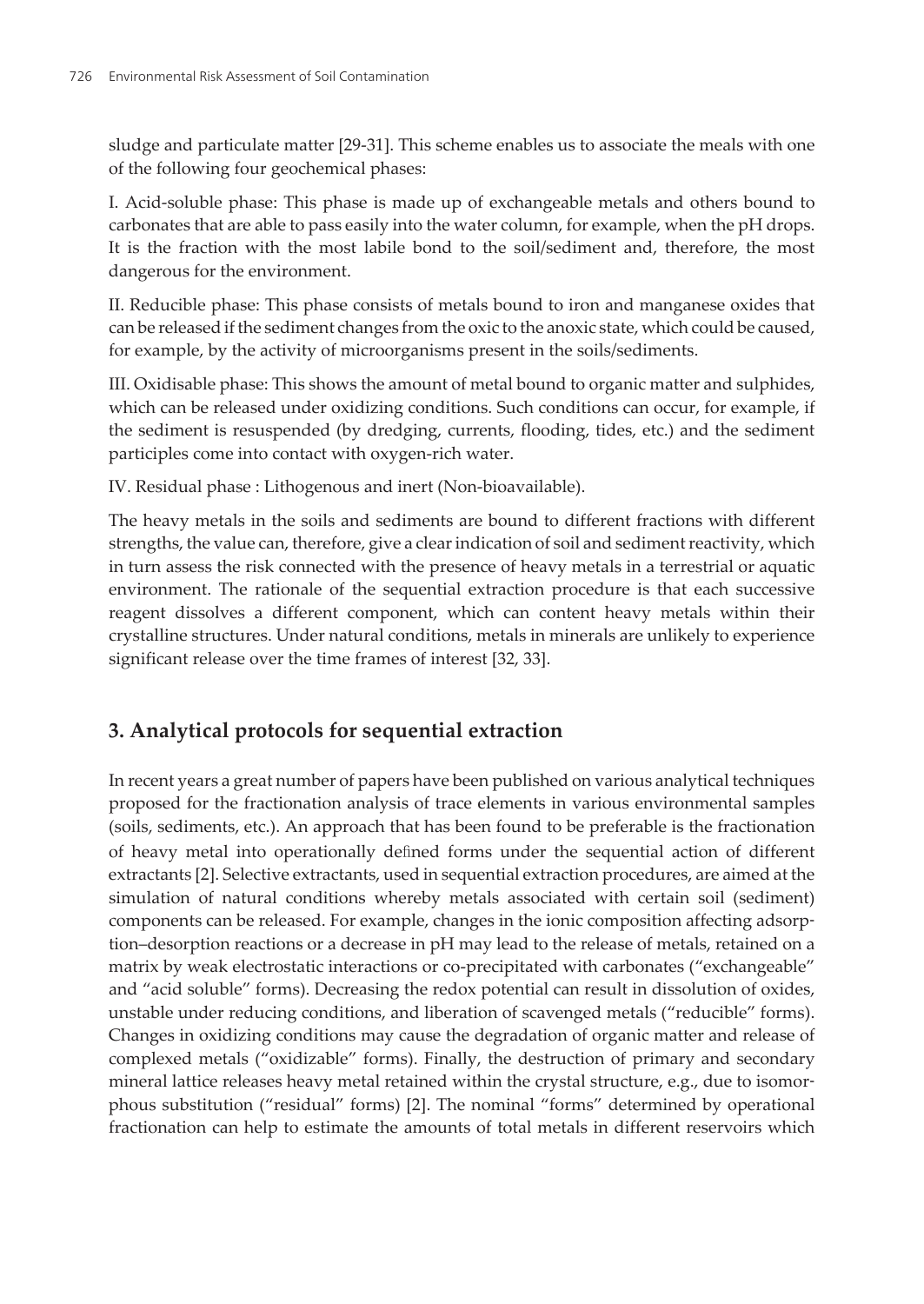could be mobilized under changes in the chemical properties of the soil [\[34](#page-26-0)]. Since the 1970s a considerable number of extraction procedures have been proposed for determining the forms of heavy metal [\[2,](#page-24-0) [35-39\]](#page-27-0). Most of these procedures are based on the scheme of Tessier et al. [\[2\]](#page-24-0). Although most of the extracting reagents were originally used in the chemical analysis of soils, the procedures proposed have been tested on a wide variety of contaminated environmental samples—sediments, road dust, sewage sludge, etc.

Sequential extraction can be useful to have an operational classification of metals in different geochemical fractions [[2](#page-24-0)] which is the most reliable criteria to quantify the potential effect of soil/sediment contamination by heavy metals. This can provide information about the identification of the main binding sites, the strength of element binding to the particulates and the phase associations of trace elements in soil/sediment. Following this basic scheme, some modified procedures with different sequences of reagents or operational conditions have been developed [\[40-43](#page-27-0)]. Considering the diversity of procedures and the lack of uniformity in different protocols, a European Community Bureau of Reference (BCR, now the European Community Standards Measurement and Testing Program) method was proposed [[6](#page-24-0)] and was applied by a large group of researchers [\[31](#page-26-0), [44](#page-27-0)[-47](#page-28-0)]. In this study, we followed the sequential extraction procedure proposed by the European Union's Standards, Measurements and Testing program [[3](#page-24-0)].

## **4. Modified BCR Sequential extraction process**

As discussed above it is evident that sequential extraction provides valuable information regarding identification of main binding site, the strength of the element binding to the particulates and the phase associations of heavy metals in sediments. However, various complicated sequential extraction procedures were experimented to provide more detailed information regarding different metal phase associations [[2](#page-24-0), [48, 49](#page-28-0)]. A wide range of techniques is available whereby various extraction reagents and experimental conditions are used. These techniques involve a 5-step [[2](#page-24-0)], 4-step (BCR, Bureau Commune de Reference of the European Commission), 6-step [[50\]](#page-28-0) and 7-step [[51,](#page-28-0) [52](#page-28-0)] extraction, and are thus becoming popular methods to be used for sequential extraction [\[53](#page-28-0), [54](#page-28-0)]. Following this basic scheme, some modified procedures with different sequences of reagents or operational conditions have been developed [[40-43\]](#page-27-0).

Several sophisticated instruments have been used for the determination of heavy metals contents in marine environments. These include; flame AAS [\[55](#page-28-0), [56](#page-28-0)], atomic fluorescence spectrometry [[57\]](#page-28-0), anodic stripping voltametry [\[58](#page-28-0), [59\]](#page-28-0), ICP-AES [\[60](#page-29-0)] and ICP-MS [\[61](#page-29-0), [62\]](#page-29-0).

Heavy metal mobility and bioavailability depend strongly on their chemical and mineralogical forms in which they occur [[63](#page-29-0)]. Several speciation studies have been conducted to determine study different forms of heavy metals rather their total metal content. These studies reveal the level of bioavailability of metals in harbour sediments and also confirm that sediments are indicators of heavy metal pollution in marine environment [[64-67\]](#page-29-0).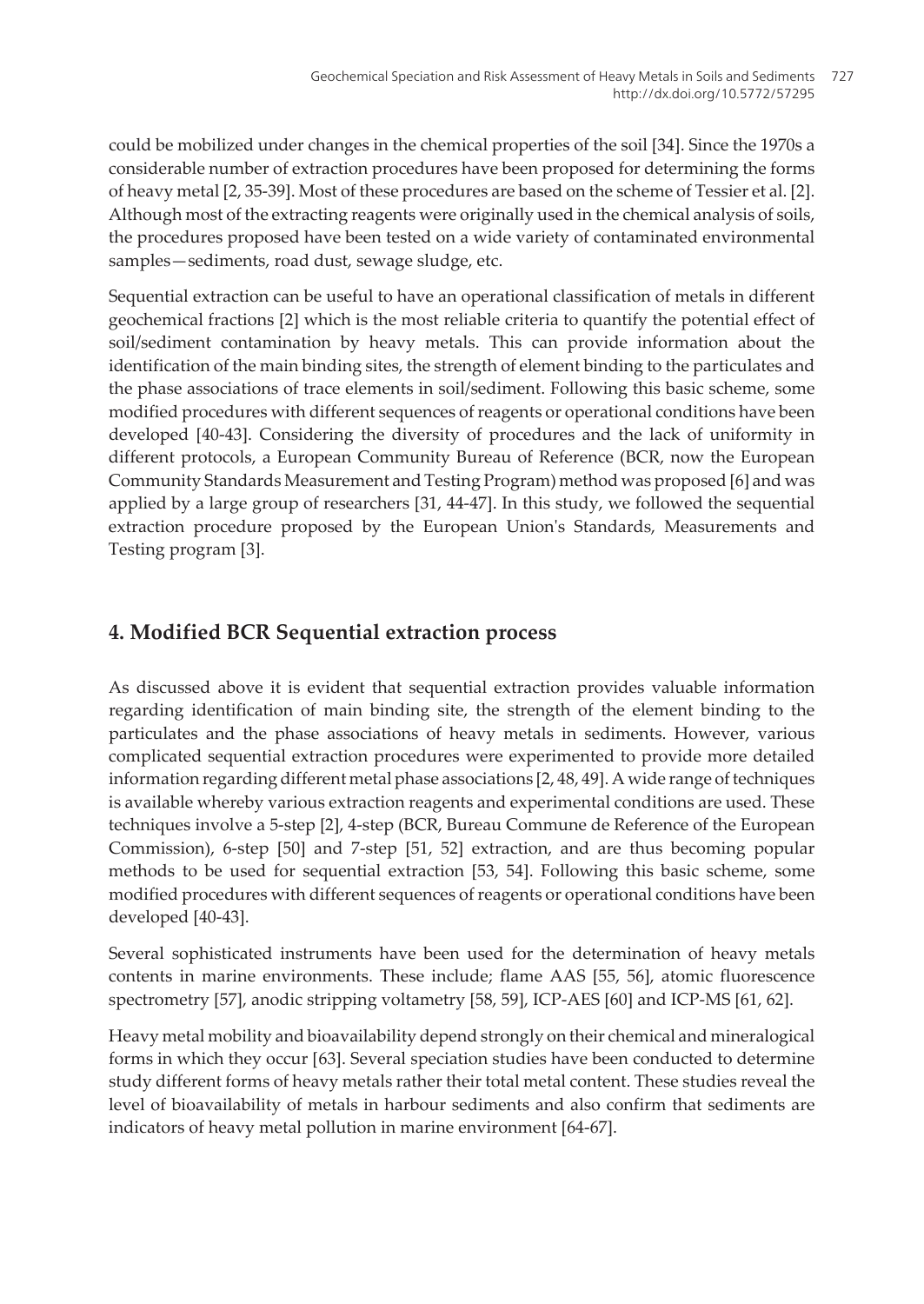Since the early 1980s and 1990s sequential extraction methodology has been developed to determine speciation of metals in sediments [\[2,](#page-24-0) [68](#page-29-0)] due to the fact that the total concentration of metals often does not accurately represent their characteristics and toxicity. In order to overcome the above mentioned obstacles it is helpful to evaluate the individual fractions of the metals to fully understand their actual and potential environmental effects [\[2\]](#page-24-0). To date, strong acid digestion is used often for the determination of total heavy metals in the sediments. However, this method can be misleading when assessing environmental effects due to the potential for an overestimation of exposure risk. Moreover, in order to deter‐ mine the mobility of heavy metals in sediments, various sequential extraction procedures have been developed [\[69-71](#page-29-0)].

Among a range of available techniques using various extraction reagents and experimental conditions to investigate the distribution of heavy metals in sediments and soils, the 5 step Tessier et al. [[2](#page-24-0)] and the 6-step extraction method, Kersten and Fronstier [[50\]](#page-28-0) were mostly widely used. Following these two basic schemes, some modified procedures with different sequences of reagents or experimental conditions have been developed [[40-43\]](#page-27-0). Considering the diversity of procedures and lack of uniformity in different protocols, a BCR, Bureau Commun de Recherche (now called the European Community (EC) Stand‐ ards Measurement and Testing Programme) method was proposed [\[6\]](#page-24-0). It harmonized differential extraction schemes for sediment analysis. The method has been validated using a sediment certified reference material BCR-701 with certified and indicative extractable concentration of Cd, Cr, Cu, Ni, Pb and Zn [[72\]](#page-29-0). This method was applied and accepted by a large group of specialists [[31,](#page-26-0) [44,](#page-27-0) [45](#page-27-0), [47,](#page-28-0) [73](#page-30-0), [74](#page-30-0)] despite some shortcoming in the sequential extraction steps [\[75](#page-30-0), [76\]](#page-30-0).

Wang et al. [[77\]](#page-30-0) used a modified Tessier sequential extraction method to investigate the distribution and speciation of Cd, Cu, Pb, Fe, and Mn in the shallow sediments of Jinzhou Bay, Northeast China. This site was heavily contaminated by nonferrous smelting activities. They found out that the concentrations of Cd, Cu and Pb in sediments was to be 100, 73, 13 and 7 times, respectively, higher than the National guidelines (GB 18668-2002). The sequential extraction tests revealed that 39%-61% of Cd was found in exchangeable fractions. This shows that Cd in the sediments posed a high risk to the local environment. Copper and Pb were found to be at moderate risk levels. According to the relationships between percentage of metal speciation and total metal concentration, it was concluded that the distributions of Cd, Cu and Pb in some geochemical fractions were dynamic in the process of pollutants migration and stability of metals in marine sediments from Jinzhor Bay decrease in the order Pb>Cu>Cd.

Yuan et al. [[78\]](#page-30-0) applied BCR-sequential extraction protocol to obtain metal distribution patterns in marine sediments from the East China Sea. The results showed that both the total contents and the most dangerous non-residual fractions of Cd and Pb were extremely high. More than 90% of the total concentration of V, Cr, Mo and Sn existed in the residual fraction while more than 60% of Fe, Co, Ni, Cu, and Zn were mainly present in the residual fraction. Manganese, Pb, and Cd were dominantly present in the non-residual fractions in the top sediments.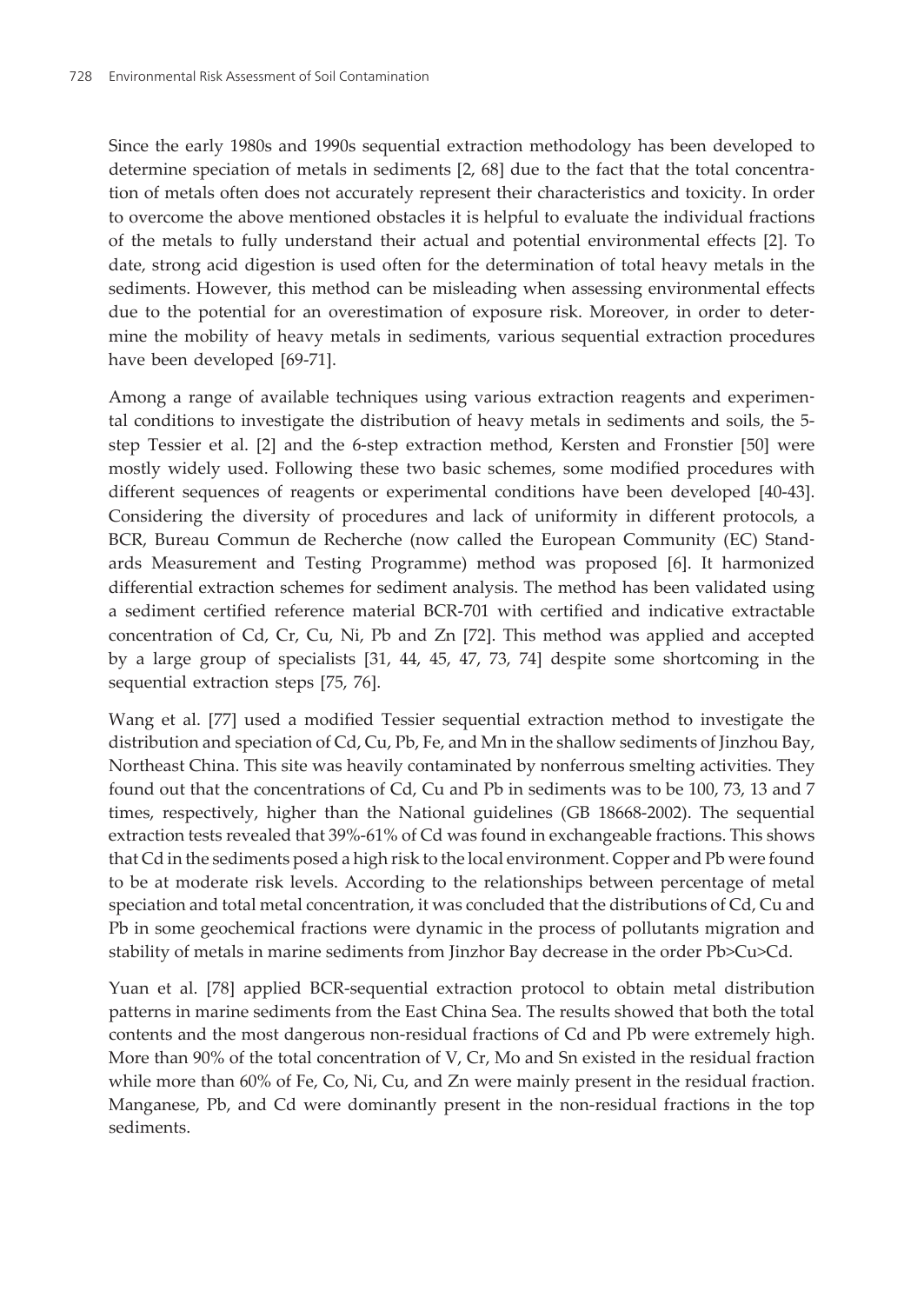Jones and Turki [\[79](#page-30-0)] worked on distribution and speciation of heavy metals in surface sediments from the Tees estuary, North East England. Tessier et al. [[2](#page-24-0)] metal speciation scheme modified by Ajay and van Loon [\[80](#page-30-0)] was used for the study. They observed out that the sediments were largely organic-rich clayey silts in which metal concentrations exceed background levels, and which attain peak values in the upper and middle reaches of the estuary. Chromium, Pb and Zn were associated with the reducible, residual, and oxidizable fractions. Cobalt and Ni were not highly enriched while Cu is associated with the oxidizable and residual fractions. Cadmium is associated with the exchangeable fractions.

Pempkowlak et al. [[81\]](#page-30-0) investigated the speciation of heavy metals in sediments and their bioaccumulation by mussels. They used a 4-step sequential extraction procedure adapted from Forstner and Watmann [[82\]](#page-30-0). Their investigation which was characterized by varying metal bioavailability was aimed at revealing differences in the accumulation pattern of heavy metals in mussel inhabiting that inhabit in sediments. The bioavailabilities of metals were measured using the contents of metals adsorbed to sediments and associated with Fe and Mn hydroxides. The biovailable fraction of heavy metals contents in sediments collected from Spitsbergen represented a small proportion (0.37% adsorbed metals and 0.11%, are associated with metals hydroxides). It was also revealed that the percentages of metals adsorbed and bound to hydroxides of the sediments ranged from 1 to 46% and 1 to 13%, respectively.

Wepener and Vermeulen [[66\]](#page-29-0) investigated on the concentration and bioavailability of selected metals in sediments of Richards Bay harbor, South Africa. Sequential extraction of sediments was carried out according to Tessier et al. [\[2\]](#page-24-0) method. The following metals were investigated: Al, Cr, Fe, Mn, and Zn. Their studies revealed that metals concentrations in sediments samples varied only slightly between seasons, but showed significant spatial variation, which was significantly correlated to sediment particle size composition. Highest metal concentration was recorded in sites with substrates dominated by fine mud. Manganese and Zn had more than 50% of this concentration in reducible fraction while more than 70% of the Cr was associated with the inert fractions and the concentration recorded at some sites were still above action levels when considering only the bioavailable fractions. They also concluded that the concentration of Zn recorded was not elevated their results were compared with the historic data.

Coung and Obbard [[54\]](#page-28-0) used a modified 3-step sequential extraction procedure to investigate metal speciation in coastal marine sediments from Singapore as described by the European Community Bureau of Reference (ECBR). Highest percentages of Cr, Ni, and Pb were found in residual fractions in both Kranji (78.9%, 54.7% and 55.9% respectively) and Pulang Tokong (82.8%, 77.3% and 62.2% respectively). This means that these metals were strongly bound to sediments. In sediments from Kranji, the mobility order of heavy metals studied were Cd>Ni>Zn>Cu>Pb>Cr while sediments from Pulan Tekong showed the same order for Cd, Ni, Pb and Cr, but had a reverse order for Cu and Zn (Cu>Zn). The sum of the 4-steps (acid soluble + reducible + oxidizable + residual) was in good agreement with the total metal content, which confirmed the accuracy of the microwave extraction procedure in conjunction with the GFASS analytical method.

Fedotov et al. [[83\]](#page-30-0) applied a modified technique for accelerated fractionation of heavy metals in contaminated soils and sediments using rotating coiled columns. Rotating coiled columns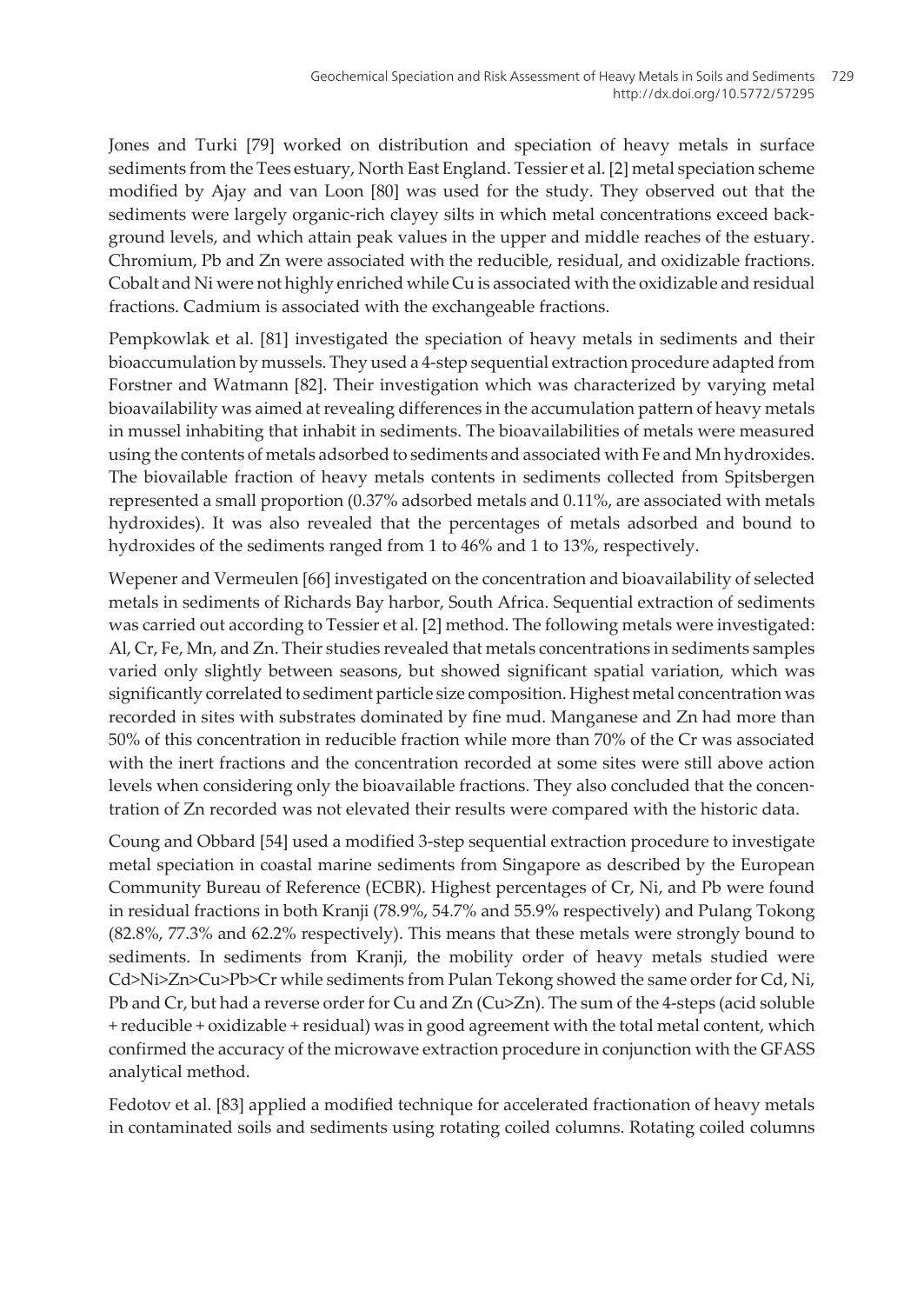(RCC) is valuable for the continuous-flow sequential extraction and can be successfully applied to the dynamic leaching of heavy metals from soil and sediments. This is a fluoroplastic or steel coil wound around a rigid cylindrical drum, which revolves about its axis and, at the same time, revolves around the central axis of the device called planet centrifuge. The stationary (liquid, solid, or heterogeneous) phase is retained in the column because of the centrifugal force field, and the mobile liquid phase is continuously pumped through the column. A solid sample was retrieved in the rotating column as the stationary phase under the action of centrifugal forces while different elements (aqueous solution of complexing reagents, mineral salts and acids) were continuously pumped through. This procedure developed is time saving and requires only 4-5 hr instead of the several days needed for individual sequential extraction. Losses of solid sample are minimal. Further studies are needed to better estimate the reproducibility of the technique.

Nemati et al. [[84\]](#page-30-0) used a modified BCR sequential extraction procedure (SEP) in combination with ICP-MS to obtain the metal distribution patterns in different depths of sediments from Sungai Buloh, Selangor, Malaysia. The results showed that heavy metal contaminations at Sungai Buloh River sediments were more severe than at other sampling sites, especially for Zn, Cu, Ni and Pb. Nevertheless, the element concentrations from top to bottom layers decreased predominantly.

Mossop et al. [[85\]](#page-31-0) compared of original and modified BCR sequential extraction procedures for the fractionation of Cu, Fe, Pb, Mn and Zn in soils and sediments. The procedures were applied to five soil and sediment substrates: a sewage sludge-amended soil, two different industrially contaminated soils, river sediment and intertidal sediment. Extractable Fe and Mn concentrations were measured to assess the effects of the procedural modifications on dissolution of the reducible matrix components. Statistical analyses (two-tailed t-tests at 95% confidence interval) indicated that recovery of Fe in step 2 was not markedly enhanced when the intermediate protocol was used. However, significantly greater amounts were isolated with the revised BCR scheme than with the original procedure. Copper behaved similarly to Fe. Lead recoveries were increased by use of both modified protocols, with the greatest effect occurring for the revised BCR extraction. In contrast, Mn and Zn extraction did not vary markedly between procedures. The work indicates that the revised BCR sequential extraction proves better attack on the Fe-based components of the reducible matrix for a wide range of soils and sediments.

# **5. Sequential extraction of metals in sediments of the Hugli River Estuary and Indian Sundarban wetland: A case study**

### **5.1. Materials and methods**

### *5.1.1. Sample collection and sediment quality analysis*

The delta region formed by Hugli (Ganges) River Estuary (HRE) and is famous for its luxuriant mangrove vegetation, known as Sundarban wetland, acclaimed as UNESCO World Heritage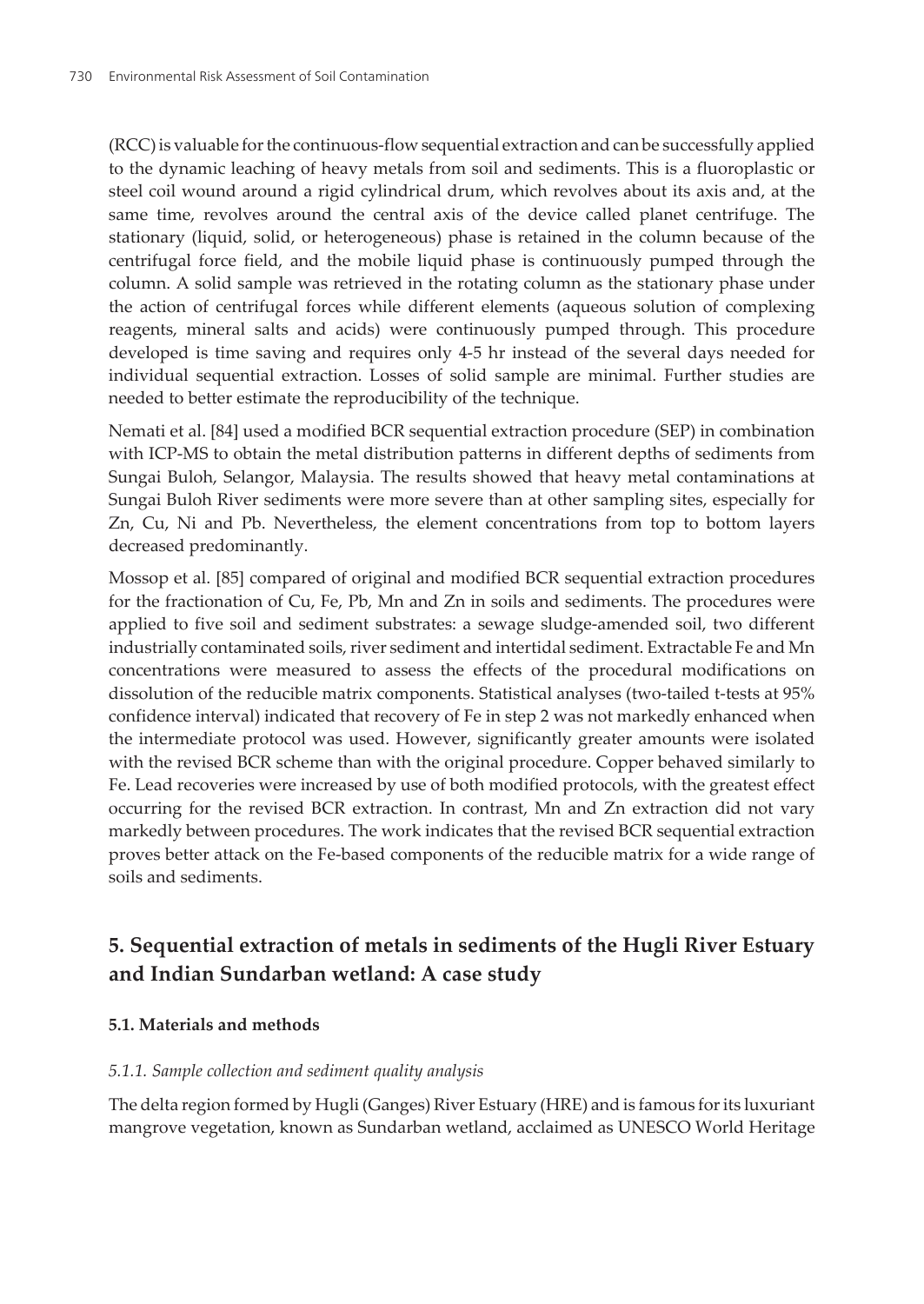Site for its capacity of sustaining an excellent biodiversity. The wetland is characterized by a complex network of tidal creeks, which surrounds hundreds of tidal islands exposed to different elevations at high and low semi-diurnal tides. This is one of the most sensitive and vulnerable ecosystems in the world and suffers from environmental degradation due to rapid human settlement, tourism and port activities, operation of mechanized boats, deforestation, and increasing agricultural and aquaculture practices. The ongoing degradation is also related to huge siltation, flooding, storm runoff, atmospheric deposition, and other stresses resulting in changes in water quality, depletion of fishery resources, choking of river mouth and inlets, and overall loss of biodiversity. Moreover, the rapid economic development in this deltaic region has caused highly dense areas of human activity and led to serious contamination including heavy metals and persistent organic pollutants (POPs).

Nine sampling sites, namely Barrackpur (S<sub>1</sub>), Dakshineswar (S<sub>2</sub>), Babughat (S<sub>3</sub>), Budge budge  $(\mathsf{S}_4)$ , Ulubaria  $(\mathsf{S}_5)$ , Diamond Harbor  $(\mathsf{S}_6)$ , Frezergunge  $(\mathsf{S}_7)$ , Gangasagar  $(\mathsf{S}_8)$ , and Haribhanga (S<sup>9</sup> ) were selected considering the existence of typical sediment dispersal patterns along the drainage network systems (as shown in Figure 1) and their position was fixed by a global positioning system (GPS). The stations are representative of the variable environmental and energy regimes that cover a wide range of substrate behavior, wave–tide climate, and intensity of bioturbation (animal–sediment interaction), geomorphological–hydrodynamic regimes and distances from the sea (Bay of Bengal). The sites are exposed to a variable level of heavy metal contamination mainly from anthropogenic sources as mentioned earlier. Six sampling sites (S<sub>1</sub> to S<sub>6</sub>) have been chosen along the lower stretch of Hugli River Estuary, while residual three sites ( $S_7$  to  $S_9$ ) were taken into account in the coastal regions of Sundarban wetland. All sampling sites together with the main stresses to which they are subjected are presented in Table 1.

During winter months (January–March 2009) surface sediment samples weighting 10 g were randomly collected in triplicate from the top 3–5 cm of the surface at each sampling site during low tide using a grab sampler, pooled and thoroughly mixed. Immediately after collection, the samples were placed in sterilized plastic bags in the ice box and transported to the laboratory. Samples were oven dried at 50°C, most gently disaggregated, transferred into precleaned inert polypropylene bags and stored in deep freeze prior to analyses. Each sample was divided into two aliquots: one unsieved (for the determination of sediment quality parameters) and the other sieved through 63 μm metallic sieves (for elemental analyses). Organic carbon content was determined following a rapid titration method [[86\]](#page-31-0) and pH with the help of a deluxe pH meter (model no. 101E) using combination glass electrode manufactured by M.S. Electronics Pvt. Ltd. (India). Mechanical analyses of sediment were done by sieving in a Ro-Tap Shaker manufactured by W.S. Tyler Company, Cleveland, Ohio.

### *5.1.2. Analytical procedure*

To determinate the total element concentration, sediment samples were digested in polyte‐ trafluoroethylene vessels with aqua regia (HCl/HNO $_3$ , 3:1) and HF neutralized with  $\rm H_3BO_3$  in a 650 W microwave oven (CEM MDS 2000) with a program consisting of a 20-min ramp and a 30-min hold at 100% power in pressure and temperature controlled conditions (150 psi and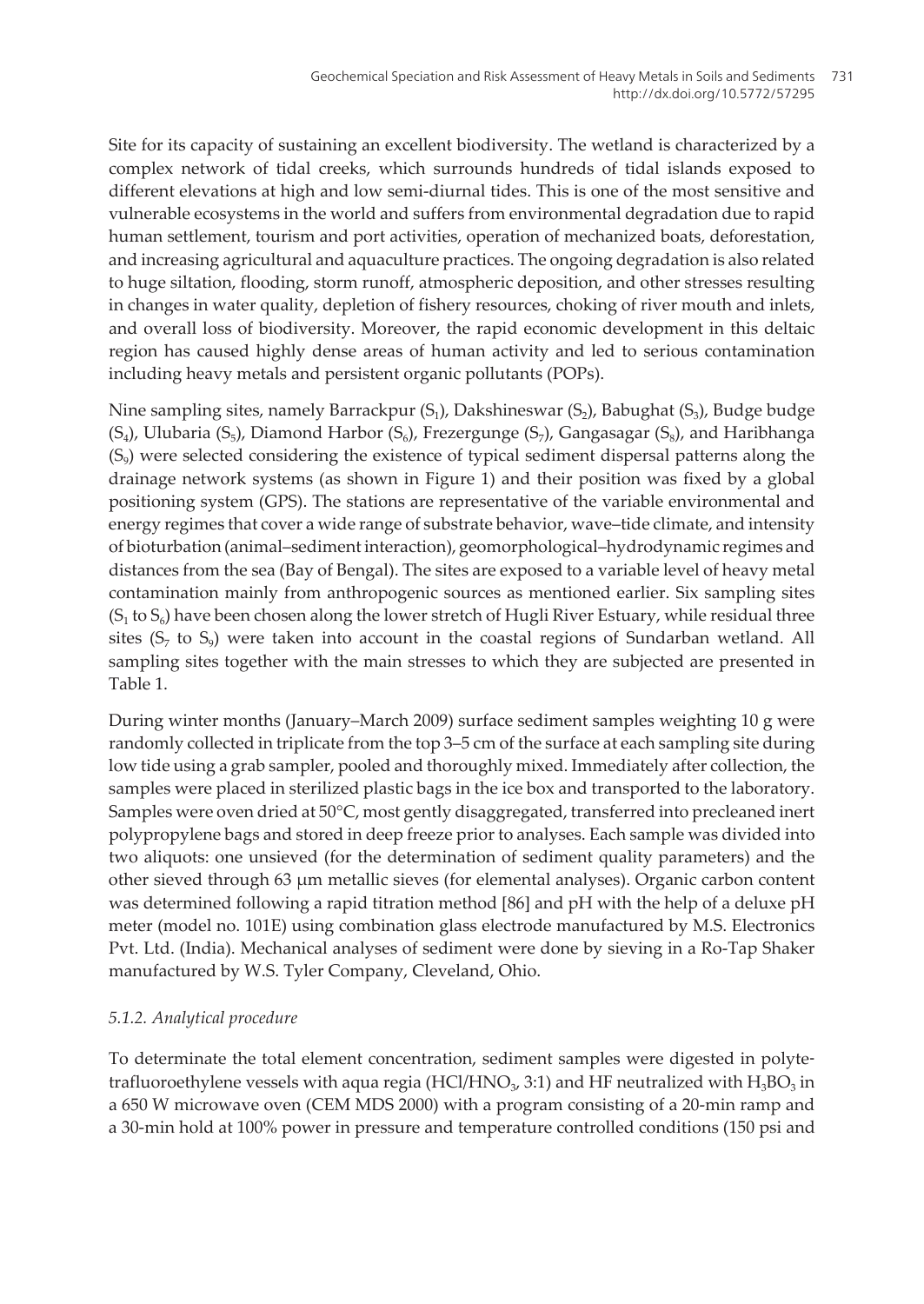

**Figure 1.** Map showing the location of the monitoring sites (S<sub>1</sub> to S<sub>9</sub>) covering Hugli River Estuary and Sundarban mangrove wetland along with the location of the major industries.

180°C). The digested samples were filtered, transferred to polyethylene containers and stored at +4°C until analysis. All reagents were Suprapur® grade (Merck). Reagent blank was processed with the samples and did not show any significant contamination. Accuracy of the procedure was checked using two different certified reference materials (CRM): MESS-2 and PACS-2, which are both marine sediments certified by the National Research Council of Canada for the element content. The MESS-2 recovery ranged between 91% and 116% for all the elements (Table 2). Precision, calculated as relative standard deviation (RSD%), resulted always lower than 5%.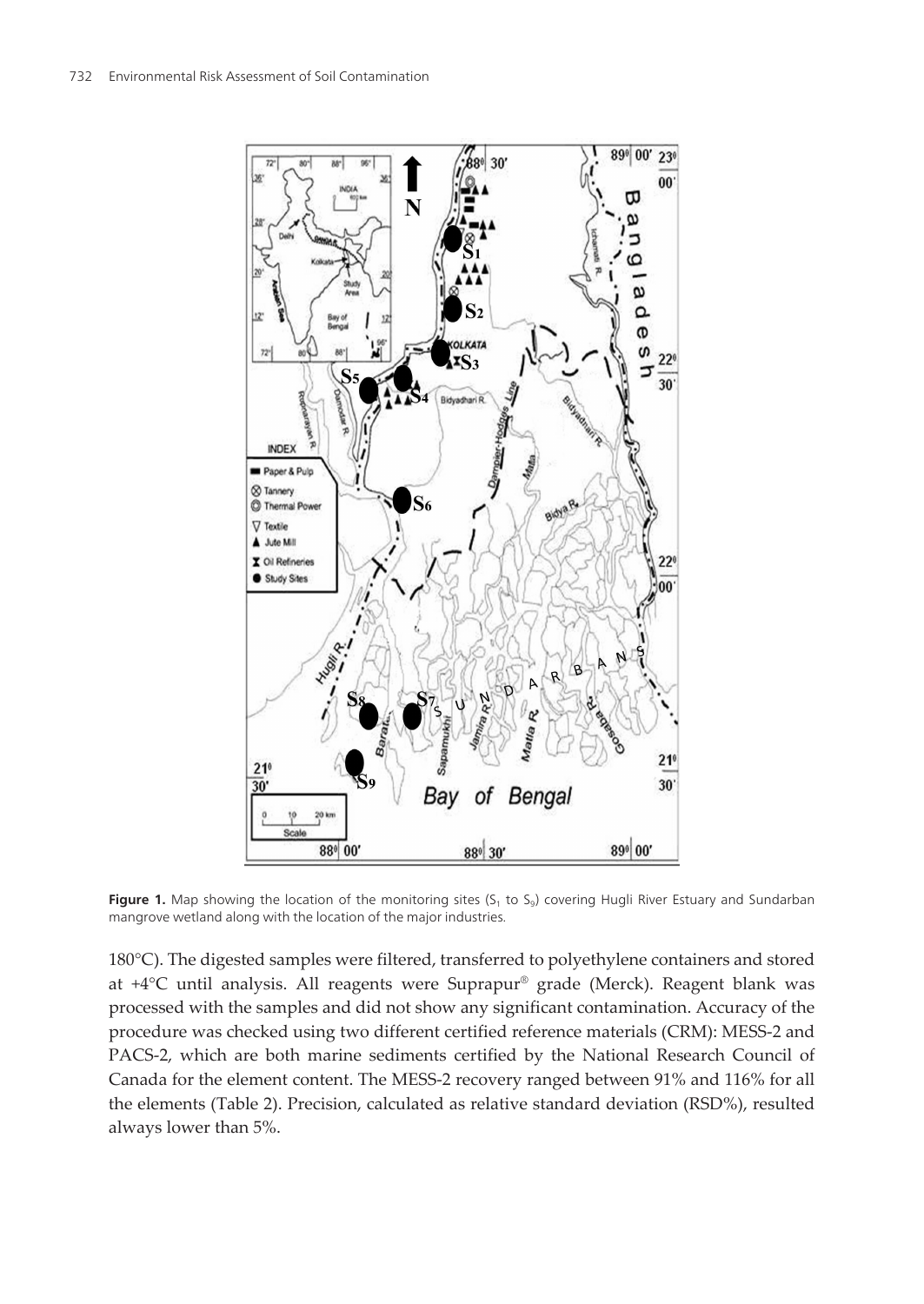| <b>Station number</b> | Site            | <b>Main stresses</b>                                                       |
|-----------------------|-----------------|----------------------------------------------------------------------------|
| $S_1$                 | Barrackpur      | Industrial effluents, domestic sewage disposal, boating, bathing.          |
| $S_{2}$               | Dakshineswar    | Industrial and domestic effluents, boating, bathing, idol immersion site.  |
| $S_{\rm R}$           | Babughat        | Power plant discharges, domestic sewage, boating, idol immersion site.     |
| $S_{4}$               | Budge budge     | Domestic and industrial effluents, bathing, boating.                       |
| $S_{5}$               | Ulubaria        | Domestic and industrial effluents                                          |
|                       | Diamond Harbour | Boating, recreational activities, bathing, fishing, jetties for fishing    |
| $S_{\kappa}$          |                 | trawlers                                                                   |
| $S_{7}$               | Frezergunge     | Tourist activities, ferry services, fishing                                |
| $S_{R}$               | Gangasagar      | Boating, tourist activities, dredging, fishing, agricultural, domestic and |
|                       |                 | aquaculture practices                                                      |
| S。                    | Haribhanga      | Boating, fishing and ferrying                                              |

**Table 1.** Details of the nine sampling sites and the main stresses to which they are subjected.

|           | Al           | As      | Cd          | Co       | Cr       | Cu      | Fe           | Mn     | Ni         | Pb               | Zn           |
|-----------|--------------|---------|-------------|----------|----------|---------|--------------|--------|------------|------------------|--------------|
| Found     | $86.613 \pm$ | $24.0+$ | $0.230+$    | $15.6+$  | $112+$   | $38.4+$ | $47.385 \pm$ | $372+$ | $54.1 \pm$ | $20.0+$          |              |
| MESS-2    | 17.773       | 2.4     | 0.010       | 1.5      | 12       | 6.1     | 3,668        | 42     | 3.8        | 1.4              | 170±12       |
| Found     | 70.190±      | $29.2+$ | $1.59 +$    | $12.8 +$ | $94.9+$  | $307+$  | $46,630 \pm$ | $465+$ | $44.3+$    | 184 <sub>±</sub> |              |
| PACS-2    | 3.784        | 1.3     | 0.80        | 0.6      | 4.4      | 22      | 1.411        | 23     | 2.5        | 10               | 398±16       |
| Certified | 85,698±      | $20.7+$ | $0.240 \pm$ | $13.8 +$ | $106\pm$ | $39.3+$ | $43.504 \pm$ | $365+$ | $49.3+$    | $21.9+$          | $172 \pm 16$ |
| MESS-2    | 2,600        | 0.8     | 0.010       | 1.4      | 8        | 2.0     | 2,266        | 21     | 1.8        | 1.2              |              |
| Certified | $66.125 \pm$ | $26.2+$ | $2.11 \pm$  | $11.5+$  | $90.7+$  | 310±    | $43.738 +$   | $440+$ | $39.5+$    | $183 + 8$        | $364 \pm 23$ |
| PACS-2    | 3,184        | 1.5     | 0.15        | 0.3      | 4.6      | 12      | 585          | 19     | 2.3        |                  |              |
| Recovery  | 101%         | 116%    | 95.8%       | 113%     | 106%     | 97.8%   | 109%         | 102%   | 110%       | 91.2%            | 99.0%        |
| MESS-2    |              |         |             |          |          |         |              |        |            |                  |              |
| Recovery  | 106%         | 111%    | 75.4%       | 111%     | 105%     | 99.1%   | 107%         | 106%   | 112%       | 100%             | 109%         |
| PACS-2    |              |         |             |          |          |         |              |        |            |                  |              |

Table 2. Results of certified reference materials MESS-2 and PACS-2 as well as the observed values. All the values are expressed in μg/g of dry weight. MESS-2 and PACS-2 recovery rates are also reported.

In this study, we followed the sequential extraction procedure proposed by the European Union's Standards, Measurements and Testing program [[3](#page-24-0)]. Selective extraction is based on the procedure used by Tessier et al. [[2](#page-24-0)] with improvements made according to the BCR, which examined and finally eliminated irreproducibility sources. It is made up of three steps, which dissolve the following phases, respectively: exchangeable and bound to carbonate, bound to Fe and Mn oxides and hydroxides, bound to organic matter and sulphides. Exchangeable and bound to carbonate phase (phase 1) is extracted with 0.11 M acetic acid, while the fraction bound to Fe–Mn oxides (phase 2) with 0.5 M hydroxylamine hydrochloride, adjusted to pH 2 with nitric acid (65%). The phase bound to organic and sulphides (phase 3) is extracted with 8.8 M hydrogen peroxide (stabilized at a pH included between 2 and 3), treated at 80°C in a microwave oven using a program consisting of a 30-min ramp and a 60-min hold at 50% power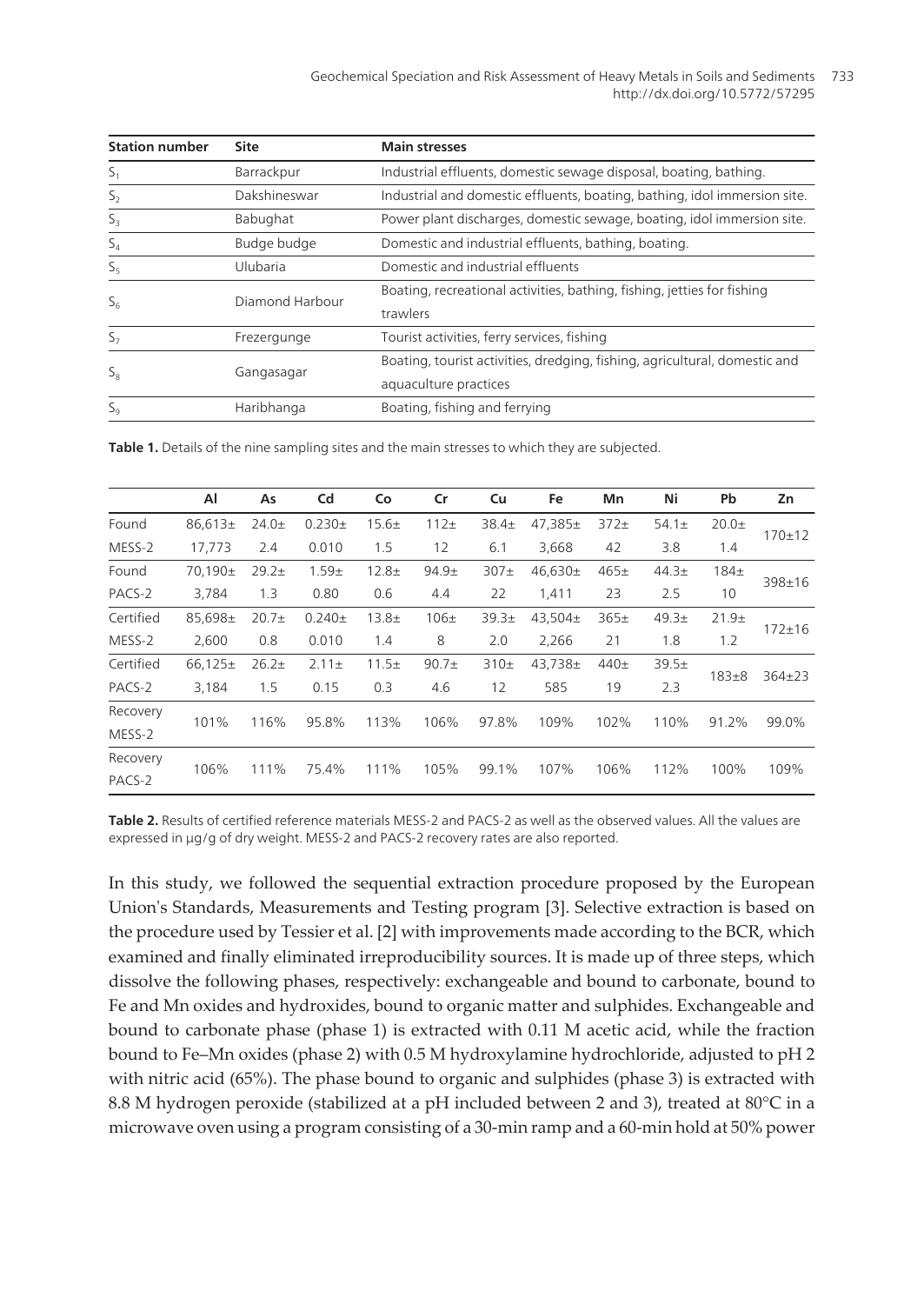in pressure and temperature controlled conditions (80 psi and 85°C), and 2 M ammonium acetate adjusted to pH 2 with nitric acid (65%). Each extraction was carried out overnight (16 h) at room temperature. All the reagents employed were Tracepur® grade (Merck Eurolab, Italy). After each extraction, the samples were separated from the aqueous phase by centrifuging at 4, 000 rpm for 15 min. The sediments were washed with Milli-Q water and centrifuged again. The wash water was added to supernatants. The element content of the residual phase was obtained from the difference between the total content and the sum of phases 1, 2 and 3, according to Ianni et al. [\[37](#page-27-0), [38](#page-27-0)], Ramirez et al. [[39\]](#page-27-0), and Mester et al. [\[27\]](#page-26-0). Sequential extraction reagent blanks showed no detectable contamination. Accuracy of the procedure was checked with BCR-701 (SM&T). The recovery rates for trace elements in the standard reference material ranged between 77% and 118% (Table 3). Precision, calculated as RSD%, resulted generally lower than 5%, except As and Cr in the phase 1 (~20%).

|                                       | Al                | As               | Cd               | Co               | Cr                 | Cu              | Fe              | Mn             | Ni             | Pb               | Zn             |
|---------------------------------------|-------------------|------------------|------------------|------------------|--------------------|-----------------|-----------------|----------------|----------------|------------------|----------------|
| Found<br><b>BCR-701</b><br>step 1     | $198 + 1$         | $2.57+$<br>0.28  | $6.09 +$<br>0.09 | $2.06 +$<br>0.08 | $2.41 \pm$<br>0.51 | $47.7+$<br>1.7  | $43.8 +$<br>5.8 | $180 + 1$      | $14.5+$<br>0.3 | $3.38 +$<br>0.35 | $185 + 4$      |
| Found<br><b>BCR-701</b><br>step 2     | $3,451 \pm$<br>46 | $16.5+$<br>0.3   | $3.37 +$<br>0.08 | $3.22 +$<br>0.03 | $39.2+$<br>0.4     | $100 + 2$       | $7,042+$<br>106 | $128 + 3$      | $24.5+$<br>0.4 | 111±2            | $102 + 1$      |
| Found<br><b>BCR-701</b><br>step 3     | $1,912 \pm$<br>74 | $3.09 +$<br>0.20 | $0.28 +$<br>0.01 | $1.86 +$<br>0.17 | $169 + 4$          | $64.8 +$<br>1.5 | $1,147+$<br>56  | $31.9+$<br>2.6 | $17.4+$<br>1.7 | $7.15+$<br>0.12  | $58.4+$<br>5.0 |
| Certified<br><b>BCR-701</b><br>step 1 | n.a.              | n.a.             | $7.34+$<br>0.35  | n.a.             | $2.26 +$<br>0.16   | $49.3+$<br>1.7  | n.a.            | n.a.           | $15.4+$<br>0.9 | $3.18 +$<br>0.21 | $205 + 6$      |
| Certified<br><b>BCR-701</b><br>step 2 | n.a.              | n.a.             | $3.77 +$<br>0.28 | n.a.             | $45.7 \pm 2$       | $124 + 3$       | n.a.            | n.a.           | $26.6+$<br>1.3 | $126 + 3$        | $114 + 5$      |
| Certified<br><b>BCR-701</b><br>step 3 | n.a.              | n.a.             | $0.27 +$<br>0.06 | n.a.             | $143 + 7$          | $55.2+$<br>4.0  | n.a.            | n.a.           | $15.3+$<br>0.9 | $9.3 + 2.0$      | $54.2+$<br>2.0 |
| Recovery<br>step 1                    | n.a.              | n.a.             | 83.0%            | n.a.             | 107%               | 96.8%           | n.a.            | n.a.           | 94.4%          | 106%             | 90.3%          |
| Recovery<br>step 2                    | n.a.              | n.a.             | 89.4%            | n.a.             | 85.9%              | 80.6%           | n.a.            | n.a.           | 92.3%          | 87.9%            | 89.4%          |
| Recovery<br>step 3                    | n.a.              | n.a.             | 104%             | n.a.             | 118%               | 117%            | n.a.            | n.a.           | 114%           | 76.9%            | 108%           |

**Table 3.** Results of certified reference materials BCR-701 as well as the observed values (expressed in μg/g of dry weight) together with recovery rates for each step. n.a.= not available.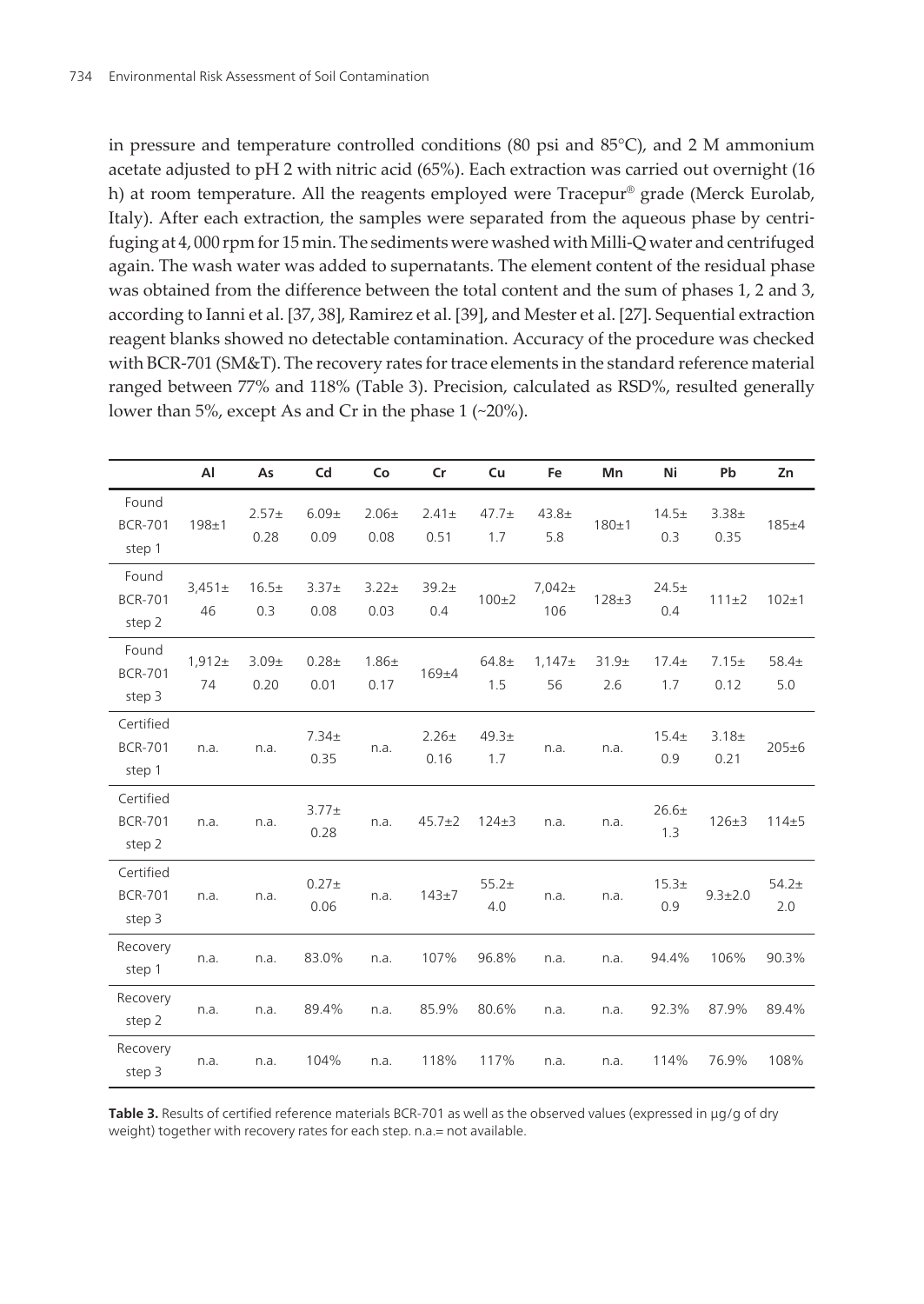The elemental concentrations were determined with an inductively coupled plasma atomic emission spectrometer Vista Pro (Varian), with the internal standard method. Cadmium was determined by electrothermal atomization atomic absorption spectrometry. A Varian Spectra A300 spectrometer with Zeeman effect background correction and autosampler Varian Model 96 was used employing the standard addition method for calibration. All the metal analyses were performed at the Department of Chemistry and Industrial Chemistry of the University of Genoa (Genoa, Italy).

### *5.1.3. Statistical analyses*

Principal component analysis (PCA) was used to characterize the metal composition in sediments, and cluster analysis was used for grouping the sampling stations. Principal component analysis (PCA) is a multivariate statistical technique used for data reduction and for deciphering patterns within large sets of data. With PCA, a large data matrix is reduced to two smaller ones that consist of principal component (PC) scores and loadings. PC loadings are eigenvectors of the correlation or covariance matrix depending on which is used for the analysis. The PC scores contain information on all of the variables combined into a single number, with the loadings indicating the relative contribution of each variable to that score [[87\]](#page-31-0). Hierarchical cluster analysis (HCA) characterizes similarities among samples by examining interpoint distances representing all possible sample pairs in high-dimensional space. The sample similarities are represented on two dimensional diagrams call dendrograms [[88\]](#page-31-0). All statistical analyses were performed using the computer software STATISTICA (StatSoft, Inc. 2001).

#### **5.2. Results and discussion**

### *5.2.1. Sediment geochemistry*

Table 4 shows values of pH; organic carbon (%); and percentage of sand, silt, and clay in sediments of the nine sampling sites. Organic carbon values, ranging from 0.22% (in station  $\mathsf{S}_8$ ) to 1.02% (in station  $\mathsf{S}_2$ ), are low in comparison with values found in sediments from other Indian coastal areas, such as Gulf of Mannar [\[89](#page-31-0)], Cochin [[90\]](#page-31-0), and Muthupet mangroves [[91\]](#page-31-0). The low organic carbon values might be related with the poor absorbability of organics on negatively charged quartz grains, which predominate in sediments in this estuarine environ‐ ment [\[92](#page-31-0)]. In addition, the constant flushing activity by tides along with the impact of waves can support the low percentage of organic carbon in the sediments. The sediments of the studied stations are characterized by slightly basic pH (7.50–8.36) with maximum values recorded in the stations closest to the sea (stations  $S_{6}$ ,  $S_{8}$ , and  $S_{9}$ ) and minimum in station  $S_{7}$ .

These were different from the low pH values in most of the mangrove swamps in Hong Kong [[93\]](#page-31-0), where sediments were not frequently flooded by the tide and become acidic in reducible conditions. With respect to texture, the sediment samples show a variable admixture of sand, silt, and clay. Clay fractions dominate in low-energy areas of suspensional deposits. On the contrary, silt, and sand dominates where the energy level is high. Sediments from station  $S_7$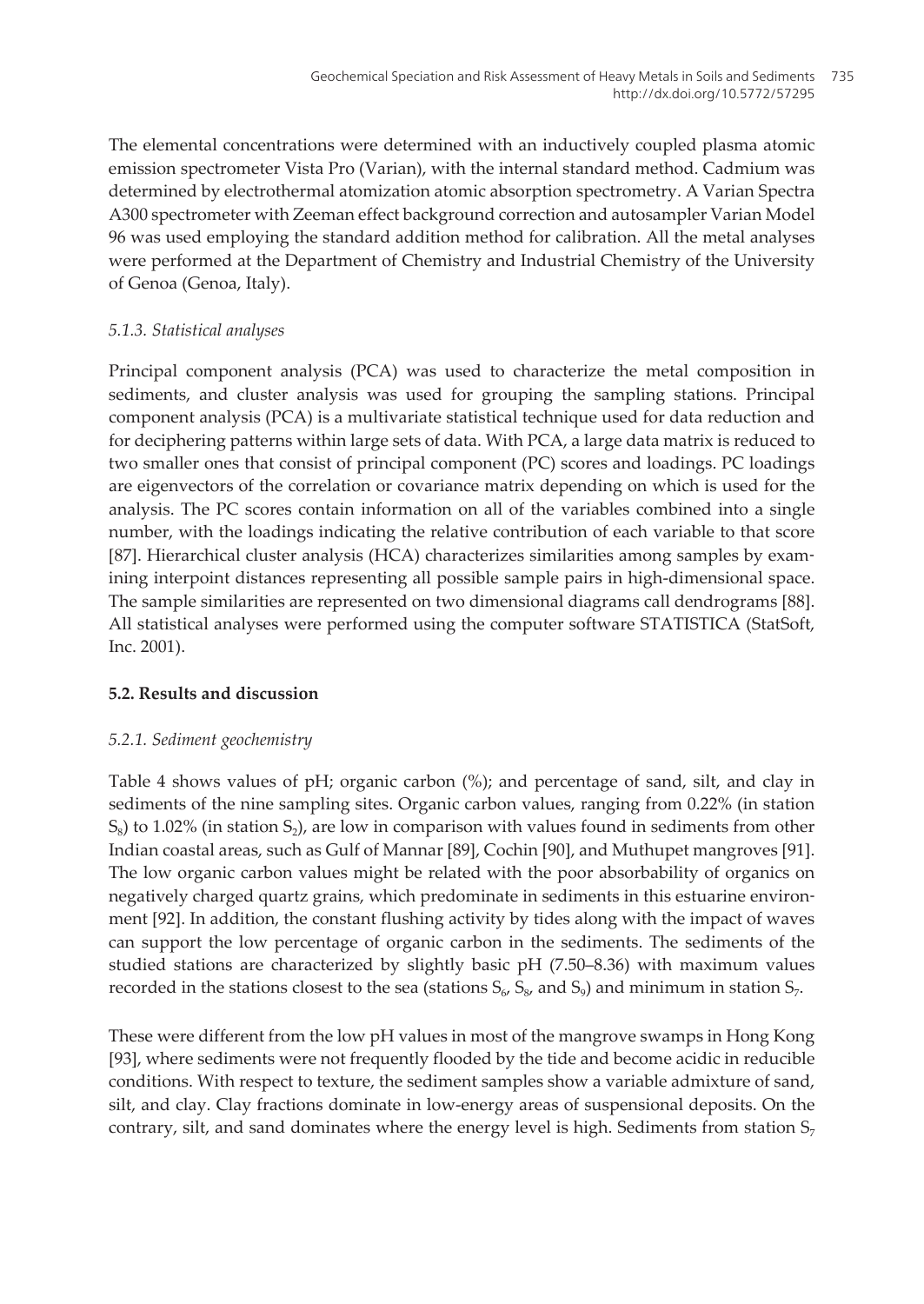| <b>Stations</b> | Latitude and<br>Longitude    | Salinity    | pH   | Organic<br>carbon (%) | Sand $(\%)$ | Silt (%) | Clay $(\%)$ |
|-----------------|------------------------------|-------------|------|-----------------------|-------------|----------|-------------|
| S <sub>1</sub>  | 22°43' 16" N<br>88°21' 20" E | $\mathbf 0$ | 7.86 | 0.35                  | 4           | 87.1     | 8.9         |
| S <sub>2</sub>  | 22°39' 17" N<br>88°12' 25" E | $\mathbf 0$ | 7.80 | 1.02                  | 1           | 76.5     | 22.5        |
| S <sub>3</sub>  | 22°33' 53" N<br>88°20' 19" E | 0           | 7.90 | 0.52                  | 2.24        | 41.97    | 55.79       |
| S <sub>4</sub>  | 22°30' 10" N<br>88°11' 48" E | $0 - 2.5$   | 7.60 | 0.74                  | 18.25       | 47.42    | 34.33       |
| <b>S5</b>       | 22°28' 06" N<br>88°06' 54" E | $0 - 1$     | 7.90 | 0.91                  | 16.7        | 69.6     | 13.7        |
| <b>S6</b>       | 22°11' 14" N<br>88°11' 15" E | $0 - 5.6$   | 8.36 | 0.56                  | 3.15        | 41.13    | 55.71       |
| S7              | 21°34' 44" N<br>88°15' 03" E | $30 - 34.3$ | 7.50 | 0.36                  | 98.02       | 0.18     | $\mathbf 0$ |
| S8              | 21°38' 15" N<br>88°03' 53" E | $32 - 35$   | 8.14 | 0.22                  | 32.85       | 58.45    | 8.7         |
| S <sub>9</sub>  | 21°34' 20" N<br>88°01' 25" E | 35          | 8.10 | 0.46                  | 39.3        | 44.25    | 16.45       |

**Table 4.** Geographical position, physicochemical and textural properties of sediment samples of 9 sampling sites.

contain higher percentage of sand (98%) compared to the others, while sediments from  $S_1$ ,  $S_2$ ,  $\mathsf{s}_{\mathsf{s}}$ , and  $\mathsf{s}_{\mathsf{s}}$  contains higher percentage of silt (more than 50%) compared to the others. A variable mixture of sand, silt, and clay is present in the other stations and reflect a variable amount of erosion and deposition.

#### *5.2.2. Total element concentrations*

Total element concentrations in the investigated stations varied in a narrow range of values (Table 5) and were comparable with data obtained for other Indian coastal areas [\[94](#page-31-0), [95](#page-31-0)]. Datta and Subramanian [[96\]](#page-31-0) found very similar trace element concentrations throughout the Bengal Basin, where anthropogenic perturbation is low and river channel may receive a several centimeter-thick sediment layer in a single event during peak flow, preventing to bear the signature of an accumulation of trace elements. The highest concentrations for As, Cu, Fe, Mn, and Ni were measured at station  $S_9$  while for Cd and Pb at station  $S_3$ , close to Calcutta city (about 4.5 million residents, but about 14.2 million including suburbs). An anthropogenic input from vehicular traffic and in-dustrial activities may cause high Cd and Pb con-centrations measured in samples collected in the Calcutta urban area. The lowest element concentrations were found at station S<sub>5</sub>. Very low (close to the detection limit) Cd concentration was found in the coastal stations  $(S_7, S_8, \text{ and } S_9)$ .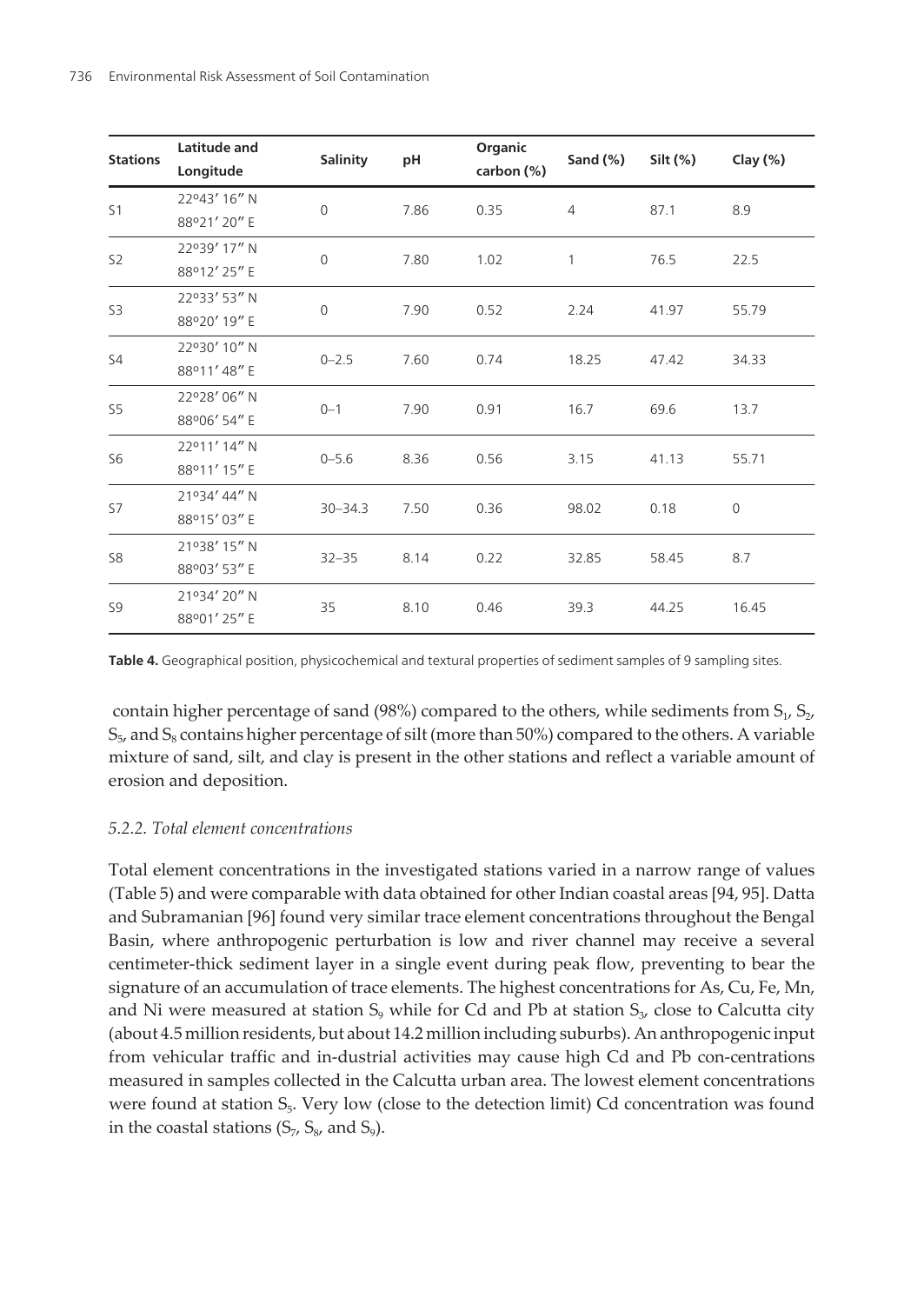| <b>Stations Al</b> |        | As   | Cd    | Co   | Cr   | Cu   | Fe     | Mn  | Ni   | Pb   | Zn   |
|--------------------|--------|------|-------|------|------|------|--------|-----|------|------|------|
| S <sub>1</sub>     | 70.289 | 8.81 | 0.165 | 13.0 | 67.6 | 27.8 | 37.737 | 591 | 31.9 | 20.4 | 86.6 |
| S <sub>2</sub>     | 70.879 | 8.44 | 0.452 | 14.0 | 74.8 | 36.8 | 39.405 | 625 | 34.2 | 22.3 | 90.7 |
| S3                 | 72,134 | 8.65 | 1.79  | 14.5 | 73.5 | 32.3 | 40.070 | 712 | 35.0 | 33.2 | 83.1 |
| S4                 | 72.613 | 8.49 | 0.492 | 14.9 | 76.8 | 27.9 | 40.303 | 726 | 35.0 | 19.6 | 80.4 |
| S5                 | 62.044 | 6.41 | 0.220 | 12.1 | 58.2 | 21.1 | 33,428 | 597 | 27.5 | 17.0 | 64.1 |
| S6                 | 64,325 | 6.79 | 0.106 | 12.0 | 64.8 | 32.0 | 34,273 | 613 | 31.3 | 17.9 | 69.6 |
| S7                 | 77.529 | 7.77 | 0.044 | 14.0 | 75.1 | 28.4 | 40.084 | 389 | 38.1 | 20.5 | 74.4 |
| S8                 | 68.146 | 8.08 | 0.027 | 12.7 | 62.5 | 22.2 | 36.786 | 511 | 34.3 | 19.7 | 61.4 |
| S9                 | 72,666 | 9.40 | 0.044 | 14.1 | 74.2 | 36.6 | 40.838 | 785 | 40.1 | 22.9 | 74.9 |

**Table 5.** Total element concentrations (μg/g) in sediments of 9 sampling sites (instrumental precision, calculated as RSD%, resulted lower than 5% for each element in all samples).

The geoaccumulation index  $(I_{geo})$  of Muller [\[97](#page-31-0)] has been calculated for the analyzed elements, by comparing current concentrations with pre-industrial levels, in order to estimate the metal contamination in sediments. The equation used for the calculation of  $I_{\text{geo}}$  is:  $\log_2 (C_n/1.5 B_n)$ , where  $C_n$  is the measured content of element "n" and  $B_n$  the element's content in "average shale" [[98\]](#page-32-0). Factor 1.5 is used because of possible variations in background values for a given element in the environment, as well as very small anthropogenic influences [\[99](#page-32-0)]. As shown in [Figure 2,](#page-19-0) all sediments fall in class 0 for Al, Co, Cr, Cu, Fe, Mn, Ni, Pb, and Zn, therefore the area is not contaminated for these elements. Unlike the Hugli river, in other rivers of the Bengal Basin, such as Meghna and Brahmaputra, Cr exhibits higher I<sub>geo</sub> values respect to the other elements [\[96](#page-31-0)]. For Cd, two stations fall in class 1 and three in class 2 exhibiting a moderate contamination for this element. In all stations, As falls in class 2 (moderate pollution). In this area, As contamination was already observed in previous studies and it is probably due to groundwater contamination [\[100\]](#page-32-0). This contamination can have natural origin, such as coal seams in Rajmahal basin and arsenic mineral in mineral rocks in the upper reaches of the Ganges river system. The highly reducing nature of groundwater would reduce As, causing the possible desorption of As [[101](#page-32-0)].

#### *5.2.3. Speciation patterns*

The potential environmental risk of trace elements in sediments is associated with both their total content and their speciation. The chemical partitioning of the considered elements (Al, As, Cd, Co, Cr, Cu, Fe, Mn, Ni, Pb, and Zn) from each extraction step has been described. Aluminum, Cr, and Fe are present mainly in the residual phase, representing 95.8–96.8%, 88.9–91%, and 83.0–94.7% of the total concentration, respectively, which implies that these elements are strongly linked to the inert fraction of the sediments. This result was in good agreement with data reported by several studies carried out worldwide in marine coastal areas [\[45](#page-27-0), [46,](#page-27-0) [78,](#page-30-0) [102\]](#page-32-0). The high percentage of Fe in the residual phase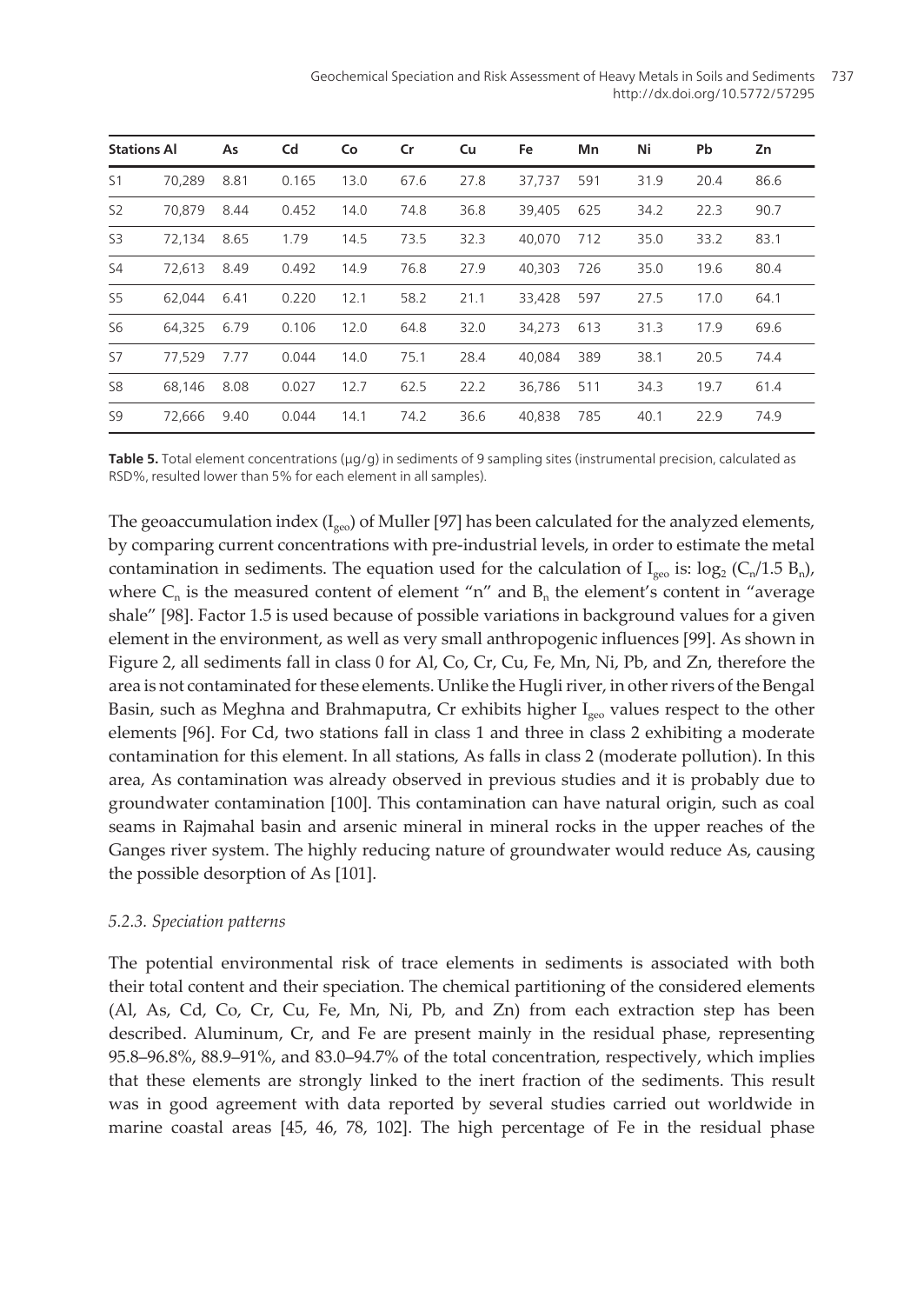indicates that most of the Fe exists as crystalline Fe peroxides (goethite, limonite, magnetite, etc.). The remaining Fe is associated with the reducible phase (mean, 11.25%). Large amounts of Fe accumulate in the residual phase probably because it is basically of natural origin (it is the most common element in the earth's crust).

Concentrations of Al, Fe, and Cr are very low in exchangeable phase (0.08%, 0.26%, and 1.72% as mean values, respectively), limiting their potential toxicity as pollutants. It should be noted that sediments always act as reservoir for elements; therefore, their potential risk of pollution to environment has always to be considered.

Arsenic, Co, Ni, and to some extent Zn, are found mainly in the residue (∼50% of the total concentration). Nickel and Co are associated to the residue respectively for 56% and 74% of the total concentration, with a speciation similar in all the samples. A mean of 23% of Co is present in the phase 2. The highest percentage of labile Co (~13%) was measured in  $\mathrm{S}_6$  (Diamond Harbour) and S $_{8}$  (Gangasagar) and can be due to a recent input of this element. The dominant proportion of Ni in the residual phase is in agreement with the results of other studies [\[27,](#page-26-0) [46\]](#page-27-0). Nickel is present, apart from the residue, in phases 2 and 3 (about 10% in each phase). Arsenic is distributed mainly between the residual (mean 47%), the reducible, and the oxidizable phases (mean 19% and 22%, respectively). Acharyya et al. [[101](#page-32-0)] observed that As is adsorbed to iron-hydroxide-coated sand grains and to clay minerals in the sediments of the Ganges delta from West Bengal. Among the studied elements, As is found with the greatest proportion in the oxidizable phase coinciding with organic and sulfur compounds. Arsenic is present in the phase 1 for about 10% of the total content, in station  $S_7$  phase 1 percentage rises up to 16%. The lower land alluvial basin of the Ganges River is recognized as an arsenicaffected area. Arsenic in solution probably is easily entrapped in the fine grained organic-rich sediments deposited in the Ganges delta [\[101\]](#page-32-0). The percentage of silt (lower than 70% except in  $S_1$  and  $S_2$ ) may have contributed to a low retention of dissolved As since coarse sediments are less efficient at retaining As.

Cadmium was mainly present in the labile phase (more than 60%) in all the stations with the exception of station  $S_{7}$ , where the Cd labile percentage represents only 25% of the total concentration. Cadmium concentrations were negligible in phases 2 and 3. The highest labile Cd concentration was measured at station  $S<sub>3</sub>$ , the closest to the city of Calcutta. Datta and Subramanian [[96\]](#page-31-0) found that the concentrations of elements in the non-detrital phases were higher in stations sampled in the Hugli river around Calcutta than in samples collected along Brahmaputra and Meghna rivers. The petroleum refinery, industrial, and mining effluents carried by the Hugli river may be responsible for this higher concentrations of non detrital fractions.

About 40% of the total Cu concentration is associated to the residue, while 33% of Cu is bound to Fe-Mn oxide and hydroxide (phase 2). The high percentage of Cu in the residue is likely due to the fact that Cu is easily chemisorbed on or incorporated in clay minerals [\[103\]](#page-32-0). All the samples showed lower Cu concentrations in exchangeable phase, with percentage ranging from 7% (S<sub>7</sub>) to 22% (S<sub>5</sub>), with a mean of 15%. Copper is characterized by high complex constant with organic matter thus it can be hypothesized that Cu is bound to labile organic matter such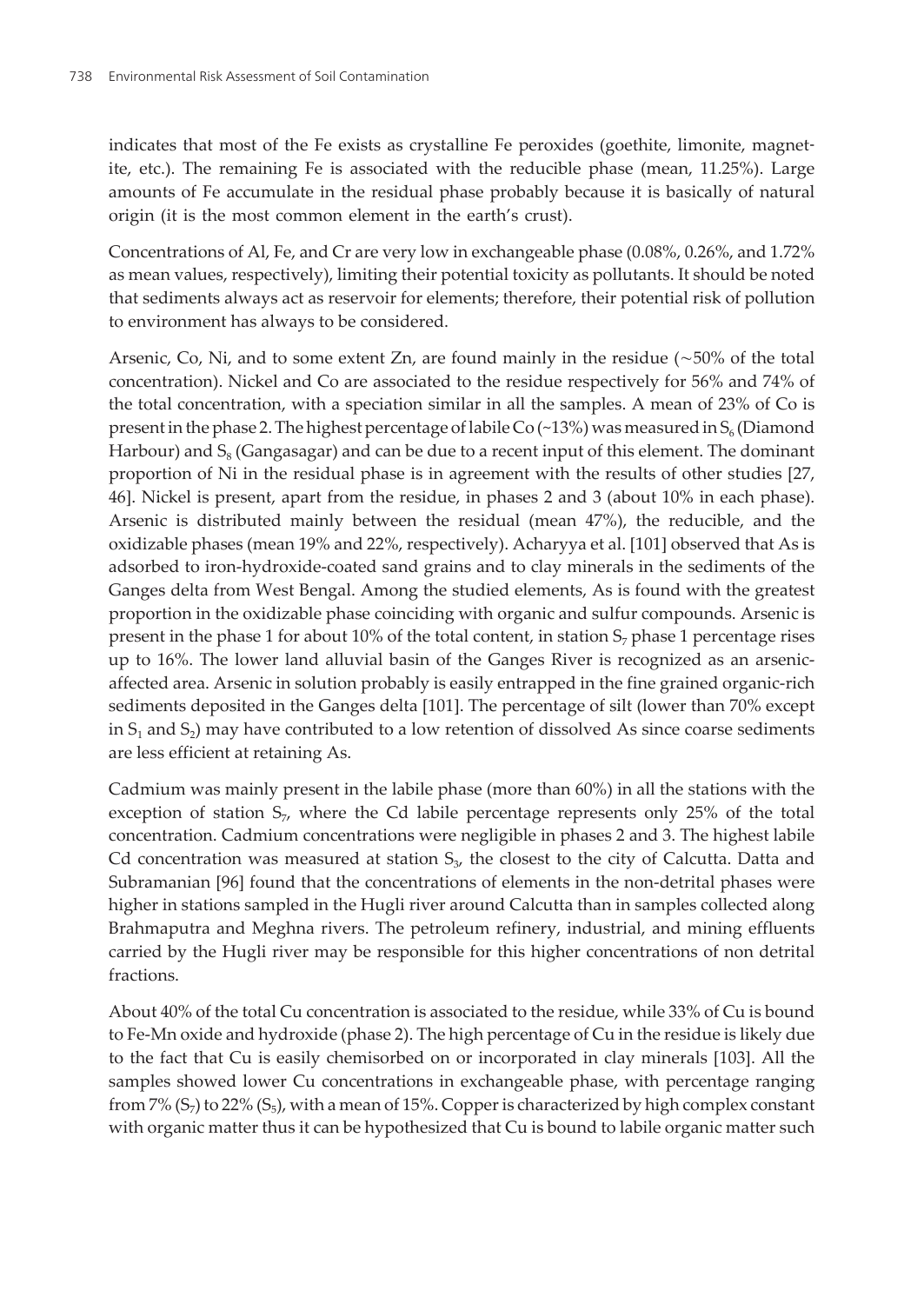as lipids, proteins, and carbohydrates. On the other hand, high-element concentration in labile phase could be related to recent coastal input [[39\]](#page-27-0).

Manganese was found in all the four sediment phases, as observed by other researchers [[45,](#page-27-0) [104](#page-32-0)]. Manganese is the most mobile element since it is present with the highest percentage (a mean of 42%) in the labile phase. This is probably because of the known close association of Mn with carbonates [\[105\]](#page-32-0) as endorsed by other workers [[69,](#page-29-0) [106](#page-32-0)]. In this phase, weakly sorbed Mn retained on sediment surface by relatively weak electrostatic interactions may be released by ion exchange processes and dissociation of Mn-carbonate phase [\[2\]](#page-24-0). The result indicates that considerable amount of Mn may be released into environment if conditions become more acidic [[107](#page-32-0)]. The highest Mn labile percentage was measured in  $\rm S_6$  (57%). Differently, in  $\rm S_{7}$ , Mn in the residue represents 65% of the total concentration, while the labile Mn is only 15%. A substantial Mn percentage was also found in the residue (mean 37.8%), followed by the reducible phase (14.7%), in which Mn exists as oxides and may be released if the sediment is subjected to more reducing conditions [\[108\]](#page-32-0).

The major geochemical phase for Pb in these sediments was the Fe-Mn oxides phase (mean 55.7%) followed by the residual phase (mean 30.2%) while lower percentage of the total Pb are bound to exchangeable-labile (mean 5.3%) and oxidizable phases (mean 6.8%). At  $\mathrm{S}_3$  (Babughat), the reducible part is as high as 65% and only 19.9% of the total is associated with the residue. Atmospheric input as fallout from vehicular emission can be probably the major input of Pb for this station. The relatively high percentage of Pb in reducible phase is in agreement with the known ability of amorphous Fe–Mn oxides to scavenge Pb from solution [[109](#page-32-0), [110\]](#page-32-0). Caille et al. [[111\]](#page-33-0) observed that resuspension of anoxic sediment results in a rapid desorption of Pb and Cu adsorbed to sulphides. Thus, a high element percentage in the reducible fraction is a hazard for the aquatic environment because Fe and Mn species can be reduced into the porewaters during early diagenesis by microbially mediated redox reactions [\[112\]](#page-33-0). Dissolution will also release Pb associated with oxide phases to the porewater possibly to the overlying water column [[113](#page-33-0)] and to benthic biota [[79\]](#page-30-0). The major sources of Pb are from intensive human activities, including agriculture in the drainage basin [\[114\]](#page-33-0), auto exhaust emission together with atmospheric deposition [[115](#page-33-0)]. In addition, a substantial contribution from the factories located in the upstream of the Hugli river dealing with Pb producing lead ingots and lead alloys play a vital role as referred by Sarkar et al. [ [116\]](#page-33-0).

The percentage of Zn in residue is highly variable (38.5–70%) and the distribution pattern in each fraction showed the following order: residual>reducible>oxidizable> exchangeable and bound to carbonates. There was some difference in Zn speciation among the sampling sites: in stations  $S_1$ ,  $S_2$ , and  $S_3$  about 40% of Zn is present in the residue, while in the other stations this percentage increases to more than  $60\%$ . In station  $S<sub>1</sub>$ , the exchangeable and oxidisable phases shared over 22% of the total Zn, whereas labile Zn was as low as 4.6% at S<sub>7</sub>. A major part of Zn (16.3%) is associated with Fe–Mn oxide phase, because of the high stability constants of Zn oxides. Iron oxides adsorb considerable quantities of Zn and these oxides may also occlude Zn in the lattice structures [\[117\]](#page-33-0).

The BCR procedure as discussed above showed satisfactory recoveries, detection limits, and standard deviations for determinations of heavy metals/metalloid in the sediments. It is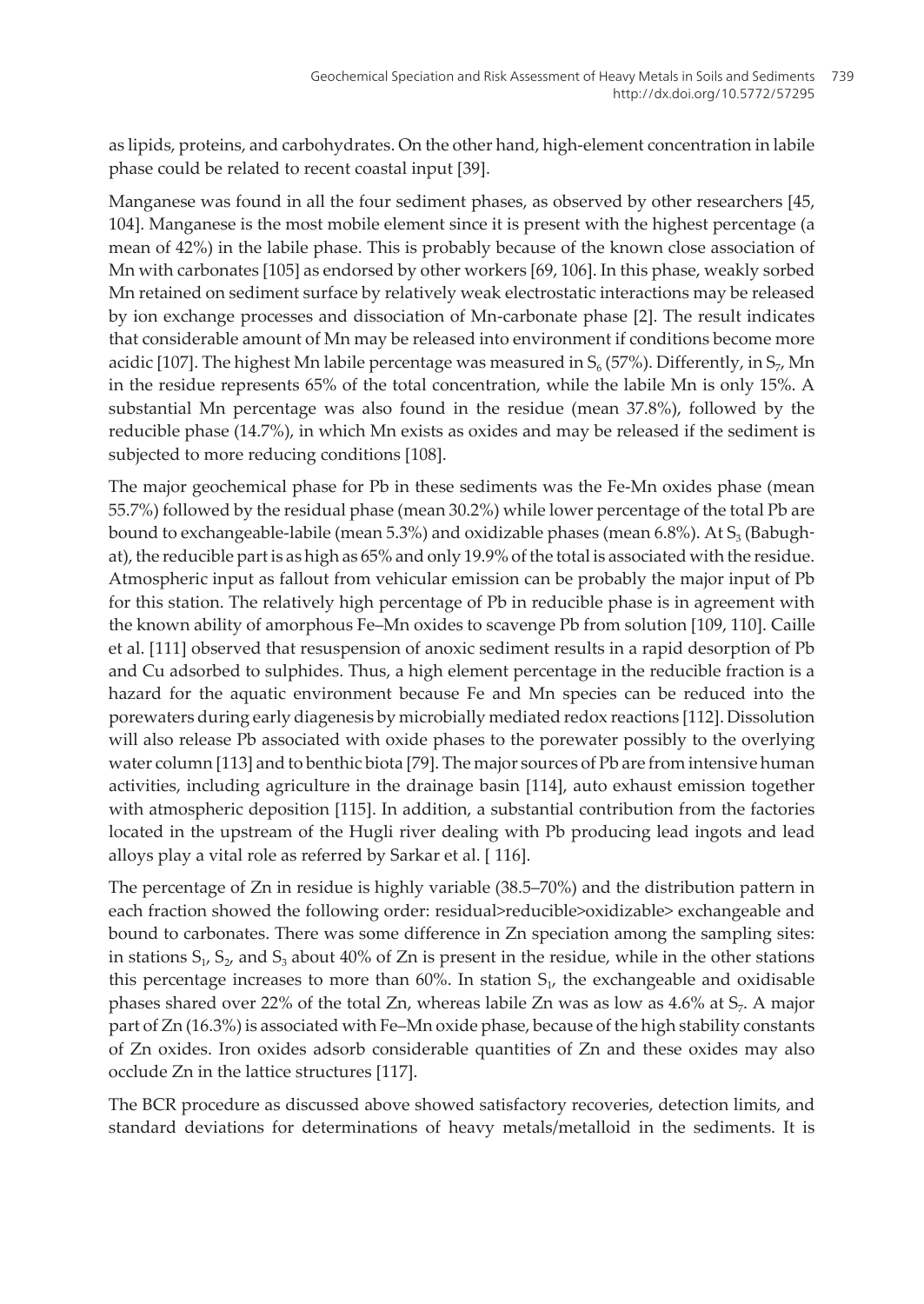evident from the present results of the fractionation studies that the metals/metalloids in the sediments are bound to different fractions with different strengths leading to variations in mobility and availability and some of them show significant spatial variations subject to diverse environmental stresses. This type of association between metals and the sediments can be understood in detail by sequential extraction techniques. Hence the application of sequential extraction is fully justified as the quantification of different forms of metal is more meaningful than the estimation of its total metal concentrations. The strength values can, therefore, give a clear indication of sediment reactivity, which in turn assess the risk connected with the presence of metals in this wetland environment. The results obtained suggest the need for corrective remediation measures due to the higher accumulation of potentially dangerous metals/metalloids, which in most cases exceed the limits established by certain legislation.

#### *5.2.4. Comparison with Sediment Quality Guidelines*

Results obtained after total and sequential extraction are compared with Sediment Quality Guidelines (SQGs). Table 6 reports consensus-based values, such as TEC (concentration below which harmful effects on sediment-dwelling organisms were not expected) and PEC (concentration above which harmful effects on sediment-dwelling organisms were expected to occur frequently), and effect range-low and range-medium, such as ERL (concentrations below which adverse biological effects were observed in less than 10% of studies) and ERM (concentrations above which effects were more frequently observed in more than 75% of studies).

| Element | Phase  | Si <tec< th=""><th><b>TEC</b></th><th>Si<tec<pec< th=""><th><b>PEC</b></th><th>Si<erl< th=""><th>ERL</th><th><b>ERL<si<erm< b=""></si<erm<></b></th><th><b>ERM</b></th></erl<></th></tec<pec<></th></tec<> | <b>TEC</b> | Si <tec<pec< th=""><th><b>PEC</b></th><th>Si<erl< th=""><th>ERL</th><th><b>ERL<si<erm< b=""></si<erm<></b></th><th><b>ERM</b></th></erl<></th></tec<pec<> | <b>PEC</b> | Si <erl< th=""><th>ERL</th><th><b>ERL<si<erm< b=""></si<erm<></b></th><th><b>ERM</b></th></erl<> | ERL  | <b>ERL<si<erm< b=""></si<erm<></b> | <b>ERM</b> |
|---------|--------|------------------------------------------------------------------------------------------------------------------------------------------------------------------------------------------------------------|------------|-----------------------------------------------------------------------------------------------------------------------------------------------------------|------------|--------------------------------------------------------------------------------------------------|------|------------------------------------|------------|
| As      | Total  | All                                                                                                                                                                                                        | 9.79       | None                                                                                                                                                      | 33         | S5, S6, S7, S8                                                                                   | 8.2  | S1, S2, S3, S4, S9                 | 70         |
|         | Labile | All                                                                                                                                                                                                        |            | None                                                                                                                                                      |            | All                                                                                              |      | None                               |            |
|         | Total  | S1, S2, S4, S5,                                                                                                                                                                                            | 0.99       | S3                                                                                                                                                        | 4.98       | S1, S2, S4, S5,                                                                                  | 1.2  | S3                                 | 9.6        |
| Cd      |        | S6, S7, S8, S9                                                                                                                                                                                             |            |                                                                                                                                                           |            | S6, S7, S8, S9                                                                                   |      |                                    |            |
|         | Labile | S1, S2, S4, S5,                                                                                                                                                                                            |            | S3                                                                                                                                                        |            | S1, S2, S4, S5,                                                                                  |      | S3                                 |            |
|         |        | S6, S7, S8, S9                                                                                                                                                                                             |            |                                                                                                                                                           |            | S6, S7, S8, S9                                                                                   |      |                                    |            |
| Cr      | Total  | None                                                                                                                                                                                                       | 43.4       | All                                                                                                                                                       | 111        | All                                                                                              | 81   | None                               | 370        |
|         | Labile | All                                                                                                                                                                                                        |            | None                                                                                                                                                      |            | All                                                                                              |      | None                               |            |
|         | Total  | S1, S4, S5, S7, S8                                                                                                                                                                                         | 31.6       | S2, S3, S6, S9                                                                                                                                            | 149        | S1, S3, S4, S5,                                                                                  | 34   | S2, S9                             | 270        |
| Cu      |        |                                                                                                                                                                                                            |            |                                                                                                                                                           |            | S6, S7, S8                                                                                       |      |                                    |            |
|         | Labile | All                                                                                                                                                                                                        |            | None                                                                                                                                                      |            | All                                                                                              |      | None                               |            |
| Ni      | Total  | None                                                                                                                                                                                                       | 22.7       | All                                                                                                                                                       | 48.6       | None                                                                                             | 20.9 | All                                | 51.6       |
|         | Labile | All                                                                                                                                                                                                        |            | None                                                                                                                                                      |            | All                                                                                              |      | None                               |            |
| Pb      | Total  | All                                                                                                                                                                                                        | 35.8       | None                                                                                                                                                      | 128        | All                                                                                              | 46.7 | None                               | 218        |
|         | Labile | All                                                                                                                                                                                                        |            | None                                                                                                                                                      |            | All                                                                                              |      | None                               |            |
| Zn      | Total  | All                                                                                                                                                                                                        | 121        | None                                                                                                                                                      | 459        | All                                                                                              | 150  | None                               | 410        |
|         | Labile | All                                                                                                                                                                                                        |            | None                                                                                                                                                      |            | All                                                                                              |      | None                               |            |

**Table 6.** Sediment Quality Guidelines concentrations with respect to total and labile element concentrations found in the analyzed samples (expressed as μg/g of dry weight).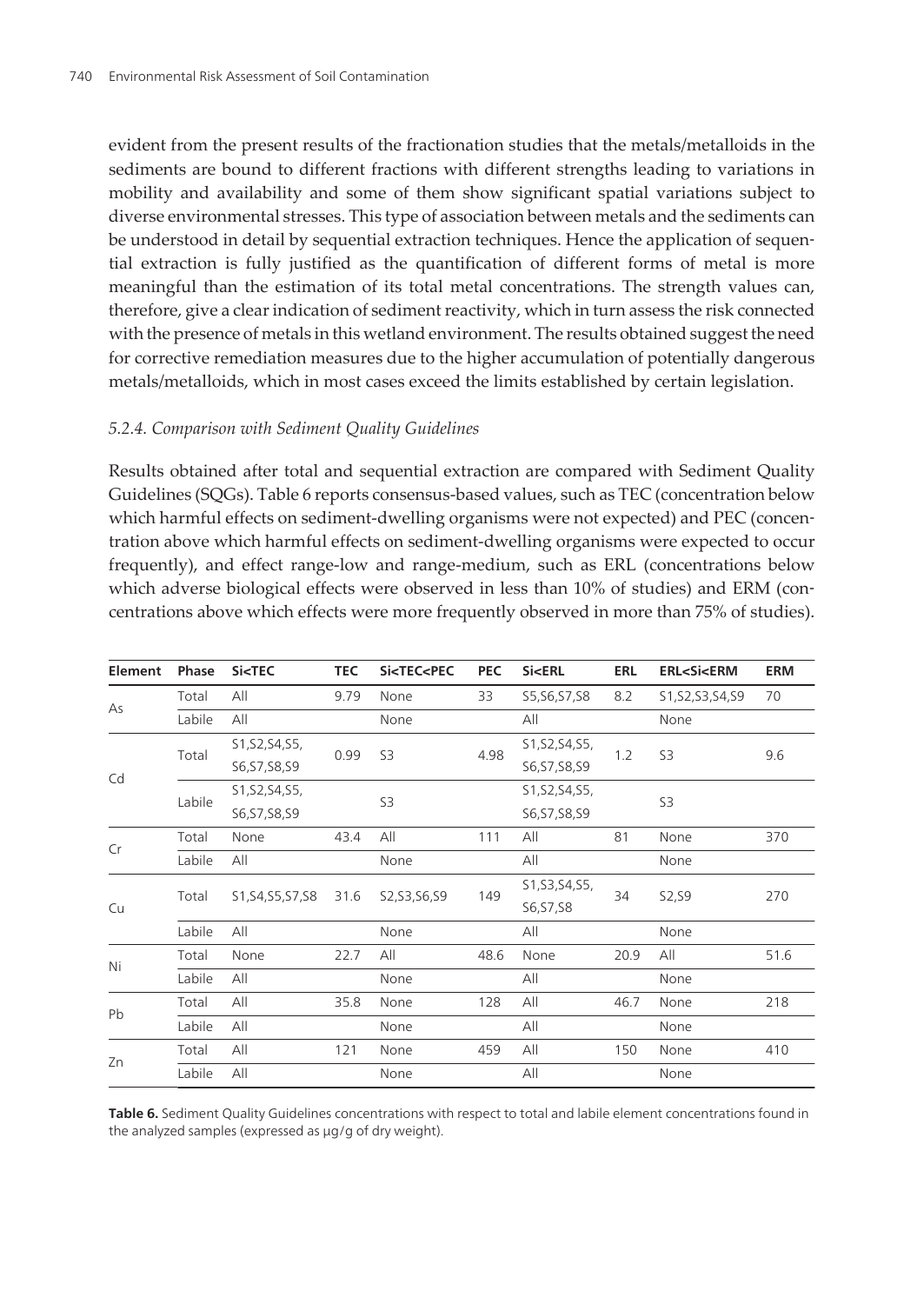Comparing our results with the SQGs, it is revealed that for Pb and Zn in all the stations the measured concentrations are lower than both TEC and ERL. As regards Cd, concentration measured in station  $\mathsf{S}_3$  is higher than TEC and ERL but lower than PEC and ERM both in term of total and labile concentration. For this station, some possible toxic effect on benthic organism can be hypothesized, in particular because of the large amount of element bound to the most labile phase of the sediment. Considering Cu, some stations  $(S_2, S_3, S_6, \text{ and } S_9)$  exhibit total concentrations higher than TEC but lower than PEC. Concentrations of Cu are higher than ERL but lower than ERM only in stations  $\mathsf{S}_2$  and  $\mathsf{S}_9$ . Since only 7–22% of total Cu is bound to the labile phase, in all stations Cu labile concentrations are lower than TEC and ERL. Total As concentrations in stations  $S_1$ ,  $S_2$ ,  $S_3$ ,  $S_4$ , and  $S_9$  are higher than ERL value but lower than TEC value. Since more than 50% of total As is not found in the residue, attention should be paid to a change in the environment conditions which could induce a release of As from the sediments. Total Ni and Cr concentrations are higher than TEC (Ni is also higher than ERL) but lower than PEC (and ERM in the case of Ni) in all the stations. Nevertheless, more than 70% of Ni as well as 90% of Cr are present in the residual fractions, therefore adverse impacts on organisms is very much negligible.

Mean sediment quality guidelines quotients (mSQGQ) have been developed for assessing the potential effects of contaminant mixtures in sediments [[118](#page-33-0)]: they are determined by calculating the arithmetic mean of the quotients derived by dividing the concentrations of chemicals in sediments by their respective SQGs. The probability of observing sediment toxicity can be estimated by comparing the mSQGQ in a sample to previously published probability tables. It is important to keep in mind that mSQGQs cannot be used to accurately predict the uptake and bioaccumulation of sediment-bound chemicals by fish, wildlife, and humans, even if there is considerable evidence that this assessment tool can be predictive of the presence or absence of toxic effects [[118](#page-33-0)].

SQGQs are calculated for seven elements considering ERM as sediment quality guidelines (Table 7). The mean quotient values ranges from 0.16 in station  $S_5$  to 0.24 in station  $S_3$ . Using PEC values instead of ERM, the mean SQGQ ranges from 0.25 in station  $S_5$  to 0.38 in station  $S_3$  (Table 7).

| <b>Stations</b> | <b>SQGQ<sub>PEC</sub></b> | <b>SQGQ<sub>ERM</sub></b> |
|-----------------|---------------------------|---------------------------|
| S <sub>1</sub>  | 0.30                      | 0.19                      |
| S <sub>2</sub>  | 0.33                      | 0.21                      |
| S <sub>3</sub>  | 0.38                      | 0.24                      |
| 54              | 0.33                      | 0.21                      |
| S <sub>5</sub>  | 0.25                      | 0.16                      |
| S <sub>6</sub>  | 0.28                      | 0.18                      |
| S7              | 0.32                      | 0.21                      |
| S8              | 0.28                      | 0.18                      |
| <b>S9</b>       | 0.34                      | 0.22                      |

**Table 7.** Mean Sediment Quality Guidelines Quotients calculated for the nine stations using PEC and ERM as SQGs.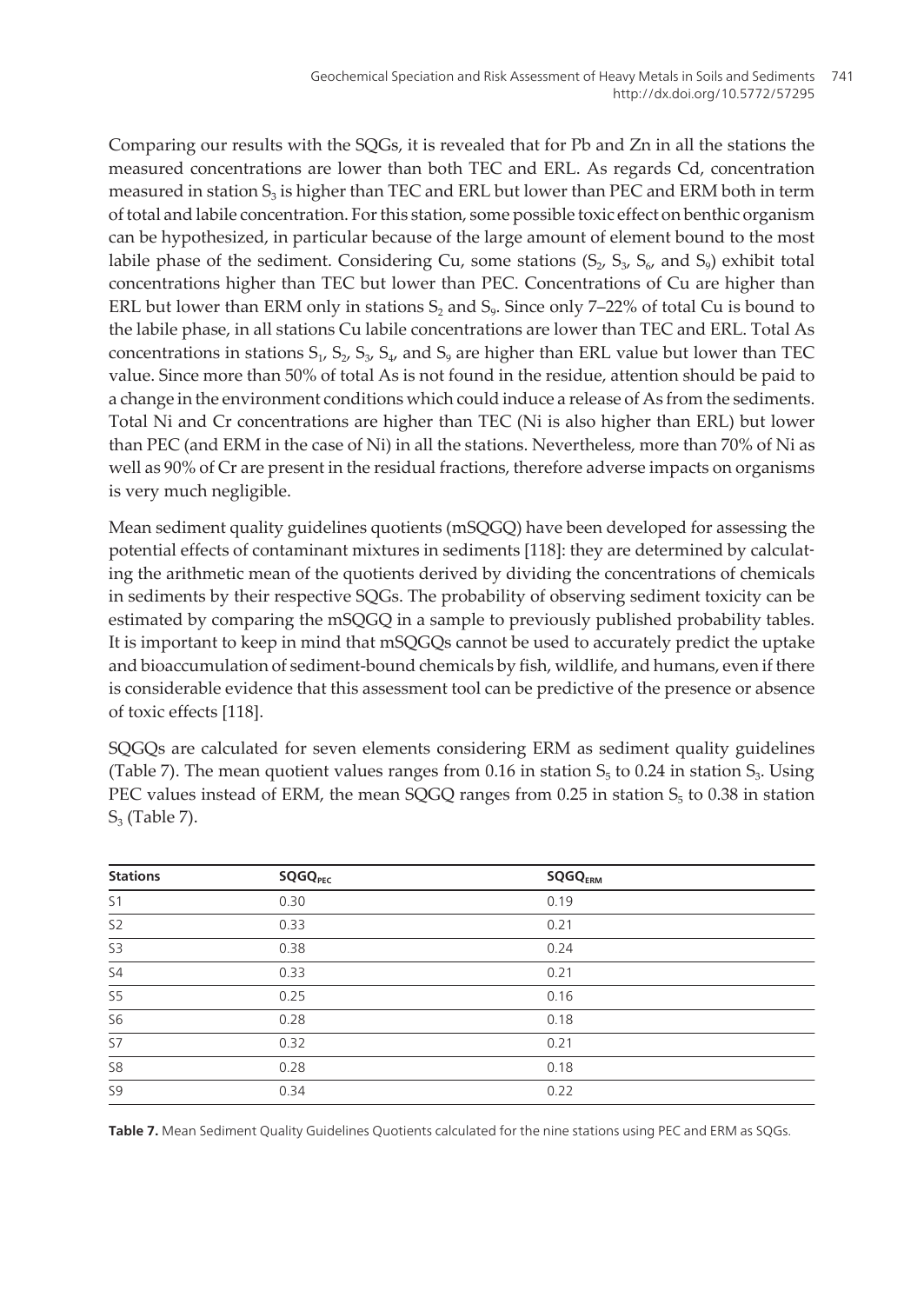<span id="page-19-0"></span>Compiled data from multiple data sets reporting 10-day toxicity test conducted on amphipod species in saltwater showed that the incidence of toxicity for a range of SQGQ of 0.25–0.5 is  $~\sim$ 35%, while for a mean SQGQ range from 0.1 to 0.25, the incidence of toxicity lowers to  $~\sim$ 20%. Measures recorded in a survey of Biscayne Bay (port of Miami and the adjoining saltwater reaches of the lower Miami River, FL, USA) showed that the average amphipod survival (*Ampelisca abdita*) decreased slightly from the least contaminated (ERMQ <0.03) to the inter‐ mediate category, (ERMQ included in 0.03–0.2 range) then decreased greatly in the most contaminated sediments (ERMQ included in 0.2–2 range). Therefore, we can presume a low toxicity of sediments sampled in the nine stations for benthic organisms. It is important to note that the benthic response to contaminants covaried among stations with both the mean ERM quotients and the effect of natural factors, such as the sediment texture, TOC, and salinity [\[118\]](#page-33-0).

#### *5.2.5. Statistical analyses*

The relationships between variables and the differences between stations were evaluated by PCA. The analysis was performed on 36 objects (four sediment phases for nine stations) and 11 variables (Al, As, Cd, Co, Cr, Cu, Fe, Mn, Ni, Pb, Zn). Two significant components were identified explaining 68.3% and 14.5% of the total variance, respectively. By studying the loadings of the variables (Figure 2a) on the components it can be seen that all the elements except Cd, Mn, and Pb are significantly correlated.

Unlike the other elements, most of Cd and Mn is present in the first phase: labile Cd and Mn represent more than 60% and 40% of the total concentration, respectively, except in station  $S_7$ . Cadmium and Mn speciation can be ascribed to their considerable affinity for carbonates. Lead is the only element which is bound to the reducible phase for more than 50%. Lead is a very reactive element in water column and, having scavenging type behavior, is easily bound to hydroxy- and oxyligands. Copper is positively and significantly correlated with all elements except Cd and Mn, but with lower correlation coefficients (0.66–0.81).

In the score plot (Figure 2b) phases 1, 2, 3, and 4 (corresponding to labile, reducible, oxidizable, and residual phases respectively) are identifiable by 1, 2, 3, and 4 suffix, respectively. In all stations, residue concentrations were characterized by negative values of PC1 and consequently by high concentrations of Al, As, Co, Cr, Fe, Ni, and Zn. Conversely, in the positive PC1 semi-axis labile and oxidizable metal concentrations, which represent a small percentage of the total elements, are distributed. For all stations, reducible concentrations are distributed along the positive PC2 semi-axis, i.e., high Pb concentrations, with a maximum for station  $S_3$ and a minimum for  $S_{5}$ . The group formed by elements bound to organic matter and sulphides (phase 3) is characterized by low values of both PC1 and PC2. Therefore, a low percentage of elements (higher than 20% exclusively for all As data and for Zn in stations  $\mathrm{S}_1$  and  $\mathrm{S}_3$ ) is bound to the oxidizable phase, suggesting the presence of an oxidant environment. High Mn and Cd concentrations are associated with negative values of PC2, therefore a relatively high concentration of labile Mn and Cd is present in all samples (in particular in  $S_3$ ), except station  $S_7$ . Samples are prevalently grouped in relation to the sediment geochemical phase, suggesting a similar element speciation among the stations. Station  $S_7$  represents an exception, in fact the labile fraction is closely associated to the oxidizable phase group.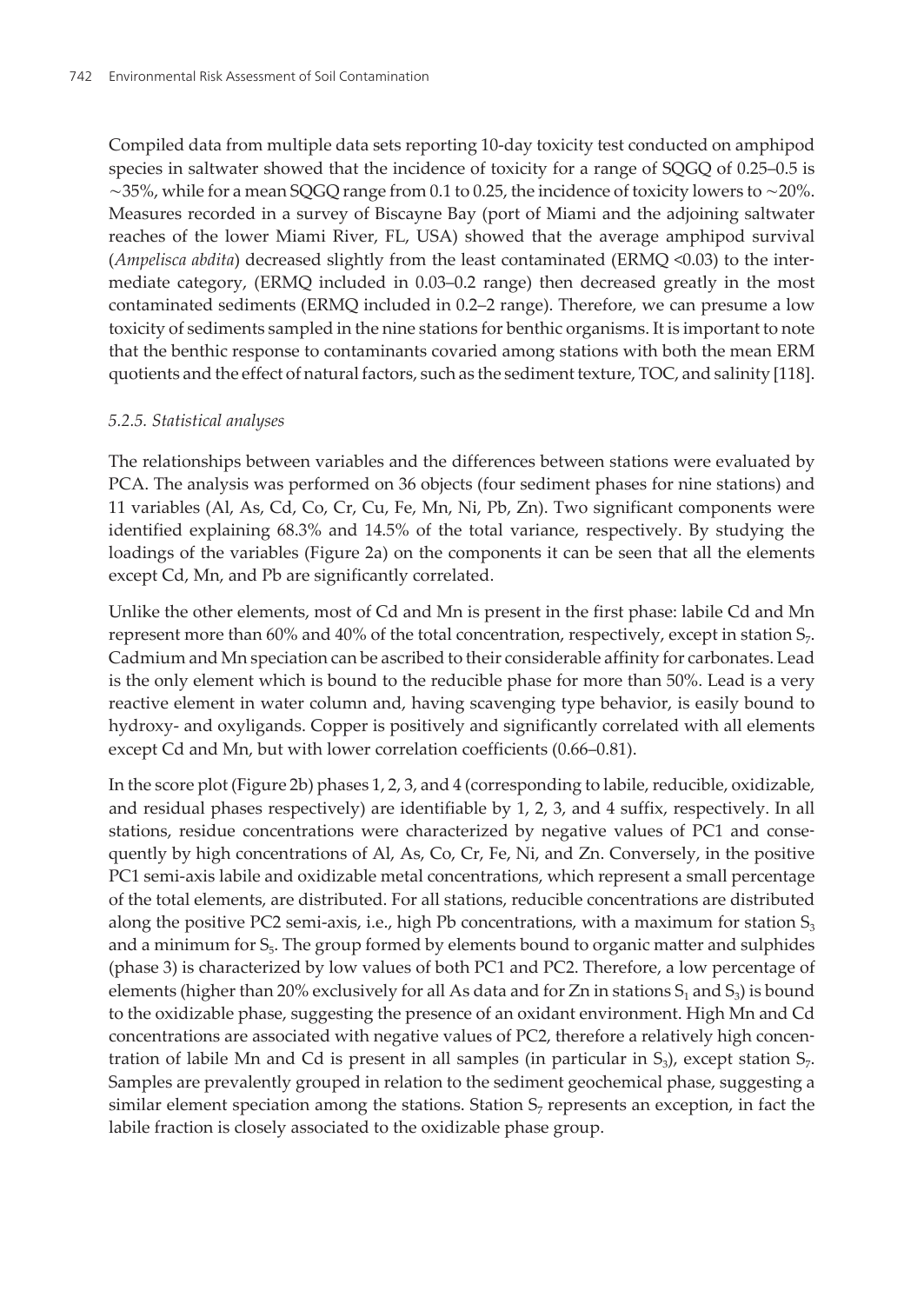Geochemical Speciation and Risk Assessment of Heavy Metals in Soils and Sediments 743http://dx.doi.org/10.5772/57295



Figure 2. Principal component analysis: a) variable plot; b) score plot (phase 1, 2, 3 and 4, corresponding to labile, reducible, oxidizable and residue, are identifiable by 1, 2, 3 and 4 suffix and different colors in the score plot).

A HCA was carried out by applying Euclidean distances to quantitatively identify specific groups of similar stations. In the dendrogram of the sampling stations (Figure 3), we can note two main clusters: the first represented by station  $S_{7}$ , characterized by the highest element percentage bound to residue, and the second constituted by all the remainder stations. In the second group, a subgroup formed by station  $S_5$  and  $S_6$  can be individuated.

Station S<sub>7</sub> was sampled in a marine coastal environment; it is characterized by a peculiar grain size percentage respect to the other stations, being the sand percentage as high as 98.6%. In general, the concentrations of elements are much higher in fine than in coarse fraction because the fine fraction larger specific surface facilitates absorption processes. As previously noted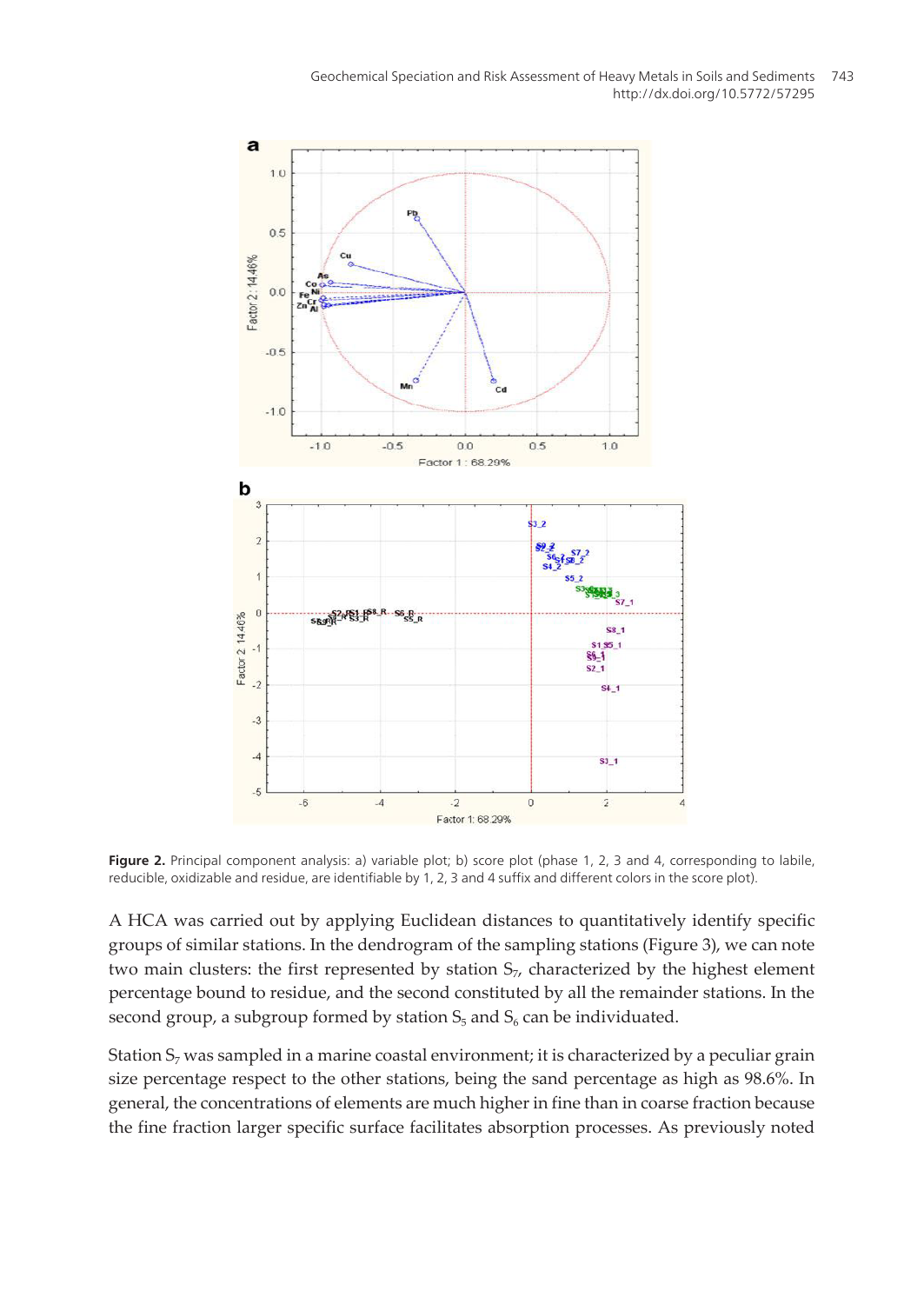

**Figure 3.** Dendrogram indicating linkage of sites on the basis of element concentrations.

by Ramirez et al. [[39\]](#page-27-0), this pattern is particularly evident for Cd. It is interesting to note that the marine coastal stations  $S_8$  and  $S_9$  are more similar to river stations than to station  $S_7$ . Both the stations  $S_8$  and  $S_9$  are, in fact, located in front of the Hugli river runoff, while station  $S_7$  is located easternmost and probably is less influenced by the Hugli river discharge.

#### **5.3. Conclusion and recommendation**

The study provides valuable information on the potential mobility of trace elements in sediments collected along the stretch of Hugli River and in the Sundarban mangrove wetland (northeastern part of the Bay of Bengal). The results obtained adopting BCR sequential extraction method provided the following important information: (i) Al, Cr, and Fe were found mostly in the residual phase while the other elements were found in the four phases sharing different proportions; (ii) the dominant Cd, Mn, and Pb proportion was found in the nonresidual fractions and (iii) Mn had the highest percentage in the labile phase. This is worthwhile to mention that coastal environment of West Bengal is considerably constrained due to implementation of dredging, construction of port/ harbor and other industrial activities. The authors strongly recommend for periodical monitoring on the bioavailability and mobility of trace elements, control the mixing of effluent of the concentration of heavy metals in the region, environmental remediation, treatment of industrial effluent and municipal wastewater for effective management of this estuarine system. It is wisely suggested that an environmental recovery framework should be urgently implemented to avoid extension of heavy metal contamination (especially As).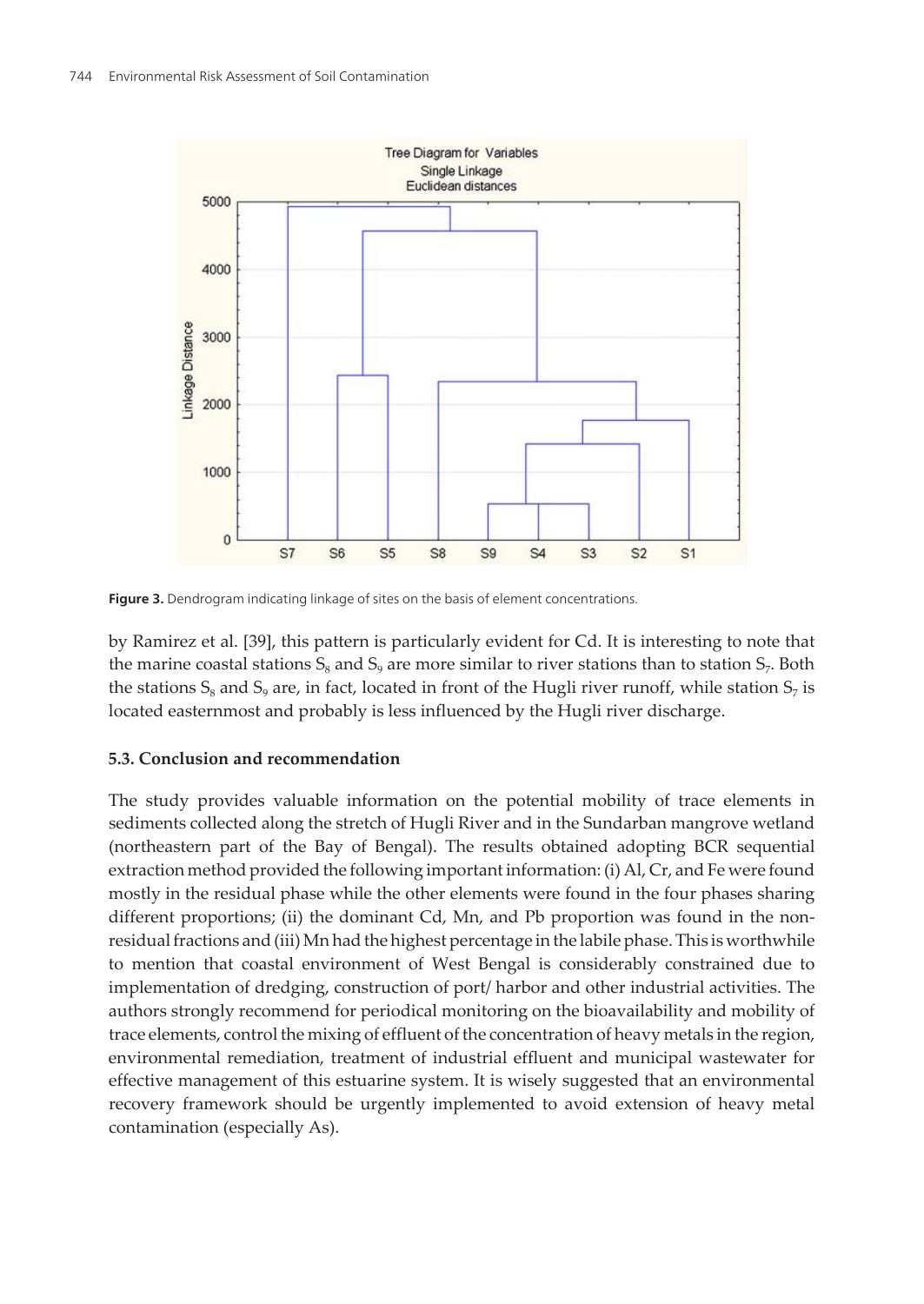# **6. Case studies from other coastal regions in India**

Although the importance of metal speciation and fractionation has been realized in developed countries, the subject has not really taken off in India and only few references are available on the speciation of metals in Indian rivers. Speciation of selected heavy metals geochemistry in surface sediments (n=10 was studied by Venkatramanan et. al. [[119](#page-33-0)] from Tirumalairajan river estuary, east coast of India. The results obtained from sequential extraction showed that a larger portion of the metals were associated with the residual phase, although they are available in other fractions too.

Trace metal fractionation in the Pichavaram mangrove–estuarine sediments in southeast coast of India was studied by Ranjan et. al. [\[120\]](#page-33-0) considering the pronounced changes due to occurrence of tsunami (2004). A 5-step sequential extraction procedure was applied to assess the effects of tsunami on mobility and redistribution of selected elements (Cd, Cr, Cu, Fe, Mn, Ni, Pb, and Zn) in coastal sediments revealed that metals in the residual fraction (lattice bound) had the highest concentration suggesting their non-availability and limited biological uptake in the system. Majority of the metals (except Mn) do not constitute a risk based on the different geochemical indices.

Fractionation of selected metals in the sediments of Cochin estuary and Periyar River (south‐ west coast of India) was studied by Mohan et. al. [[121](#page-33-0)]. The results reveal that remobilization potential of metals bound is in the range of low to medium risk to various sedimentary phases is different and is based on bond strength. Therefore, the strength values can give a clear indication of sediment reactivity that can be used to assess the risk related with metals to the aquatic organisms.

# **7. Risk Assessment Code (RAC)**

The risk assessment code (RAC) mainly applies the sum of the exchangeable and carbonate bound fractions for assessing the availability of metals in sediments. These fractions are considered to be weakly bonded metals which may equilibrate with the aqueous phase and thus become more rapidly bioavailable [\[11](#page-25-0), [33\]](#page-26-0). This is important because the fractions introduced by anthropogenic activities, such as agricultural runoff and tourism, are typified by the adsorptive, exchangeable, and bound to carbonate fractions, which are weakly bonded metals that could equilibrate with the aqueous phase and thus become more rapidly bioavail‐ able [\[122\]](#page-33-0). According to RAC guideline (Table 8), for any metal, soil/sediment which can release in exchangeable and carbonate fractions, less than 1% of the total metal will be considered safe for the environment and soil/sediment with 11-30% carbonate and exchangeable fractions will be at medium risk to the environment. On the contrary, soil/sediment releasing in the above fractions more than 50% of the total metal has considered being highly dangerous, which can be easily enter the food chain [\[123\]](#page-33-0).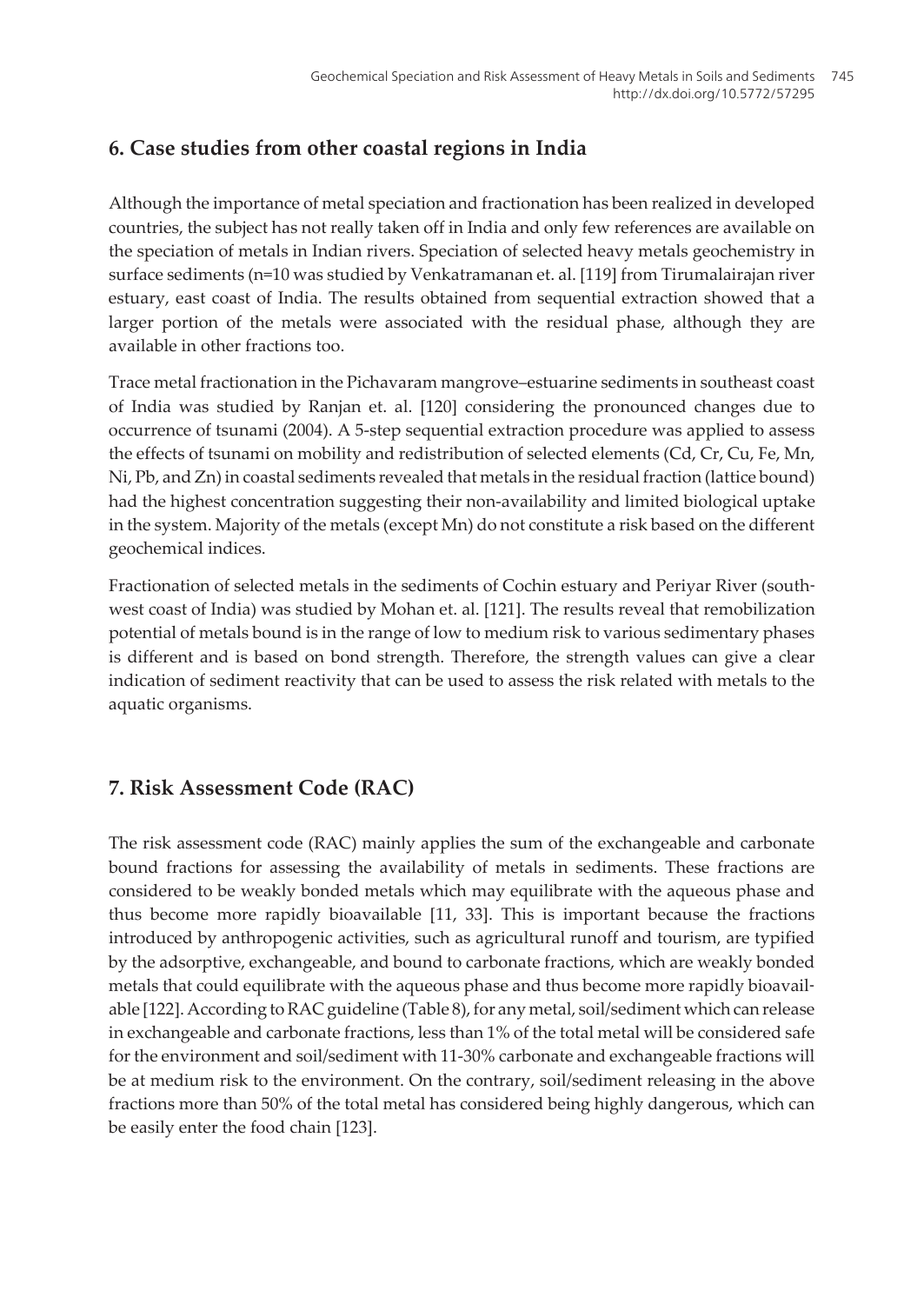| Grade          | Exchangeable and bounded to carbonate metal (%) | <b>Risk</b>    |
|----------------|-------------------------------------------------|----------------|
|                | $<$ 1                                           | No risk        |
| $\mathbf{  }$  | $1 - 10$                                        | Low risk       |
| $\mathbf{III}$ | $11 - 30$                                       | Medium risk    |
| IV             | $31 - 50$                                       | High risk      |
| V              | >50                                             | Very high risk |

**Table 8.** Criteria of Risk Assessment Code [\[123](#page-33-0)].

Heavy-Metal Fractionation in surface sediments was studied by Dhanakumar et. al. [\[124\]](#page-34-0) in the Cauvery river estuarine region, southeastern coast of India. The results revealed that most of the samples fall under the category from low- to high-risk class and from low-risk to very high-risk class in terms of labile fractions of Pb as well as Zn and Cu, respectively.

### **8. Conclusion**

From the above discussion it is revealed that geochemical fractionation approach to the chemical speciation has provided a useful tool and opens a new dimension in assessing the potential mobility/bioavailability of heavy metals and metalloids in soils/sediments and opens a new dimension in the field of ecology and environmental chemistry. More efficient, nonlaborious and time saving processes techniques in this field of chemical speciation are also coming up to get valid information regarding geochemical behavior of soils/sediments. Besides geochemical fractionation, Dezileau et al. [\[125\]](#page-34-0) opined that total Fe or Fe/Al may be used to infer millennial-scales climate changes in the south eastern pacific while performing sequential extraction of Fe in marine sediments from the Chileau continental margin. However, the chemical partitioning should be carefully used in the assessment of environmental pollution as large amount of metals may naturally occur as anthropogenic fractions (including loosely bonded ions, sulfide ions and metals associated with sediments).

### **Acknowledgements**

The authors gratefully acknowledge full support and cooperation of the Springer press, UK for extending permission in publishing the research paper of the journal Environmental Monitoring & Assessment, vol. 184(12), pp:7561-77, 2012.

This study was partially supported by the European Fund for Economic and Regional Development (FEDER) through the Program Operational Factors of Competitiveness (COM‐ PETE) and National Funds through the Portuguese Foundation for Science and Technology (PEST-C/MAR/UI 0284/2011, FCOMP 01 0124 FEDER 022689).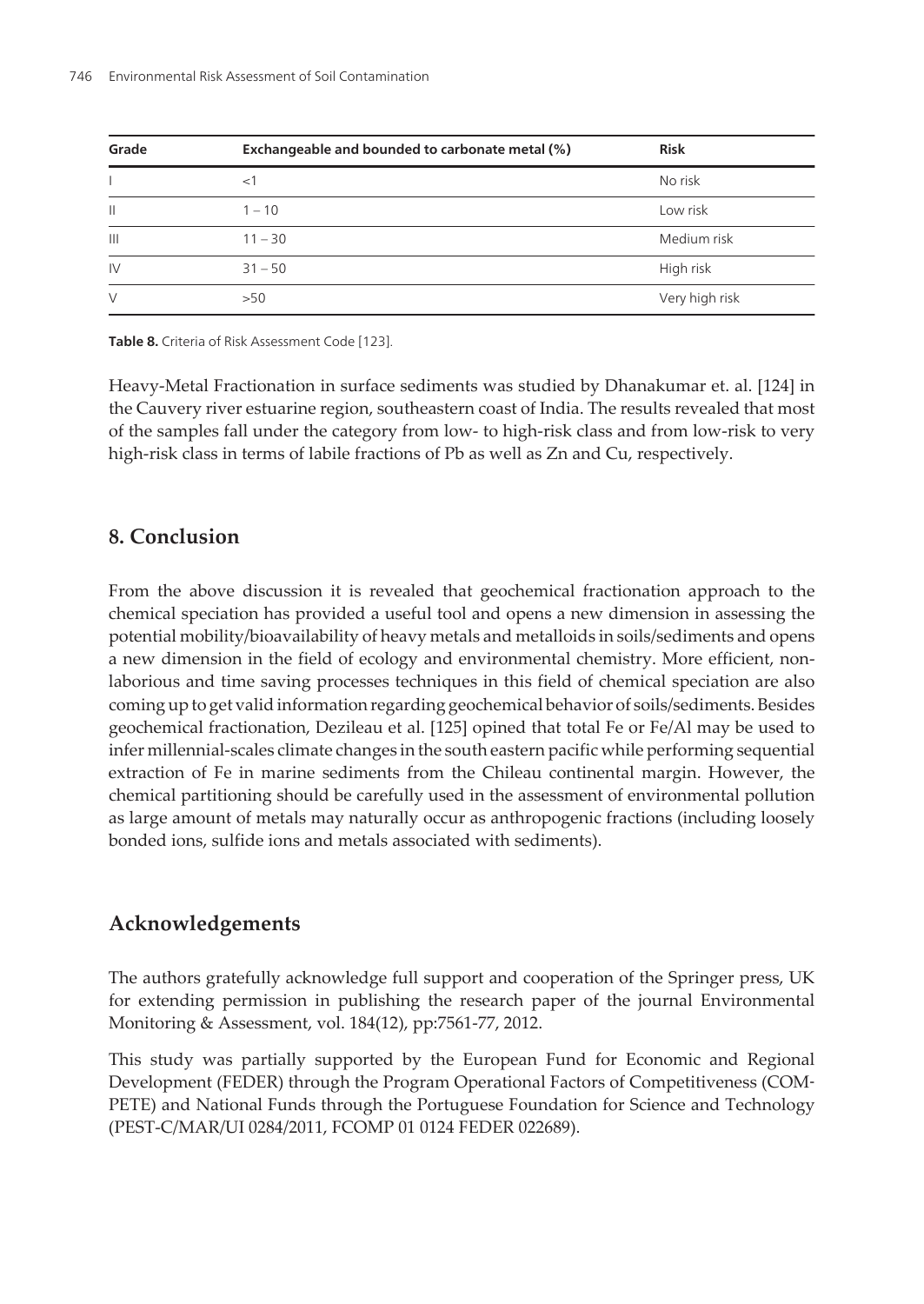# <span id="page-24-0"></span>**Author details**

Santosh Kumar Sarkar<sup>1</sup>, Paulo J.C. Favas<sup>2,3\*</sup>, Dibyendu Rakshit<sup>1</sup> and K.K. Satpathy<sup>4</sup>

\*Address all correspondence to: pjcf@utad.pt

1 Department of Marine Science, University of Calcutta, Calcutta, West Bengal, India

2 Department of Geology, School of Life Sciences and the Environment, University of Trásos-Montes e Alto Douro, Vila Real, Portugal

3 IMAR-CMA Marine and Environmental Research Centre, Faculty of Sciences and Technol‐ ogy, University of Coimbra, Coimbra, Portugal

4 Indira Gandhi Centre for Atomic Research, Environment and Safety Division, Kalpakkam, Tamil Nadu, India

### **References**

- [1] Gleyzes C, Tellier S, Astruc M. Fractionation studies of trace elements in contaminat‐ ed soils and sediments: a review of sequential extraction procedures. Trends in Ana‐ lytical Chemistry 2002; 21 (6) 451-467.
- [2] Tessier A, Campbell PGC, Bisson M. Sequential extraction procedure for the speciation of particulate trace metals. Analytical Chemistry 1979; 51 844-851.
- [3] Sahuquillo A, Rigol A, Rauret G. Overview of the use of leaching/extraction tests for risk assessment of trace metals in contaminated soils and sediments. Trends in Ana‐ lytical Chemistry 2003; 22(3) 152-159.
- [4] Calmano W, Hong J, Förstner U. Binding and mobilization of heavy metals in contaminated sediments affected by pH and redox potential. Water Science and Technology 1993; 28(8/9) 53-58.
- [5] Eggleton J, Thomas KV. A review of factors affecting the release and bioavailability of contaminants during sediment disturbance events. Environment International 2004; 30 973-980.
- [6] Ure AM, Quevauviller P, Muntau H, Griepink B. Speciation of heavy metals in solids and harmonization of extraction techniques undertaken under the auspices of the BCR of the Commission of the European Communities. International Journal of Environmental Analytical Chemistry 1993; 51 135-151.
- [7] Florence TM. The speciation of trace elements in waters. Talanta 1982; 29 345-69.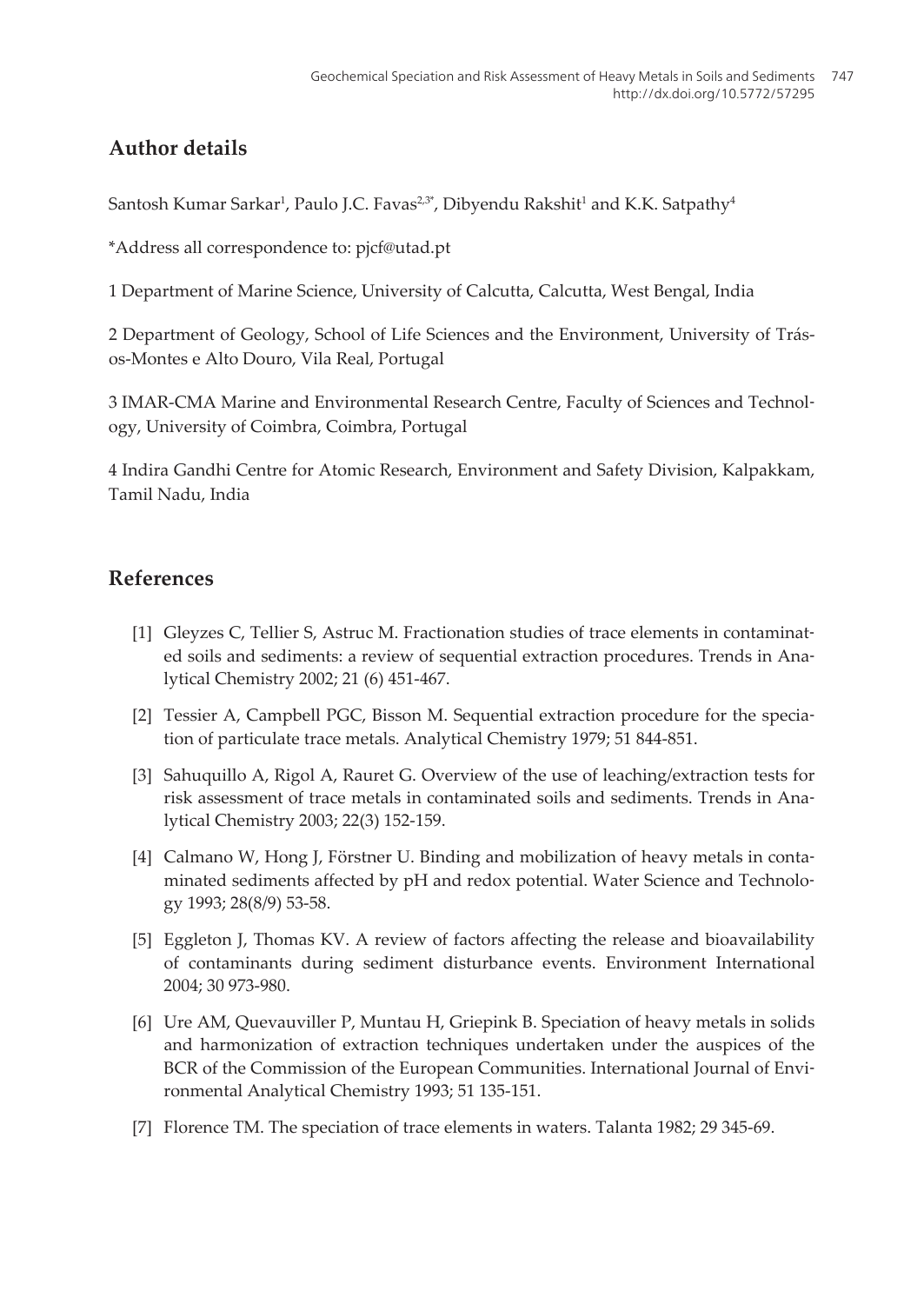- <span id="page-25-0"></span>[8] Lung W. Speciation analysis – why and how? Fresenius' Journal of Analytical Chemistry 1990; 337 557-564.
- [9] Schroeder WH. Development in the speciation of mercury in natural waters. Trends in Analytical Chemistry 1989; 8 339-342.
- [10] Rauret G, Rubio R, Lopez-Sanchez JF, Cassassas E. Determination and speciation of copper and lead in sediments of a Mediterranean River (River Tenes, Catalonia, Spain). Water Research 1988; 22(4) 449-51.
- [11] Pardo R, Barrado E, Perez L, Vega M. Determination and association of heavy metals in sediments of the Pisuerga River. Water Research 1990; 24(3) 373-379.
- [12] Jardo CP, Nickless G. Chemical association of Zn, Cd, Pb and Cu in soils and sediments determined by the sequential extraction technique. Environmental science & Technology Letters 1989; 10 743-52.
- [13] Tessier A, Campbell PGC, Bisson M. Heavy metal speciation in the Yamaska and St. Francois rivers (Quebec). Canadian Journal of Earth Sciences 1980; 17 90-105.
- [14] Elsokkary LH, Muller G. Assessment and speciation of chromium, nickel, lead and chromium in the sediments of the river Nile, Egypt. Science of the Total Environment 1990; 97/98 455-63.
- [15] Ure AM. Single extraction schemes for soil analysis and related applications. Science of the Total Environment 1996; 178(1/3) 3-10.
- [16] Rauret G. Extraction procedures for the determination of heavy metals in contaminated soil and sediment. Talanta 1998; 46(3) 449-455.
- [17] Quevauviller PH, Lachica M, Barahona E, Rauret G, Ure A, Gomez A, Muntau H. In‐ terlaboratory comparision of EDTA and DTPA procedures prior to certification of ex‐ tractable trace elements in calcareous soil. Science of the Total Environment 1996; 178(1/3) 127-132.
- [18] Quevauviller PH, van der Slootr HA, Ure A, Muntau H, Gomez A, Rauret G. Conclu‐ sions of the workshop: harmonization of leaching/extraction tests for environmental risk assessment. Science of the Total Environment 1996; 178(1/3) 133-139.
- [19] Bacon JR, Davidson CM. Is there a future for Sequential chemical extraction? Analyst 2008; 133 25-46
- [20] Förstner U, Lechsber R, Davis RA, Hermitte PL. (eds.), Chemical methods for assessing bioavailable Metals in Sludges. Elsevier, London, 1985.
- [21] Meguellati M, Robbe D, Marchandise P, Astruc M, Proceedings International Confer‐ ence on Heavy Metals in the Environment, Heidelberg CEP Consultants, Edinburgh, 1983, p. 1090.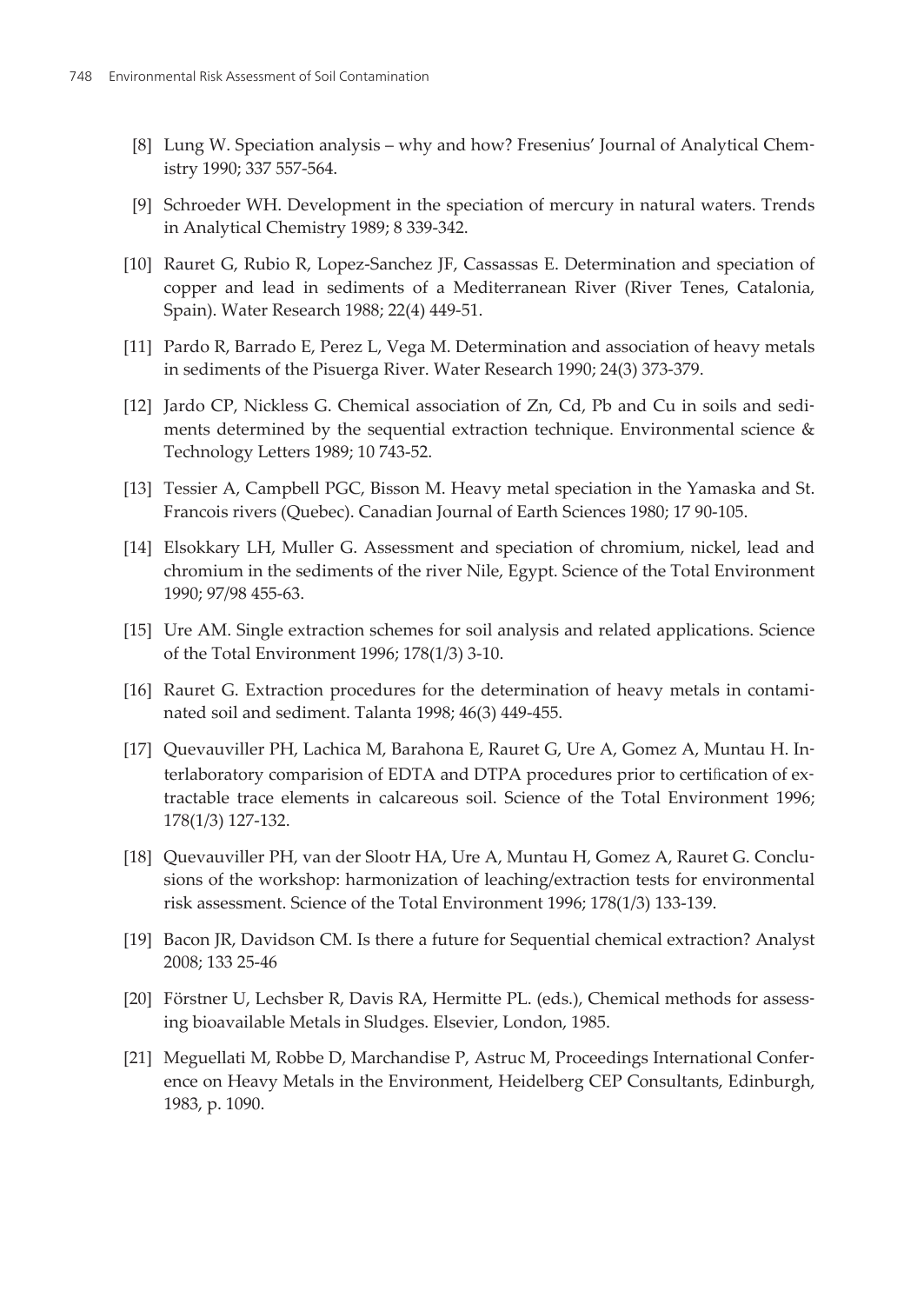- <span id="page-26-0"></span>[22] Filgueiras AV, Lavilla I, Bendicho C. Chemextraction for metal partitioning in environmental solid samples, Journal of Environmental Monitoring 2002; 4 832-857.
- [23] Lopez-sanchez JF, Rubio R, Rauret G. Comparison of two sequential extraction procedures for trace metal partitioning in sediments. International Journal of Environ‐ mental Analytical Chemistry 1993; 51 113-121.
- [24] Hlavay J, Polyak K. Chemical speciation of elements in sediment samples collected at Lake Balaton. Microchemical Journal 1998; 58 281-290.
- [25] Tokalioglu S, Kartal S, Elçi L. Determination of heavy metals and their speciation in lake sediments by flame atomic absorption spectrometry after a four-stage sequential extraction procedure, Analytical Chimica Acta 2000; 413 33-40.
- [26] Belazi AU, Davidson CM, Keating GE, Littlejohn D. Determination and speciation of heavy metals in sediments from the Cumbrian coast, NW England, UK. Journal of Analytical Atomic Spectrometry 1995; 10 233-240.
- [27] Mester Z, Cremisini C, Ghiara E, Morabito R. Comparison od two sequential extrac‐ tion procedures for metal fractionation in sediment samples. Analytical Chimica Acta 1998; 259 133-142.
- [28] Gomez-Ariza JL, Giraldez I, Sanchez-Rodas D, Morales E. Comparison of the feasibility of three extraction procedures for trace metal partitioning in sediments from southwest Spain, Science of Total Environment 2000; 246 271-283.
- [29] Zhang T, Shan X, Li F. Comparison of two sequential extraction procedures for speciation analysis of metals in soils and plant availability. Communications in Soil Science and Plant Analysis 1998; 29 1023-1034.
- [30] Albores AF, Cid BP, Gomez P, Lopez EF. Comparison between sequential extraction procedures and single extrations for metal partitioning in sewage sludge samples. Analyst 2000; 125 1353-1357.
- [31] Ho MD, Evans GJ. Operational speciation of cadmium, copper, lead and zinc in the NIST standard reference materials 2710 nad 2711 (Montana soil) by the BCR sequen‐ tial extraction procedure and flame atomic spectrometry. Analytical Communications 1997; 34 353-364.
- [32] Zemberyova M, Bartekov J, Hagarov I. The utilization of modified BCR three-step sequential extration procedure for the fractionation of Cd, Cr, Cu, Ni, Pb and Zn in soil reference materials of different origins, Talanta 2006; 70 973-978.
- [33] Singh KP, Mohan D, Singh VK, Malik A. Studies on distribution and fractionation of heavy metals in Gomti river sediments- a tributary of the Ganges India. Journal of Hydrology 2005; 312 14-27.
- [34] Davidson CM, Duncan AL, Littlejohn D, Ure AM, Garden LM. A critical evaluation of the three-stage BCR sequential extraction procedure to assess the potential mobili‐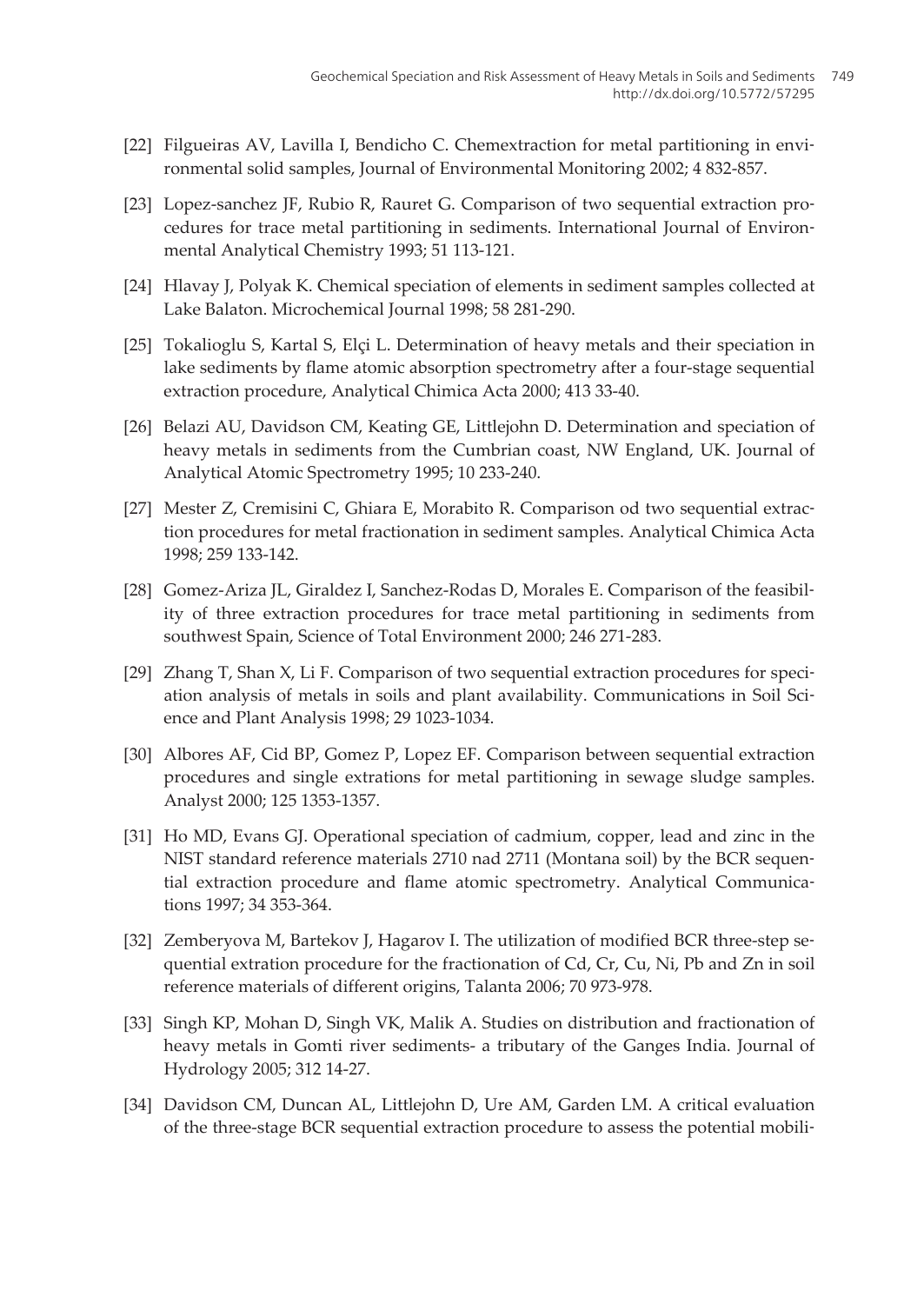<span id="page-27-0"></span>ty and toxicity of heavy metals in industrially-contaminated land. Analytica Chimica Acta 1998; 363(1) 45-55.

- [35] McLaren RG, Crawford D. Studies on soil copper I. The fractionation of copper in soils. Journal of Soil Science 1973; 24(2), 172-181.
- [36] Kersten M, Förstner U. Speciation of trace elements in of water-soluble organic components. sediments and combustion waste.In Ure AM, Davidson CM (ed.) Chemical speciation in the environment. Blackie Academic and Professional, Glasgow, UK. 1995; 234-275.
- [37] Ianni C, Magi E, Rivaro P, Ruggieri N. Trace metals in Adriatic coastal sediments: distribution and speciation pattern. Toxicological and Environmental Chemistry 2000; 78 73-92.
- [38] Ianni C, Ruggieri N, Rivaro P, Frache R. Evaluation and comparison of two selective extraction procedures for heavy metal speciation in sediments. Analytical Sciences 2001; 17 1273-1278.
- [39] Ramirez M, Massolo S, Frache R, Correa J. Metal speciation and environmental im‐ pact on sandy beaches due to El Salvador copper mine, Chile. Marine Pollution Bulletin 2005; 50 62-72.
- [40] Borovec Z, Tolar V, Mraz L. Distribution of some metals in sediments of the central part of the Labe (Elbe) River, Czech Republic. Ambio 1993; 22 200-205.
- [41] Campanella L, D'Orazio D, Petronio BM, Pietrantonio E. Proposal for a metal specia‐ tion study in sediments. Analytica Chimica Acta 1995; 309 387-393.
- [42] Zdenek B. Evaluation of the concentrations of trace elements in stream sediments by factor and cluster analysis and the sequential extraction procedure. Science of the To‐ tal Environment 1996; 177 237-250.
- [43] Gomez-Ariza JL, Giraldez I, Sanchez-Rodas D, Moralesm E. Metal sequential extrac‐ tion procedure optimized for heavily polluted and iron Oxide rich sediments. Analy‐ tica Chimica Acta 2000; 414 151-164.
- [44] Lopez-Sanchez JF, Sahuquillo A, Fiedler HD, Rubio R, Rauret G, Muntau H, Quevauviller P. CRM 601, a stable material for its extractable content of heavy metals. Analyst 1998; 123 1675-1677.
- [45] Usero J, Gamero M, Morillo J, Gracia I. Comparative study of three sequential extrac‐ tion procedures for metals in marine sediments. Environment International 1998; 24 478-496.
- [46] Martin R, Sanchez DM, Gutierrez AM. Sequential extraction of U, Th, Ce, La and some heavy metals in sediments from Ortigas River, Spain. Talanta 1998; 46 1115-1121.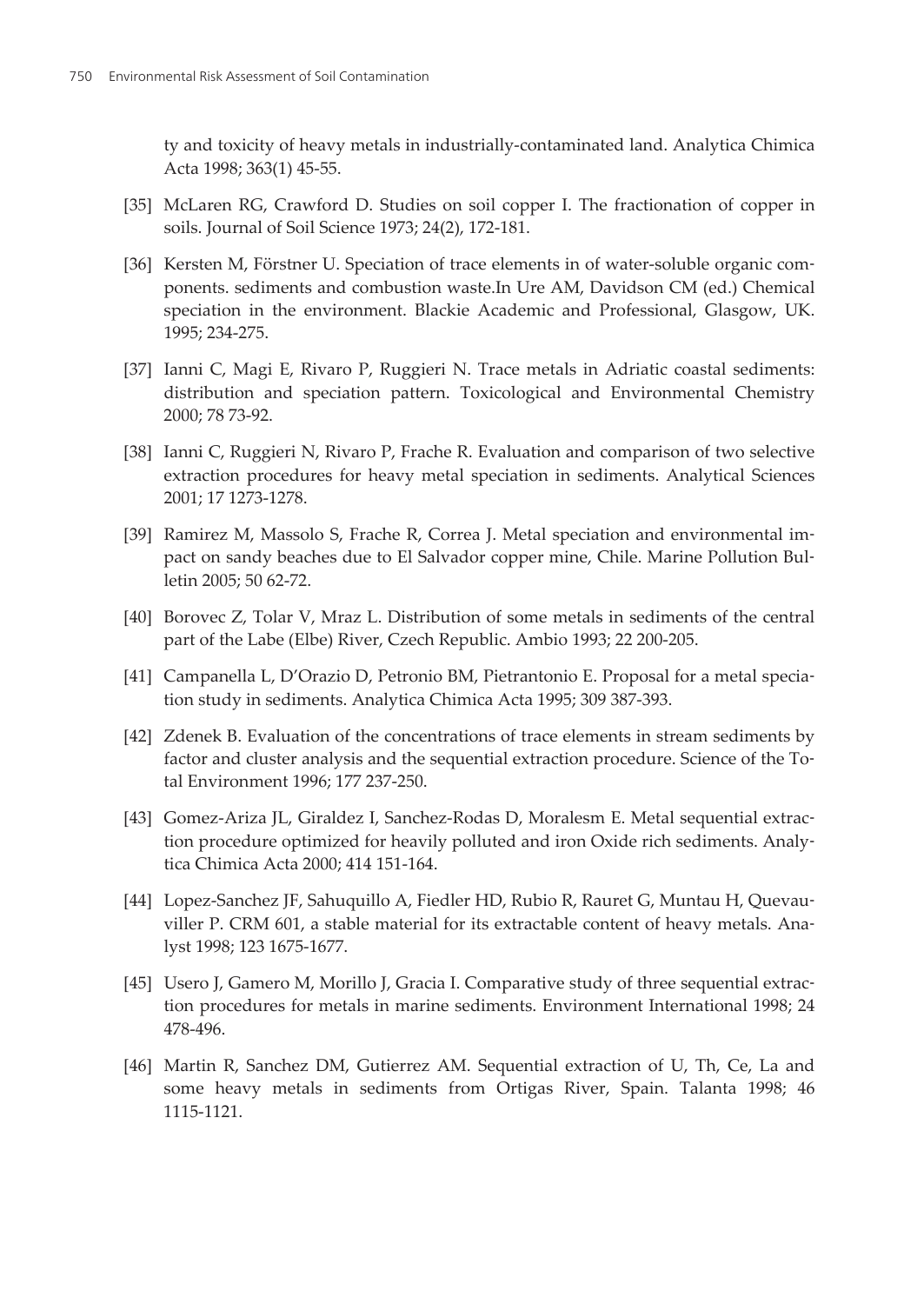- <span id="page-28-0"></span>[47] Agnieszka S, Wieslaw Z. Application of sequential extraction and the ICPAES method for study of the partitioning of metals in fly ashes. Microchemical Journal 2002; 72 9-16.
- [48] Templeton DM, Ariese F, Cornels R. IUPAC guidelines for terms related to chemical Speciation and Fractionation of elements. Pure and Applied Chemistry 2001; 72 1453-1470.
- [49] Bordas F, Bourg ACM. A critical evaluation of sample for storage of Contaminated Sediments to Be investigated for the potential mobility of their heavy metal load. Wa‐ ter. Air. Soil. Pollution 1998; 103 137-149.
- [50] Kersten M, Frostner U. Chemical fractionation of heavy metals in anoxic estuarine and coastal sediments. Water Science and Technology 1986; 18 121-130.
- [51] Dold B. Speciation of the most soluble phases in a sequential extraction procedure adapted for geochemical studies of copper sulfide mine waste. Journal of Geochemical Exploration 2003; 80 55-68.
- [52] Favas PJC, Pratas J, Gomes MEP, Cala V. Selective chemical extraction of heavy metals in tailings and soils contaminated by mining activity: Environmental implica‐ tions. Journal of Geochemical Exploration 2011; 111 160-171.
- [53] Pardo R, Vega M, Debán L, Cazurro C, Carretero C. Modelling of chemical fractionation patterns of metals in soils by two-way and three-way principal component analysis. Analytica Chimica Acta 2008; 606 26-36.
- [54] Cuong TD, Obbard JP. Metal speciation in coastal marine sediments from Singapore from Singapore using a modified BCR-sequential extraction procedure. Applied Geochemistry 2006; 21 1335-1346.
- [55] Dapaah RK, Takano N, Ayame A. Solvent extraction of Pb (II) from acid medium with zinc Hexamethylenedithiocarbamate followed by back-extraction and subsequent determination by FAAS. Analytica Chimica Acta 1999; 386 281-286.
- [56] Gomez-Ariza JL, Giraldez I, Sanchez-Rhodes D, Morales E. Metal readsorption and re-distribution during analytical fractionation of trace elements in toxic estuarine sediments. Analytica Chimica Acta 1999; 399 295-307.
- [57] Cheam V, Lechner J, Sekerka I, Desrosiers R, Nriagu J. Development of laser- excited atomic fluorescence spectrometer and a method for the direct determination of lead in Great Lake waters. Analytica Chimica Acta 1992; 269 129-136.
- [58] Fischer E, Van D, Berg CMG. Anodic Stripping Voltammetry of Pb and Cd using a Hg film electrode and thiocyanate. Analytica Chimica Acta 1999; 385 273-280.
- [59] Morales MM, Mart P, Llopis A, Compos L, Sagrado S. An environmental study by factor Analysis of surface sea waters in the Gulf of Valencia (Western Mediterra‐ nean). Analytica Chimica Acta 1999; 394 109-117.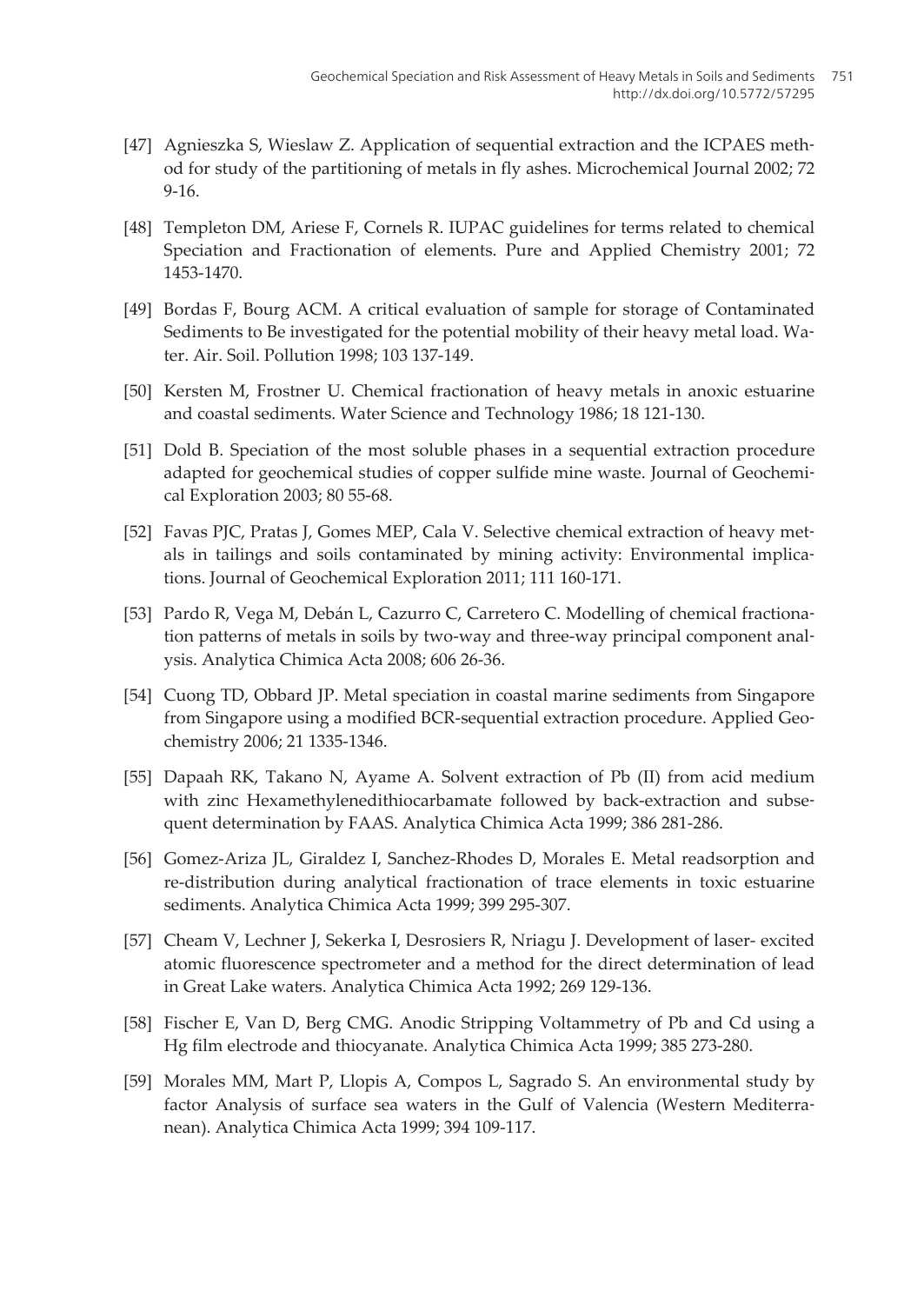- <span id="page-29-0"></span>[60] Hirade M, Chen Z, Sugimoto K, Kawaguchi H. Co precipitation with tin (IV) hydrox‐ ide followed by removal of tin carrier for the Determination of trace heavy metals by graphite-furnace atomic absorption Spectrometry. Analytica Chimica Acta 1980; 302 103-107.
- [61] Ridout PS, Jones HR, Williams JG. Determination of trace elements in a marine refer‐ ence material of lobster hepatopancreas (TORT-1) using inductively coupled plasma mass spectrometry. Analyst 1988; 113 1383-1386.
- [62] Sakao SY, OgawaY, Uchida H. Determination of trace elements in seaweed samples by inductively coupled plasma mass spectrometry. Analytica Chimica Acta 1999; 355 121-127.
- [63] Baeyens W, Monteny F, Leermakers M, Bouillon S. Evalution of sequential extractions on dry and wet sediments. Analytical and Bioanalytical Chemistry 2003; 376 890- 901.
- [64] Guevara-Riba A, Sahuquillo A, Rubio R, Rauret G. Assessment of metal mobility in dredged harbour sediments from Barcelona, Spain. Science of the Total Environment 2004; 321 241-255.
- [65] Idris AM, Eltayeb MAH, Potgieter-Vermaak SS, Grieken R, Potgieter JH. Assessment of heavy metal pollution in Sudanese harbours along the Red Sea coast. Microchemi‐ cal. Journal 2007; 87 104-112.
- [66] Wepener V, Vermeulen LA. A note on the concentrations and bioavailability of selected metals in sediments of Richards Bay Harbour, South Africa. Water SA 2005; 31 589-595.
- [67] Esslemont G. Heavy metals in seawater, marine sediments and corals from the Townsville section, Great Barrier Reef Marine Park, Queensland. Marine Chemistry 2000; 71 215- 231.
- [68] Coetzee PP. Determination and speciation of heavy metals in sediments of the Harte‐ beespoort Dam By sequential extraction. Water SA 1993; 19 291-300.
- [69] Salmons W, Förstner U. Trace metal analysis on polluted sediments. Part II:evalua‐ tion of Environmental impact. Environmental science and Technology letters 1980; 1 14-24.
- [70] Li X, Thornton I. Chemical partitioning of trace and major elements in soils contaminated by mining and smelting activities. Applied geochemistry 2000; 16 1693-1706.
- [71] Kiratli N, Ergin M. Partitioning of heavy metals in surface Black Sea sediments. Applied Geochemistry 1996; 11 775-788.
- [72] Rauret G, Lopez-Sanchez JF. New sediment and soil CRMs for extractable Trace metal content. International Journal of Environmental Analytical Chemistry 2001; 79 81-95.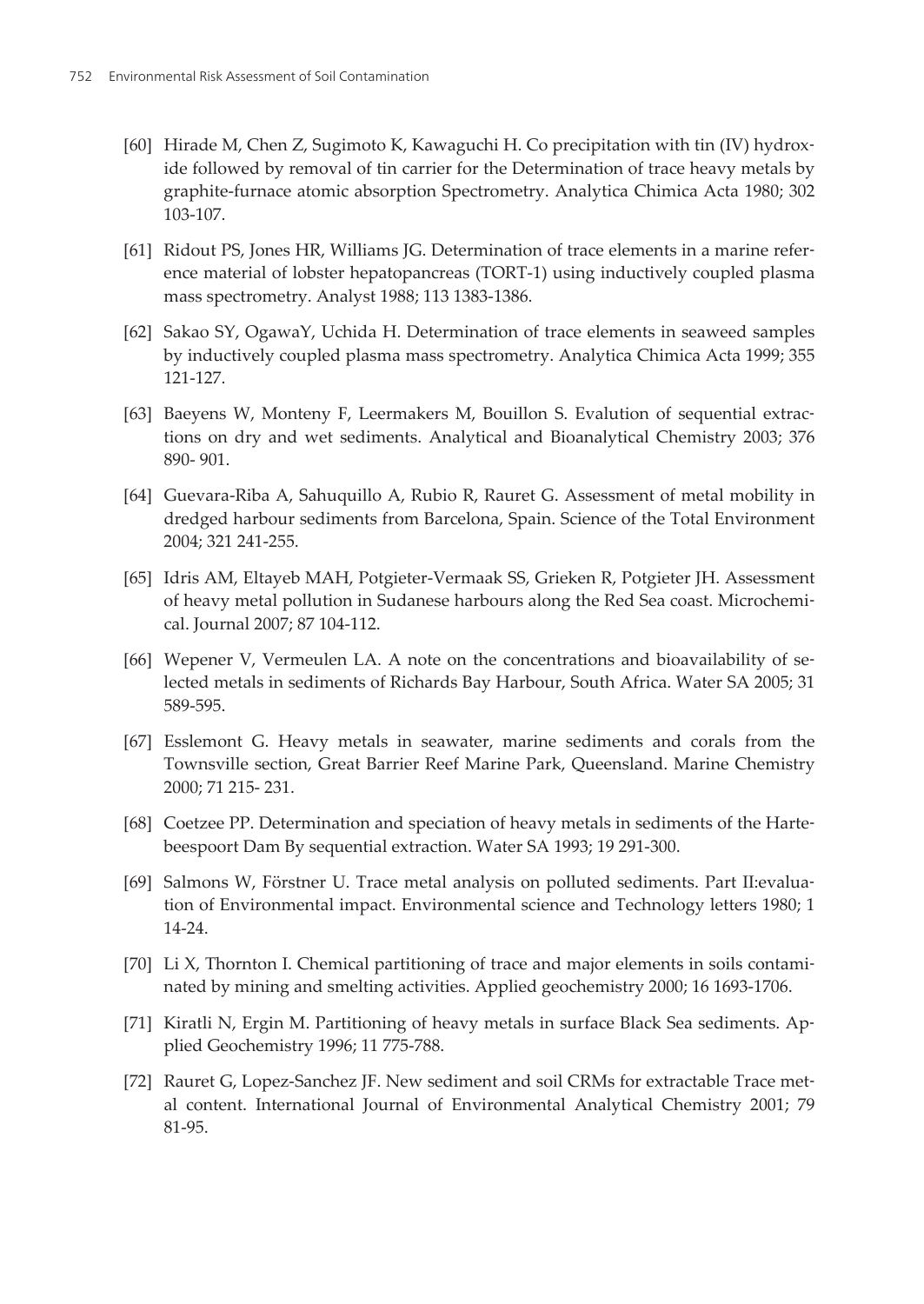- <span id="page-30-0"></span>[73] Salmons W. Adoption of common schemes for single and sequential extractions of Trace metals in soil and sediments. International Journal of Environmental Analytical Chemistry 1993; 51 3-4.
- [74] Fiedler HD, Lopez-Sanchez JF, Rubio R, Rauret G, Quevauviller PH. Study of the stability of extractable trace metal contents in a river sediment using Sequential extraction. Analyst 1994; 119 1109-1114.
- [75] Ramos L, Hernandez LM, Gonzalez MJ. Sequential fraction of copper, lead, copper, Cadmium and zinc in soils from or near Donana National Park. Journal of Environ‐ mental Quality 1994; 23 7-50.
- [76] Tu Q, Shan XZ, Ni Z. Evaluation of a sequential extraction procedure for the Fractionationation of amorphous iron and manganese oxides and organic matter in soils. The Science of The total Environment 1994; 151 159-165.
- [77] Wang S, Jia Y, Wang S, Wang X, Wang H. Fractionation of heavy metals in shallow marine sediments from Jinzhou Bay, China. Journal of Environmental Science (China) 2010 22 23-31.
- [78] Yuan CG, Shi JB, He B, Liu JF, Liang LN. Speciation of heavy metals in marine sediments from the East China Sea by ICP-MS with sequential extraction. Environment International 2004; 30 769-783.
- [79] Jones B, Turki A. Distribution and Speciation of heavy metals in surficial sediments from the Tees Estuary, North – East England. Marine Pollution Bulletin 1997; 34 768-779.
- [80] Ajay SO, Van Loon GW. Studies on redistribution during the analytical fractionation of metals in sediments. The Science of the Total Environment 1989; 87 171-187.
- [81] Pempkowiak J, Sikora A, Biernacka E. Speciation of heavy metals in marine sediments vs their bioaccumulation by mussels. Chemosphere 1999; 39 313- 321.
- [82] Forstner U, Wittmann GTW. Metal Pollution in the Aquatic Environment, Springer-Verlag, Berlin. Springer-Verlag, Heidelberg; 1981.
- [83] Fedotov PS, Zavarzina, a AG, Spivakov BYa, Wennrich, b R, Mattusch J, De K, Titzeb PC, Demin VV. Accelerated fractionation of heavy metals in contaminated soils and sediments using rotating coiled columns, Journal of Environmental Monitoring 2002; 4 318-324.
- [84] Nemati K, Kartini N, Bakar A, Abas MR, Sobhanzadeh E. Speciation of heavy metals by modified BCR sequential extraction procedure in different depths of sediments from Sungai Buloh, Selangor, Malaysia, Journal of Hazardous Materials 2011; 192(1) 402-410.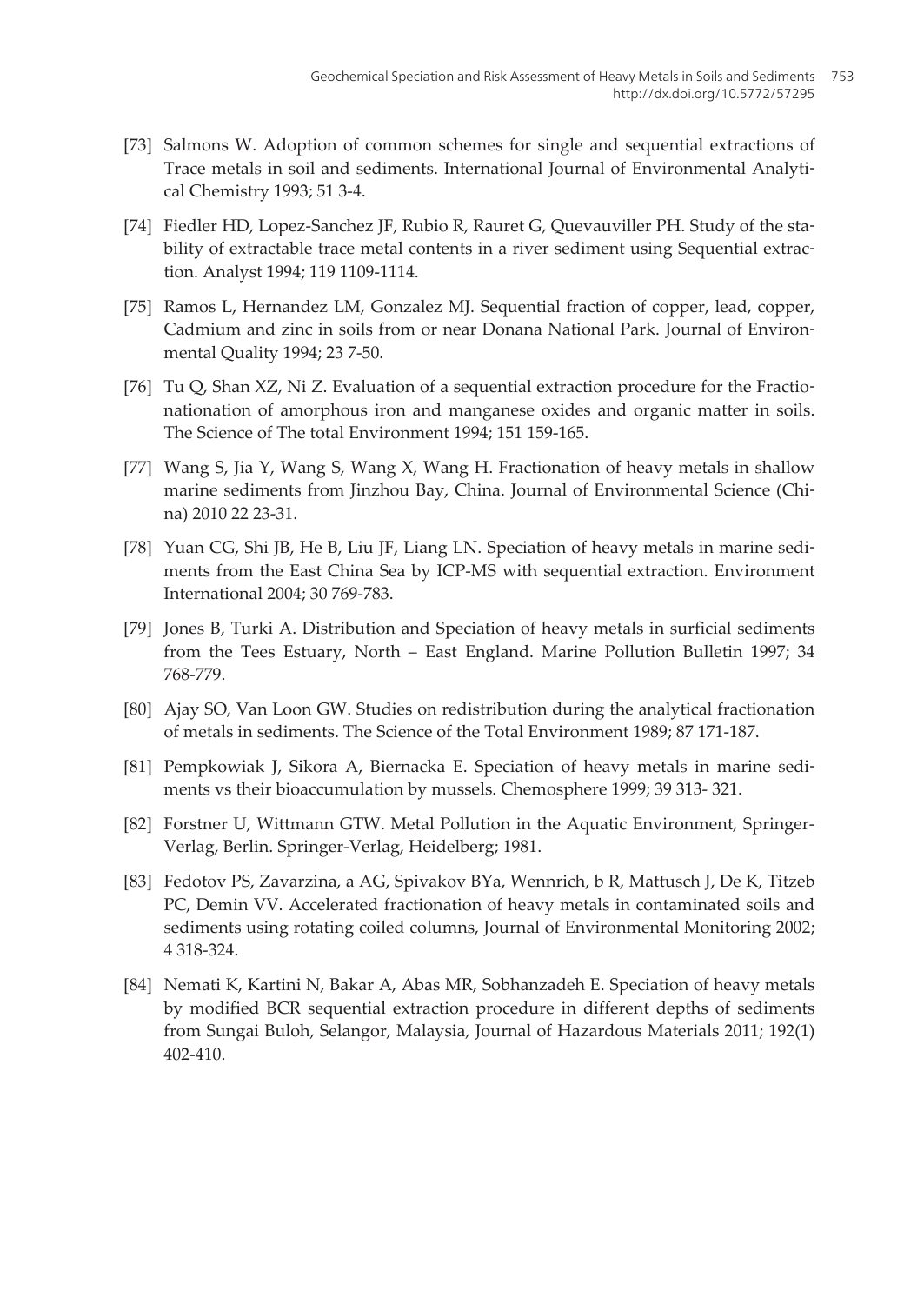- <span id="page-31-0"></span>[85] Mossop KF, Davidson CM. Comparison of original and modified BCR sequential extraction procedures for the fractionation of copper, iron, lead, manganese and zinc in soils and sediments. Analytica Chimica Acta 2003; 478 (1) 111-118.
- [86] Walkey A, Black TA. An examination of the Dugtijaraff method for determining soil organic matter and proposed modification of the chronic and titration method. Soil Science 1934; 37 23-38.
- [87] Farnham IM, Johannesson KH, Singh AK, Hodge VF, Stetzenbach KJ. Factor analyti‐ cal approaches for evaluating groundwater trace element chemistry data. Analytica Chimica Acta 2003; 490 123-138.
- [88] Ragno G, De Luca M, Ioele G. An application of cluster analysis and multivariate cassification methods to spring water monitoring data. Microchemical Journal 2007; 87 119-127.
- [89] Jonathan MP, Ram Mohan V. Heavy metals in sediments of the inner shelf off the Gulf of Mannar, Southeast coast of India. Marine Pollution Bulletin 2003; 46 263-268.
- [90] Sunil Kumar R. Distribution of organic carbon in the sediments of Cochin mangroves, south west coast of India. Indian Journal of Marine Science 1996; 25 274-276.
- [91] Janaki-Raman D, Jonathan MP, Srinivasalu S, Armstrong-Altrin J S, Mohan SP, Ram-Mohan V. Trace metal enrichments in core sediments in Muthupet mangroves, SE coast of India: Application of acid leachable technique. Environmental Pollution 2007; 145 245-257.
- [92] Sarkar SK, Bilinski SF, Bhattacharya A, Saha M, Bilinski H. Levels of elements in the surficial estuarine sediments of the Hugli river, northeast India and their environmental implications. Environment International 2004; 30 1089-1098.
- [93] Tam NFY, Wrong YS. Spatial variation of heavy metalsin surfe sediments of Hong, Kong mangrove swamps. Environmental Pollution 2002; 110 195-205.
- [94] Subramanian V, Mohanachandran G. Heavy metals distribution and enrichment in the sediments of southern east coast of India. Marine Pollution Bulletin 1990; 21 324-330.
- [95] Chatterjee M, Massolo S, Sarkar SK, Bhattacharya AK, Bhattacharya BD, Satpathy KK, Saha S. An assessment of trace element contamination in intertidal sediment cores of Sunderban mangrove wetland, India for evaluating sediment quality guide‐ lines. Environmental Monitoring and Assessment 2009; 150 307-322.
- [96] Datta DK, Subramanian V. Distribution and fractionation of heavy metals in the surface sediments of the Ganges–Brahmaputra–Meghna river system in the Bengal Basin. Environmental Geology 1998; 36 93-101.
- [97] Müller G. Schwermetalle in den sedimenten des Rheins-Veranderungen seit. Um‐ schan Verlag 1979; 79 133-149.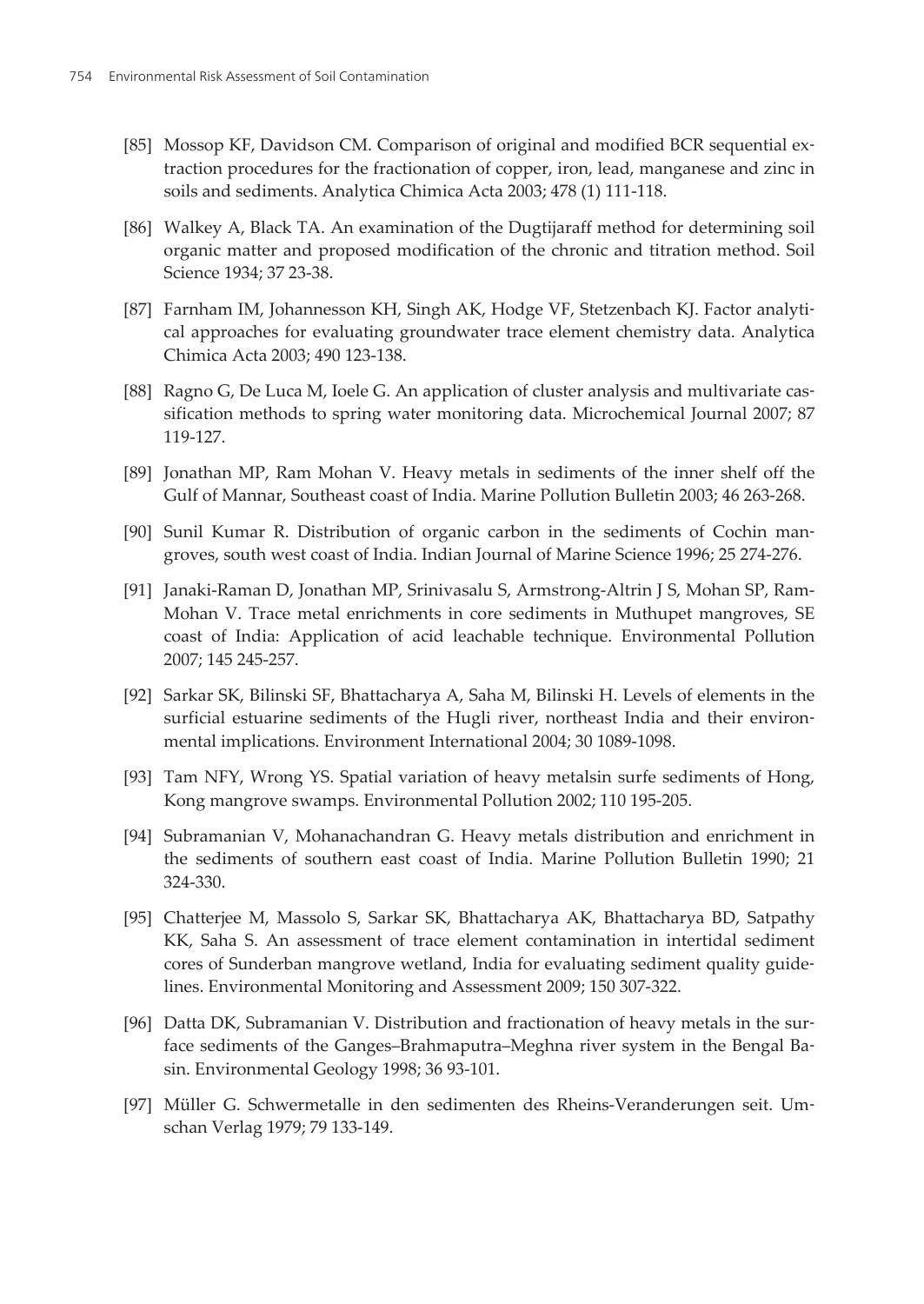- <span id="page-32-0"></span>[98] Salomon W, Förstner U. Metals in the hydrocycle. Berlin: Springer; 1984.
- [99] Buccolieri A, Buccolieri G, Cardellicchio N, Dell'atti A, Leo AD, Maci A. Heavy metals in marine sediments of Taranto Gulf (Ionian Sea, Southern Italy). Marine Chemis‐ try 2006; 99 227-235.
- [100] Dowling CB, Poreda RJ, Basu AR, Aggarwal PK. Geochemical study of arsenic release mechanisms in the Bengal Basin groundwater. Water Resources Research 2002; 38(9) 1173-1190.
- [101] Acharyya SK, Lahiri S, Raymahashay BC, Bhowmilk A. Arsenic toxicity of ground‐ water in parts of the Bengal basin in India and Bangladesh: the role of Quaternary stratigraphy and Holocene sea-level fluctuation. Environmental Geology 2000; 39 231-238.
- [102] Takarina ND, Browne DR, Risk MJ. Speciation of heavy metals in coastal sediments of Semarang, Indonesia. Marine Pollution Bulletin 2004; 49 854-874.
- [103] Pickering WF. Metal ion speciation—soil and sediments (a review). Ore Geology Reviews 1986; 1 83-146.
- [104] Ngiam LS, Lim PE. Speciation patterns of heavy metals in tropical estuarine anoxic and oxidized sediments by different sequential extraction schemes. Science of the To‐ tal Environment, 2001; 275 53-61.
- [105] Dassenakis M, Adrianos H, Depiazi G, Konstantas A, Karabela M, Sakellari A, Scoul‐ los M. The use of various methods for the study of metal pollution in marine sediments, the case of Euvoikos Gulf, Greece. Applied Geochemistry 2003; 18 781-794.
- [106] Morillo J, Usero J, Gracia I. Heavy metal distri-bution in marine sediments from the southwest coast of Spain. Chemosphere 2004; 55 431-442.
- [107] Thomas RP, Ure AM, Davidson CM, Littlejoh D, Rauret G, Rubio R, López-Sánchez JF. Three-stage sequential extraction procedure for the deter-mination of metals in river sediments. Analytica Chimica Acta 1994; 286 423-429.
- [108] Panda D, Subramanian V, Panigrahy RC. Geochemical fractionation of heavy metals in Chilka Lake (east coast of India) – a tropical coastal lagoon. Environmental Geology 1995; 26 199-210.
- [109] Dawson EJ, Macklin MG. Speciation of heavy metals in floodplain and flood sedi‐ ments: a reconnaissance survey of the Aire Valley, West Yorkshire, Great Britain En‐ vironmental Geochemistry and Health 1998; 20 67-76.
- [110] Ramos L, González M, Hernández L. Sequential extraction of copper, lead, cadmium, and zinc in sediments from Ebro River (Spain): relationship with levels detected in earthworms. Bulletin of Environmental Contamination and Toxicology 1999; 62 301-308.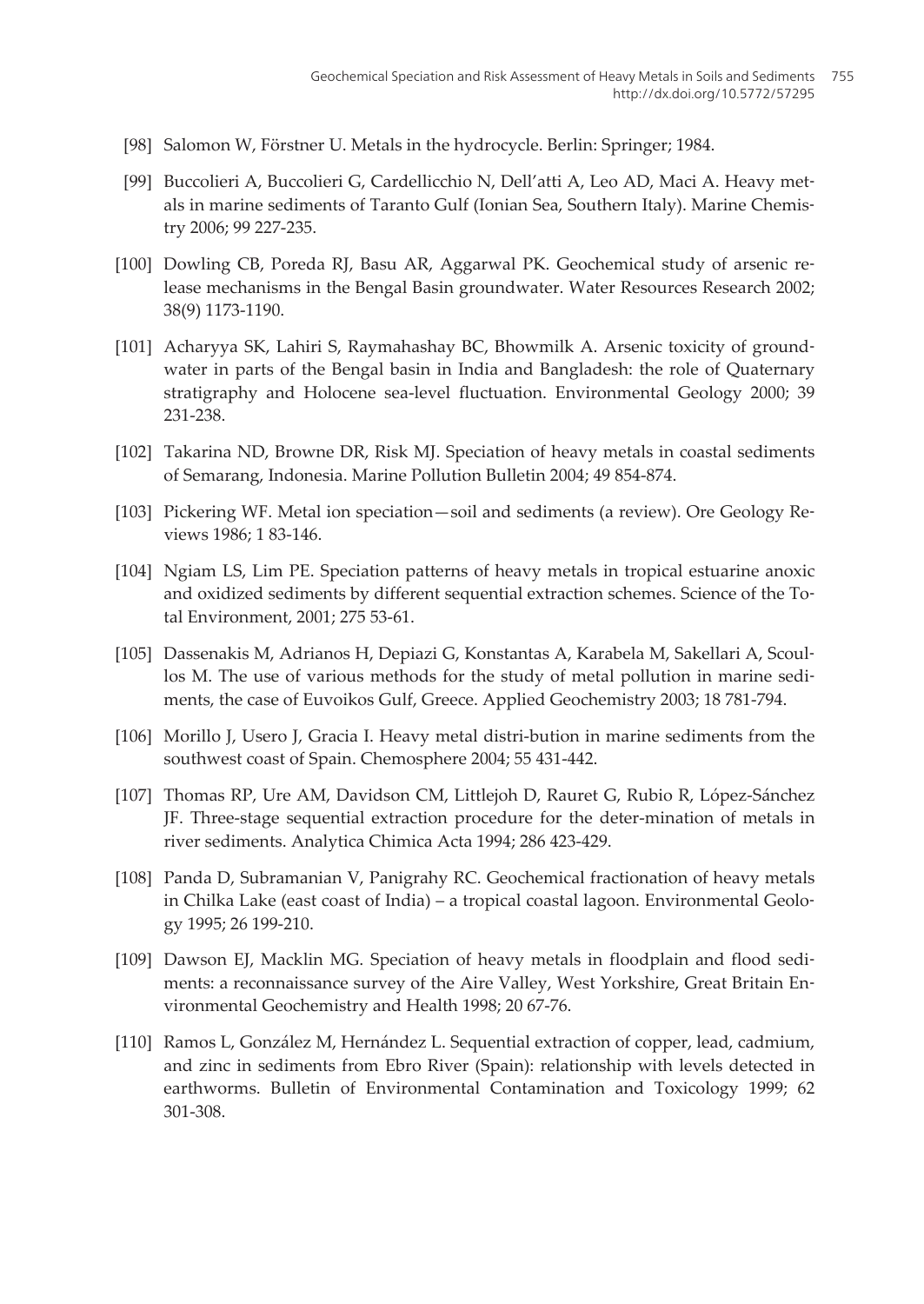- <span id="page-33-0"></span>[111] Caille N, Tiffreau C, Leyval C, Morel JL. Solubility of metals in an anoxic sediment during prolonged aeration. Science of the Total Environment 2003; 301 239-250.
- [112] Canfield DE. Reactive iron in marine sediments. Geochimica et Cosmochimica Acta 1989; 53 619-632.
- [113] Petersen W, Wallman K, Li PL, Schroeder F, Knauth HD. Exchange of trace elements at the sediment– water interface during early diagenesis processes. Marine and Freshwater Research 1995; 46 19-26.
- [114] Monbet P. Mass balance of lead through a small macrotidal estuary: the Morlaix Riv‐ er estuary (Brittany, France). Marine Chemistry 2006; 98 59-80.
- [115] Adriano DC. Trace elements in terrestrial environments. New York: Springer; 1986.
- [116] Sarkar SK, Saha M, Takada H, Bhattacharya A, Mishra P, Bhattacharya B. Water quality management in the lower stretch of the river Ganges, east coast of India: an approach through environmental education. Journal of Cleaner Production 2007; 15 1559-1567.
- [117] Banerjee ADK. Heavy metal levels and solid phase speciation in street dusts of Delhi, India. Environmental Pollution 2003; 123(1) 95-105.
- [118] Long ER, Ingersoll CG, MacDonald DD. Calculation and uses of mean sediment quality guideline quotients: a critical review. Environmental Science and Technology 2006; 40 1726-1736.
- [119] Venkatramanan S, Ramkumar T, Anithamary I, Jonathan MP. Speciation of selected heavy metals geochemistry in surface sediments from Tirumalairajan river estuary, east coast of India. Environmental Monitoring and Assessment 2013; 185(8) 6563-6578.
- [120] Ranjan RK, Singh G, Routh J, Ramanathan AL. Trace metal fractionation in the Pichavaram mangrove–estuarine sediments in southeast India after the tsunami of 2004. Environmental Monitoring and Assessment 2013 (article in press).
- [121] Mohan M, Augustine T, Jayasooryan KK, Chandran MSS, Ramasamy EV. Fractiona‐ tion of selected metals in the sediments of Cochin estuary and Periyar River, south‐ west coast of India, Environmentalist 2012; 32 383-393.
- [122] Hseu ZY. Extractability and bioavailability of zinc over time in three tropical soils incubated with biosolids. Chemosphere 2006; 63 762-771.
- [123] Perin G, Craboledda L, Lucchese M, Cirillo R, Dotta L, Zanette ML, Orio AA. Heavy metal speciation in the sediments of Northern Adriatic Sea- a new approach for environmental toxicity determination, in: T.D. Lekkas (Ed.), Heavy Metal in the Environ‐ ment 1985; 2 454-456.